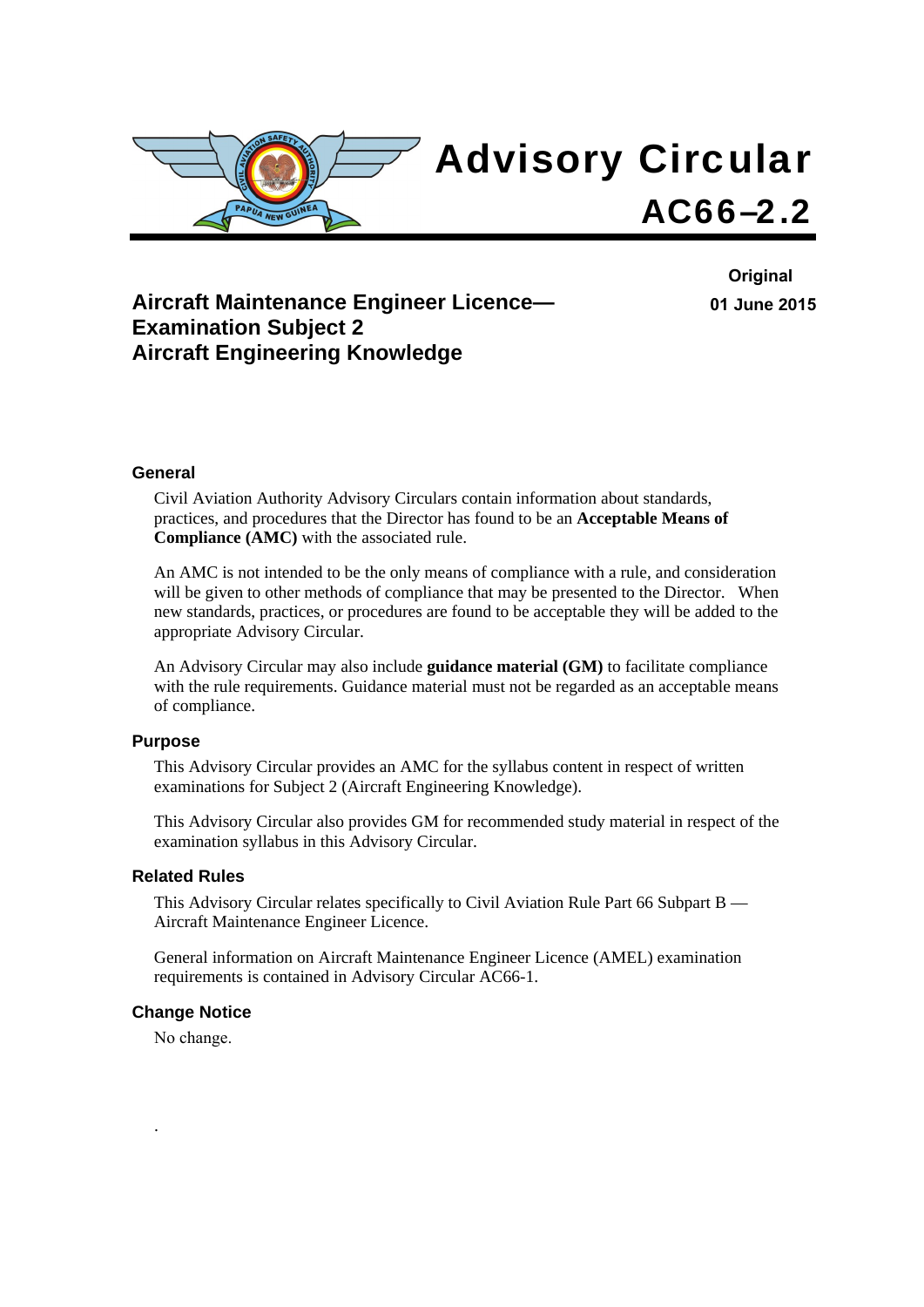# **Table of Contents**

| 1            |                                                                           |  |
|--------------|---------------------------------------------------------------------------|--|
|              |                                                                           |  |
|              |                                                                           |  |
|              |                                                                           |  |
|              |                                                                           |  |
|              | Drawing Convention - Lettering, Numbering, Dimensioning, Fits Clearances, |  |
|              |                                                                           |  |
|              |                                                                           |  |
|              |                                                                           |  |
|              |                                                                           |  |
|              |                                                                           |  |
|              |                                                                           |  |
|              |                                                                           |  |
|              |                                                                           |  |
|              |                                                                           |  |
| $\mathbf{2}$ | <b>Metrology</b>                                                          |  |
|              |                                                                           |  |
|              |                                                                           |  |
| 3            |                                                                           |  |
|              |                                                                           |  |
|              |                                                                           |  |
|              |                                                                           |  |
|              |                                                                           |  |
|              |                                                                           |  |
|              |                                                                           |  |
|              |                                                                           |  |
|              |                                                                           |  |
|              |                                                                           |  |
|              |                                                                           |  |
|              |                                                                           |  |
|              |                                                                           |  |
| 4            |                                                                           |  |
|              |                                                                           |  |
|              |                                                                           |  |
|              |                                                                           |  |
|              |                                                                           |  |
|              |                                                                           |  |
|              |                                                                           |  |
|              |                                                                           |  |
|              |                                                                           |  |
|              |                                                                           |  |
|              |                                                                           |  |
|              |                                                                           |  |
|              |                                                                           |  |
|              |                                                                           |  |
|              |                                                                           |  |
|              |                                                                           |  |
|              |                                                                           |  |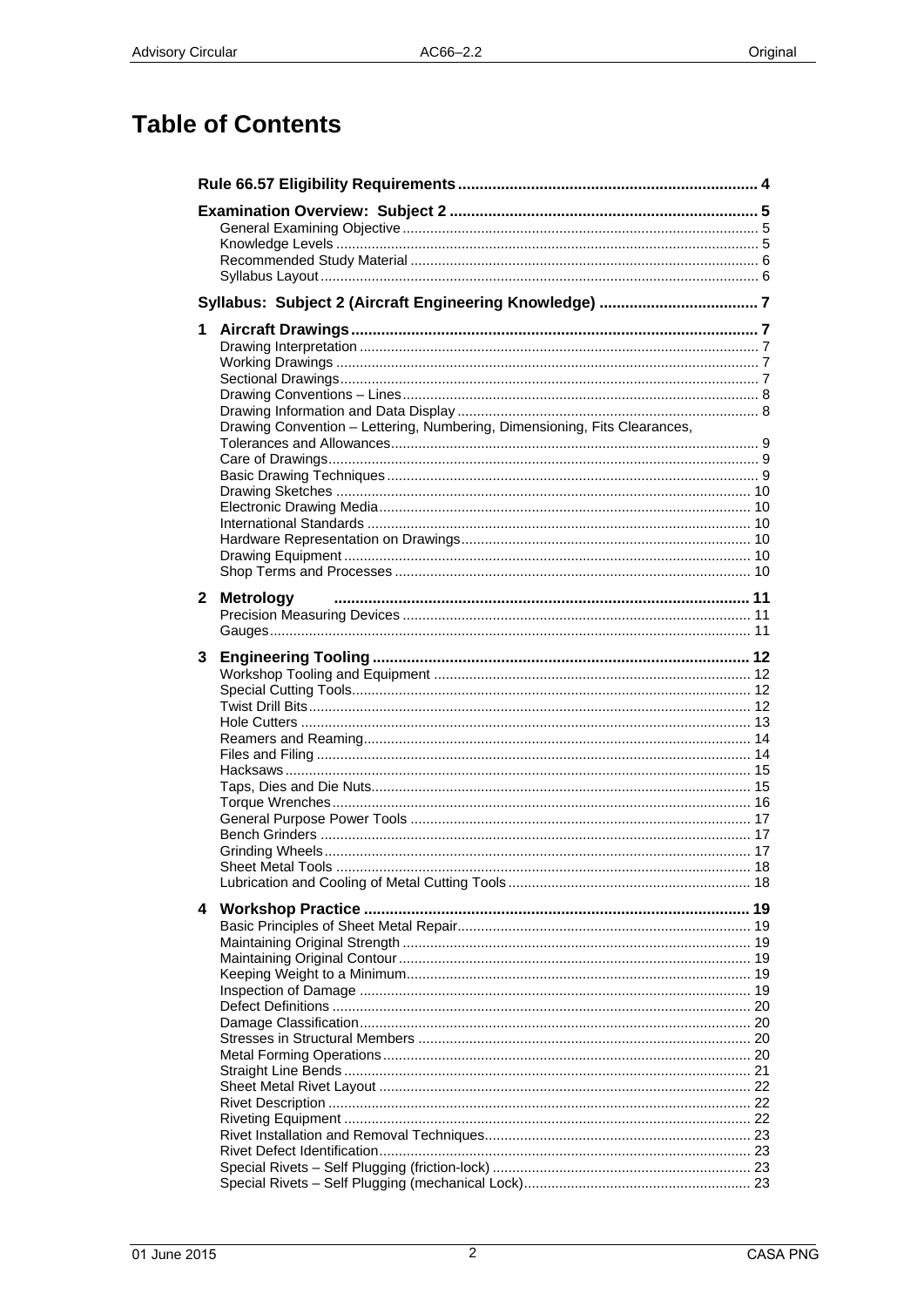| 5 |  |
|---|--|
| 6 |  |
| 7 |  |
| 8 |  |
|   |  |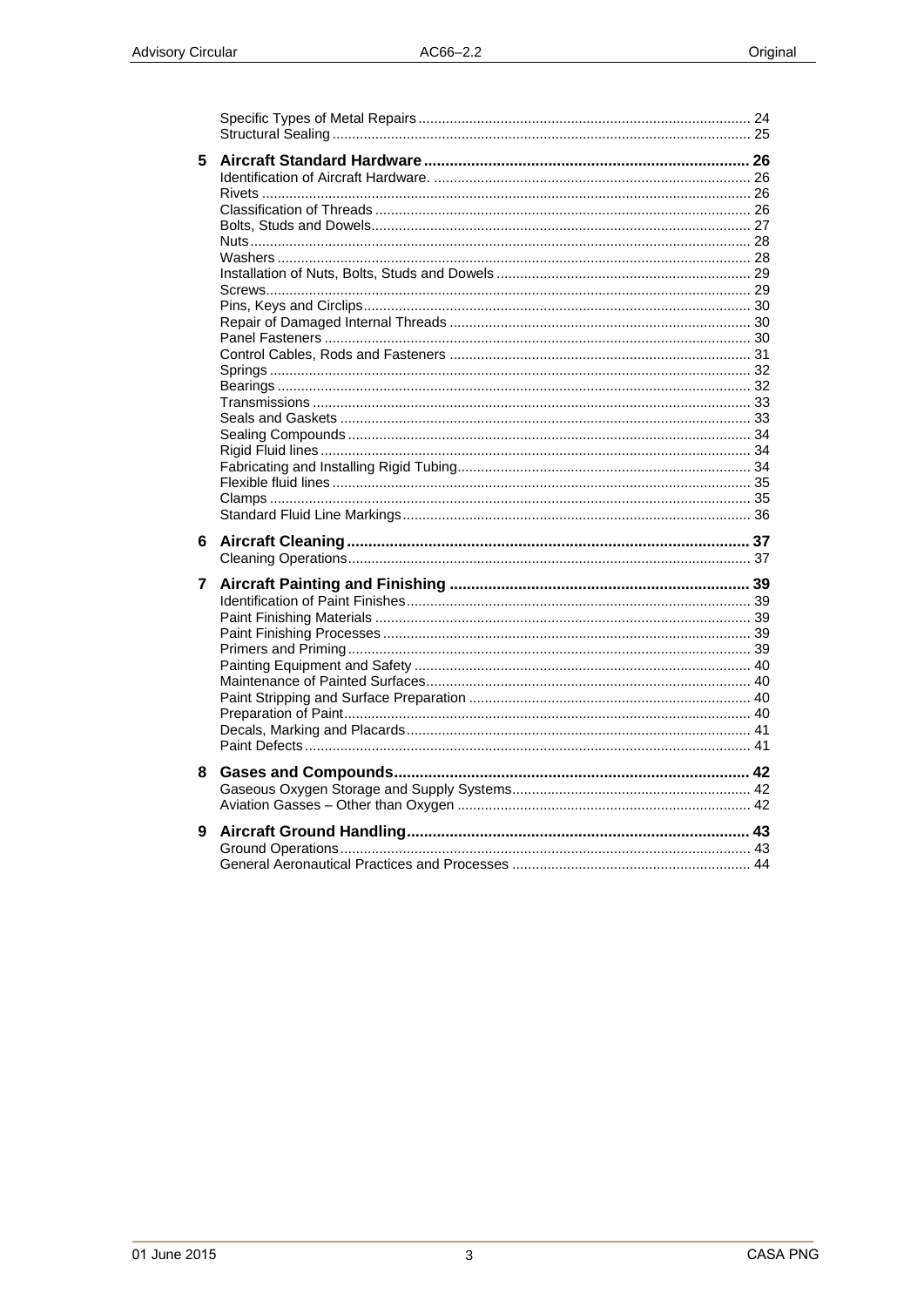## <span id="page-3-0"></span>**Rule 66.57 Eligibility Requirements**

Rule 66.57(a)(2) requires an applicant for an AMEL to have passed written examinations, that are acceptable to the Director, relevant to the duties and responsibilities of an aircraft maintenance engineer in the category of licence sought.

The written examinations acceptable to the Director for Subject 2 (Aircraft Engineering Knowledge) should comply with the syllabus contained in this Advisory Circular. Each examination will cover all topics and may sample any of the sub-topics.

The new syllabus has been developed after extensive industry consultation and the objectives reflect the knowledge required of current technology and international best work practice.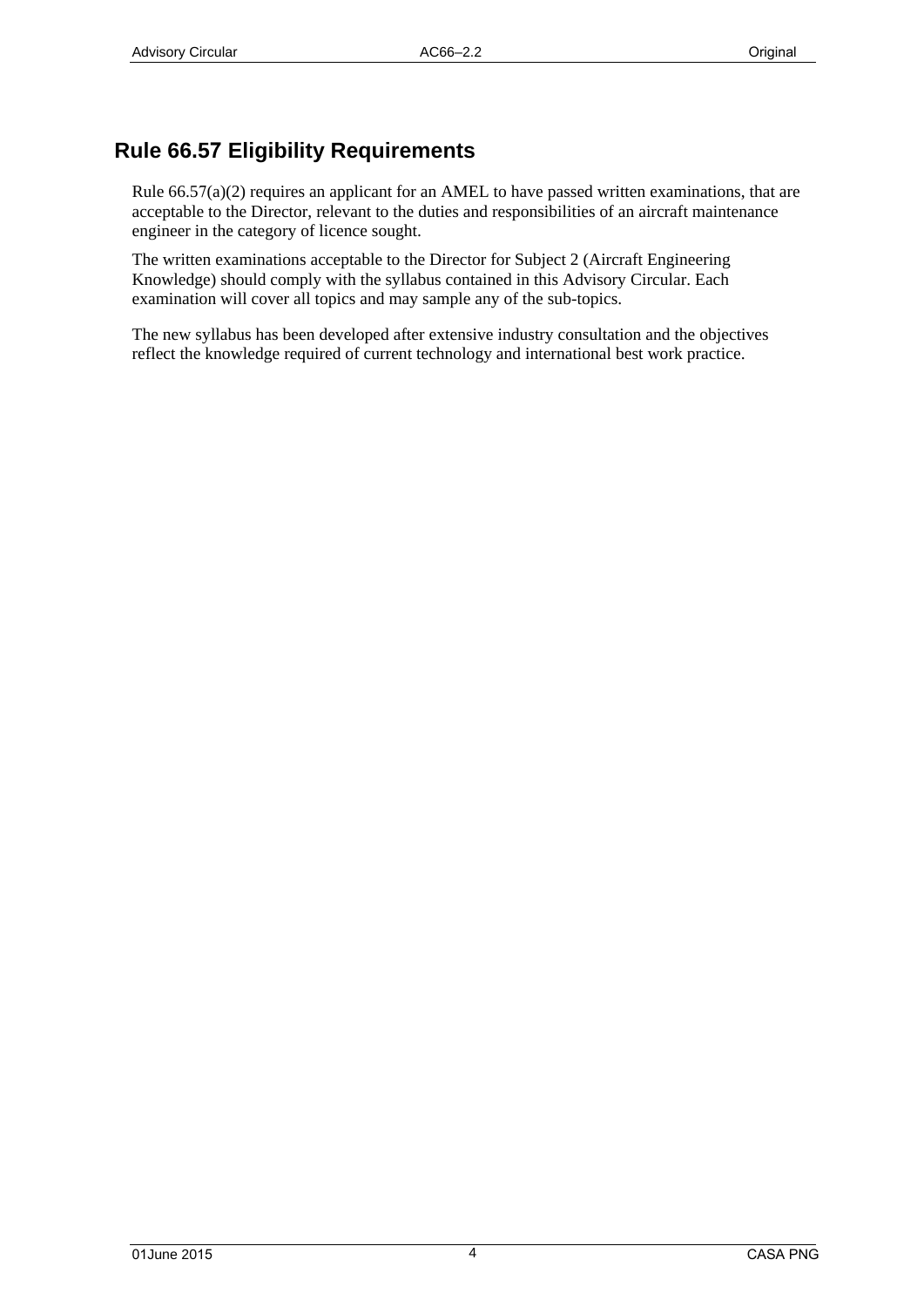## <span id="page-4-0"></span>**Examination Overview: Subject 2**

Subject 2 (Aircraft Engineering Knowledge) is a three-hour, closed book, written examination containing 100 questions. The pass mark is 75 percent.

Application to sit an examination may be made directly to Aviation Services Limited (ASL). Refer to [http://caanz.aspeqex](http://www.aviation.co.nz/)ams.com/ for examination information.

An AME sample question booklet with 15 representative questions pertaining to this subject is available for purchase from ASL.

## **General Examining Objective**

The objective of the examination is to determine that the applicant for an AMEL has adequate knowledge of Aircraft Engineering Knowledge to permit the proper performance, supervision and certification of aircraft maintenance at a level commensurate with the privileges of the various AMEL categories.

### **Knowledge Levels**

#### **LEVEL 1: A familiarisation with the principal elements of the subject***.*

#### **Objectives: The applicant should:**

- 1. be familiar with the basic elements of the subject.
- 2. be able to give simple descriptions of the whole subject, using common words and examples.
- 3. be able to use typical terms.

### **LEVEL 2: A general knowledge of the theoretical and practical aspects of the subject.**  *An ability to apply the knowledge.*

#### **Objectives: The applicant should:**

- 1. be able to understand the theoretical fundamentals of the subject.
- 2. be able to give a general description of the subject using, as appropriate, typical examples.
- 3. be able to use mathematical formulae in conjunction with physical laws describing the subject.
- 4. be able to read and understand sketches, drawings and schematics describing the subject.
- 5. be able to apply his/her knowledge in a practical manner using detailed procedures.

#### **LEVEL 3: A detailed knowledge of the theoretical and practical aspects of the subject.**

*A capacity to combine and apply the separate elements of knowledge in a logical and comprehensive manner.*

#### **Objectives: The applicant should:**

- 1. know the theory of the subject and the interrelationships with other subjects.
- 2. be able to give a detailed description of the subject using theoretical fundamentals and specific examples.
- 3. understand and be able to use mathematical formulae related to the subject.
- 4. be able to read, understand and prepare sketches, simple drawings and schematics describing the subject.
- 5. be able to apply his/her knowledge in a practical manner using manufacturer's instructions.
- 6. be able to interpret results and measurements from various sources and apply corrective action where appropriate.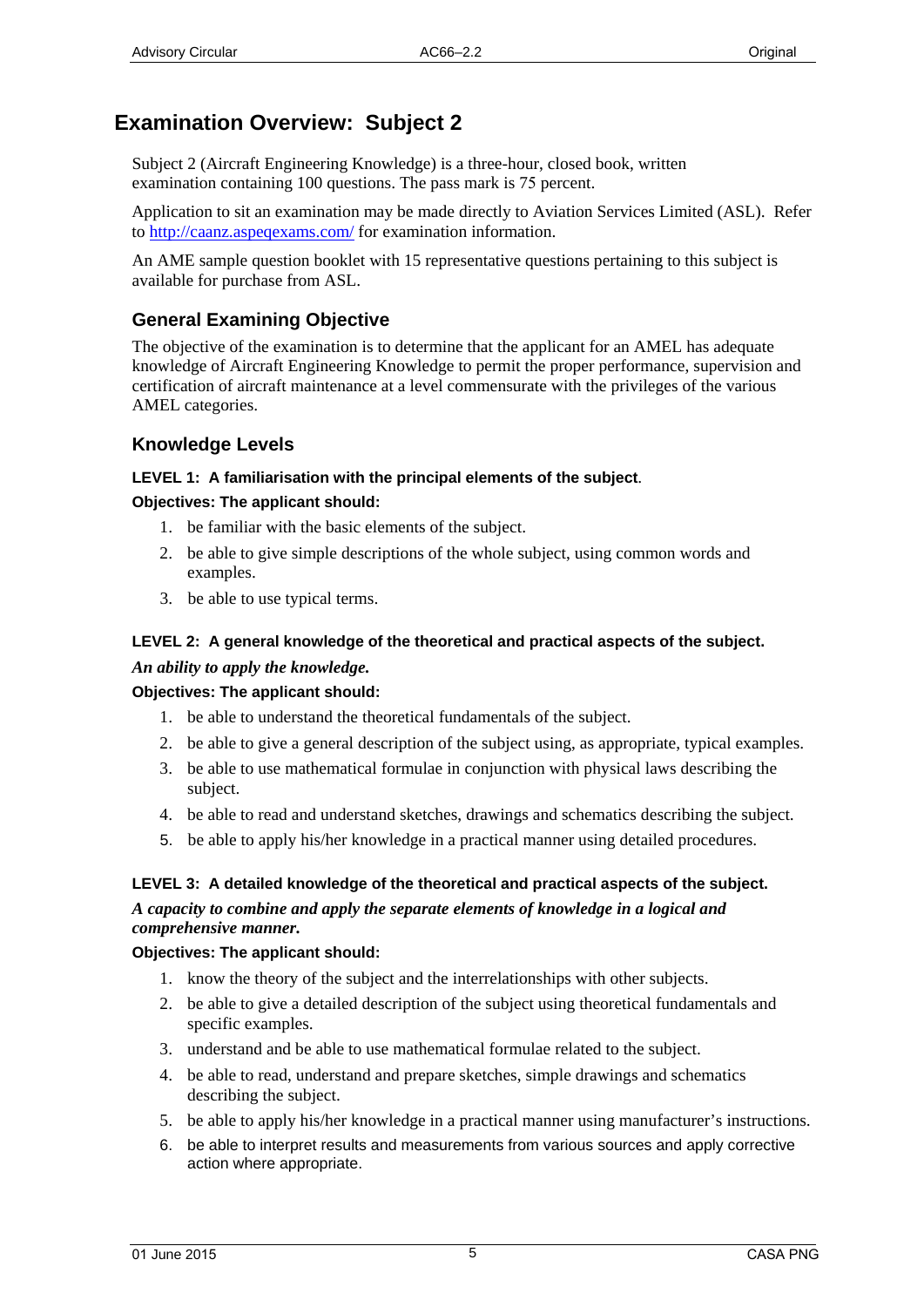## <span id="page-5-0"></span>**Recommended Study Material**

The publication list below provides guidance material for suitable study references for the overall syllabus content. However, applicants may have to conduct further research using other references or sources (including the internet) or attend a formal course in order to gain a comprehensive understanding of all sub-topics in the syllabus.

Where applicable, publication references have been placed below each main topic or sub topic heading in this syllabus.

#### **Publication List**

| <b>Study</b><br><b>Ref</b> | <b>Book Title</b>                                                                                                  | Author              | <b>ISBN</b>   |
|----------------------------|--------------------------------------------------------------------------------------------------------------------|---------------------|---------------|
| 1                          | A & P Technician General Textbook                                                                                  | Jeppesen            | 0-88487-203-3 |
| 2                          | Aviation Maintenance Technicians Series - General                                                                  | Dale Crane          | 1-56027-422-0 |
| 3                          | A & P Technician Airframe Textbook                                                                                 | Jeppesen            | 0-88487-205-1 |
| 4                          | Aviation Maintenance Technicians Series, Airframe                                                                  | Dale Crane          | 1-56027-339-9 |
|                            | - Volumes 1 Structures & 2 Systems                                                                                 |                     | 1-56027-340-2 |
| 5                          | FAA AC43.13-B: Acceptable Methods, Techniques<br>and Practices Aircraft Inspection and Repair.<br>See: FAA website | FAA                 | 0-89100-306-1 |
| 6                          | Standard Aircraft Handbook                                                                                         | Larry<br>Reithmaier | 0-07-134836-0 |
| $\overline{7}$             | Dictionary of Aeronautical Terms                                                                                   | Dale Crane          | 1-56027-287-2 |
| 8                          | Aircraft Structural Technician                                                                                     | Dale Hurst          | 0-9708109-0-3 |

### **Syllabus Layout**

#### **Topic Numbering – left hand column**

The syllabus is set out by topics, each of which is identified by a single-digit number. Each topic is divided into a number of sub-topics, which are identified by two-digit numbers: the first and second digits of which refer to the topic and the sub-topic respectively.

Each sub-topic is further sub-divided into one or more sub-sub-topics, which are identified by three-digit numbers. Where applicable, sub-sub-topics may be further subdivided into paragraphs that are identified by four/five digit alphanumeric sequences.

The three-digit sub-sub-topic numbers shown in the left hand column are used in the 'knowledge deficiency reports' to provide feedback on individual examinations.

#### **Objective description – middle column**

The middle column objectively describes each sub-sub-topic by stating, in plain language, its subject matter and the type of performance or activity required. The objectives are intended to be simple, unambiguous, and clearly-focussed, outcomes to aid learning.

#### **Knowledge levels – right hand column**

The right hand column specifies the knowledge level for each sub-topic heading. The three levels of knowledge used in this syllabus are described above. Note that the knowledge levels indicate the depth of knowledge required NOT its safety importance.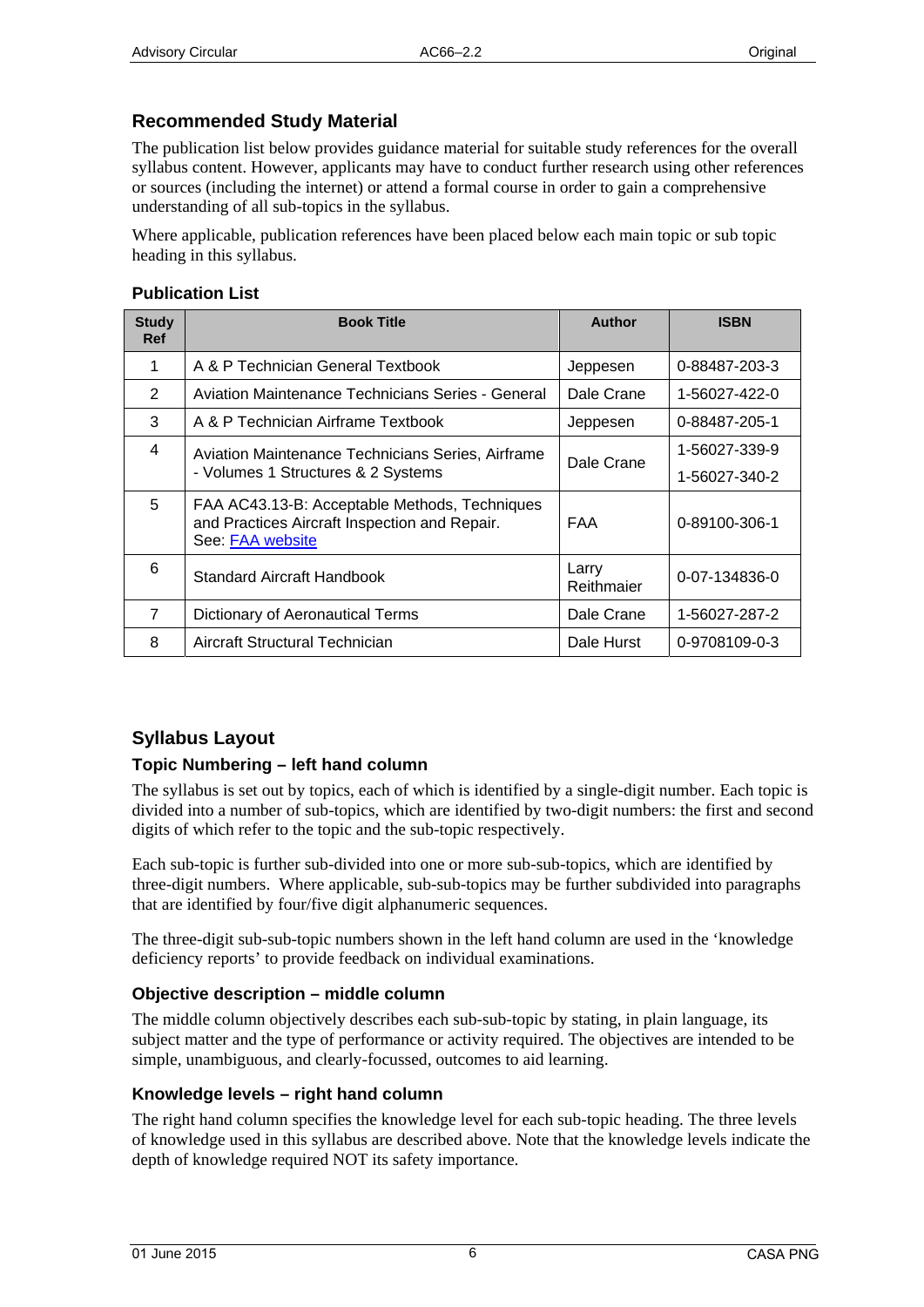# <span id="page-6-0"></span>**Syllabus: Subject 2 (Aircraft Engineering Knowledge)**

| $\mathbf 1$    | <b>Aircraft Drawings</b>                                                                                                                                                                                                                                                                                                                                                                                                                                                           |                |
|----------------|------------------------------------------------------------------------------------------------------------------------------------------------------------------------------------------------------------------------------------------------------------------------------------------------------------------------------------------------------------------------------------------------------------------------------------------------------------------------------------|----------------|
| $1.1$          | <b>Drawing Interpretation</b>                                                                                                                                                                                                                                                                                                                                                                                                                                                      |                |
| 1.1.1          | Study Ref. 1 &. 2<br>Describe the following diagrams/drawings,<br>Detail, assembly and installation drawings<br>а.<br>Electrical wiring diagrams<br>b.<br>Logic flowcharts used in trouble shooting<br>C.<br>Oblique, isometric and orthographic presentations<br>d.<br>e. Schematic diagrams<br>Pictorial diagrams<br>f.<br><b>Electrical wire charts</b><br>g.<br>h. Pie charts, bar graphs, pictographs and broken line graphs<br>i.<br>Patterns with metric or inch dimensions | 1              |
| 1.1.2          | Given examples, interpret information contained in diagrams/drawings listed in 1.1.1.                                                                                                                                                                                                                                                                                                                                                                                              | $\overline{2}$ |
| 1.1.3          | State where each of the diagrams/drawings listed in 1.1.1 could be found in an<br>aeronautical application.                                                                                                                                                                                                                                                                                                                                                                        | $\mathbf{1}$   |
| 1.1.4          | State any advantages and disadvantages of the diagrams/drawings listed in 1.1.1.                                                                                                                                                                                                                                                                                                                                                                                                   | $\overline{2}$ |
| 1.2            | <b>Working Drawings</b><br>Study Ref. 2                                                                                                                                                                                                                                                                                                                                                                                                                                            |                |
| 1.2.1          | Describe the following working drawings<br>a. Detail Drawing<br>b. Assembly drawing<br>c. Installation drawing<br>d. Perspective drawings<br>e. Block diagrams<br>f.<br><b>Blue prints</b>                                                                                                                                                                                                                                                                                         | 1              |
| 1.2.2          | Specify where each of the working drawings listed above is used.                                                                                                                                                                                                                                                                                                                                                                                                                   | 1              |
| $1.3$<br>1.3.1 | <b>Sectional Drawings</b><br>Study Ref. 2<br>Describe the following sectional drawings:<br>a. Revolved section<br>b. Removed section<br>Complete section<br>c.<br>Half section<br>d.                                                                                                                                                                                                                                                                                               | 1              |
| 1.3.2          | Specify where each of the sectional drawings listed above is used                                                                                                                                                                                                                                                                                                                                                                                                                  | 1              |
| 1.3.3          | Specify the purpose and uses of exploded-view drawings.                                                                                                                                                                                                                                                                                                                                                                                                                            | 1              |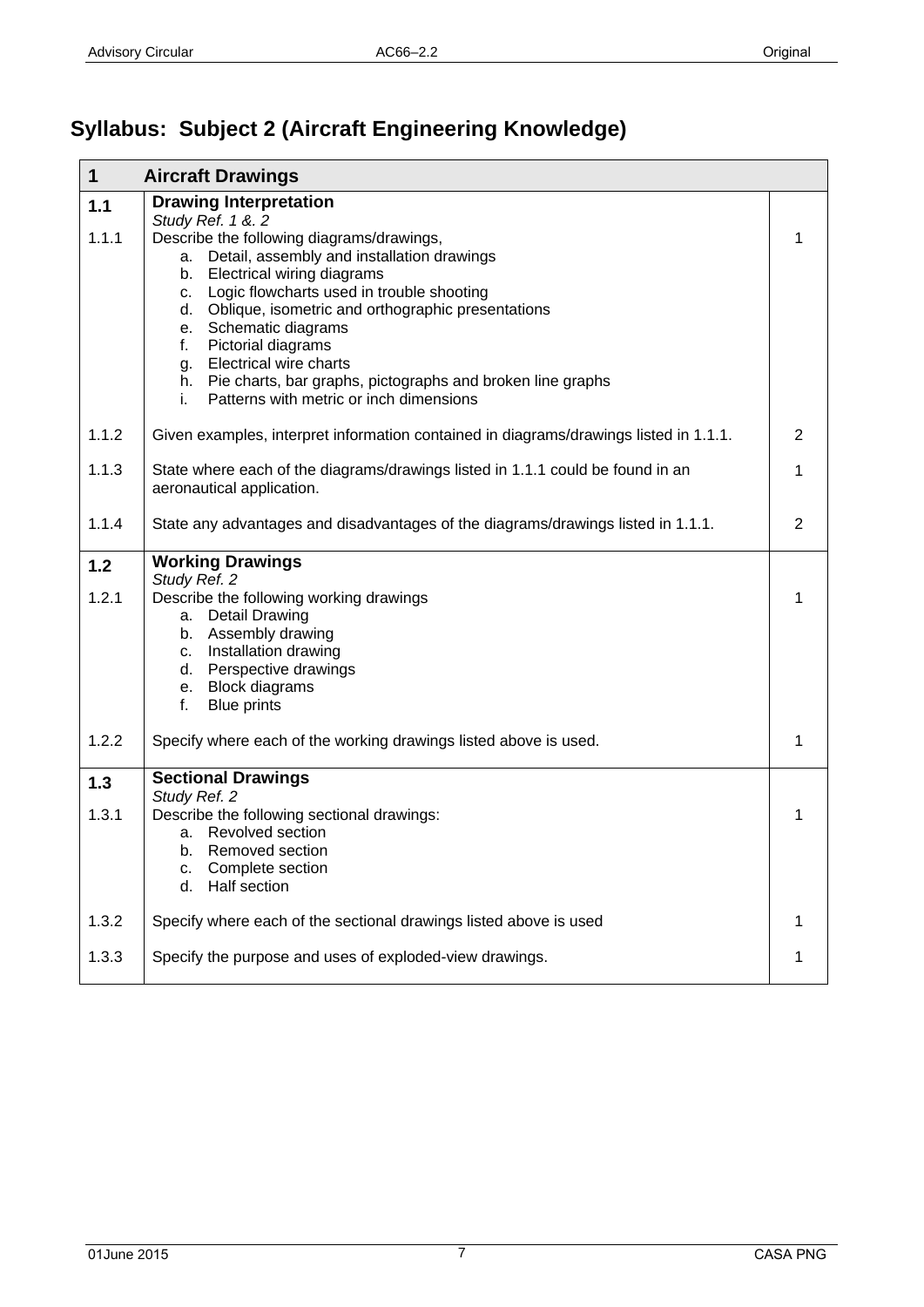<span id="page-7-0"></span>

| 1.4          | <b>Drawing Conventions - Lines</b><br>Study Ref. 1 & 2                                                                                                                                                                                                                                                                                                                                                                                                                                                                                                                                                                                                                                                                                                                                             |   |
|--------------|----------------------------------------------------------------------------------------------------------------------------------------------------------------------------------------------------------------------------------------------------------------------------------------------------------------------------------------------------------------------------------------------------------------------------------------------------------------------------------------------------------------------------------------------------------------------------------------------------------------------------------------------------------------------------------------------------------------------------------------------------------------------------------------------------|---|
| 1.4.1        | Given an aircraft drawing, identify the following lines by style and thickness:<br>Outline or visible lines<br>a.<br>Hidden lines<br>b.<br>c. Centre lines<br>d. Extension lines<br>e. Dimension lines<br>f.<br>Cutting-plane and viewing plane lines<br>g. Phantom lines<br>h. Short break lines<br>Long break lines<br>i.<br>Leader lines<br>j.<br>k. Sectioning lines<br><b>Break lines</b><br>L.<br>m. Stitch lines                                                                                                                                                                                                                                                                                                                                                                            |   |
| 1.4.2        | Describe the meaning of each of the lines listed above                                                                                                                                                                                                                                                                                                                                                                                                                                                                                                                                                                                                                                                                                                                                             |   |
| 1.5<br>1.5.1 | <b>Drawing Information and Data Display</b><br>Study Ref. 1 & 2<br>Describe the following drawing features:<br>Title block<br>a.<br>b. Title box<br><b>Revision block</b><br>C.<br>Size<br>d.<br>e. Drawing or print number<br>Universal numbering system<br>f.<br>Reference and dash numbers<br>g.<br>h. Scale and weight<br>Page number<br>i.<br>j.<br>Responsibility<br>k. Standards<br><b>Bill of materials</b><br>L.<br>m. Application revision block<br>n. Notes<br>o. Zone and station numbers<br>Surface finish and finish marks<br>р.<br>Wing and fuselage station numbering<br>q.<br>Identification of paired parts. (e.g. two identical halves of an engine cowl)<br>r.<br>Assembly notation for bulkhead electrical connectors on a wiring diagram<br>s.<br>Standard paper sizes<br>t. |   |
| 1.5.2        | Describe how each of the drawing features listed above may be presented on an aircraft<br>drawing.                                                                                                                                                                                                                                                                                                                                                                                                                                                                                                                                                                                                                                                                                                 | 2 |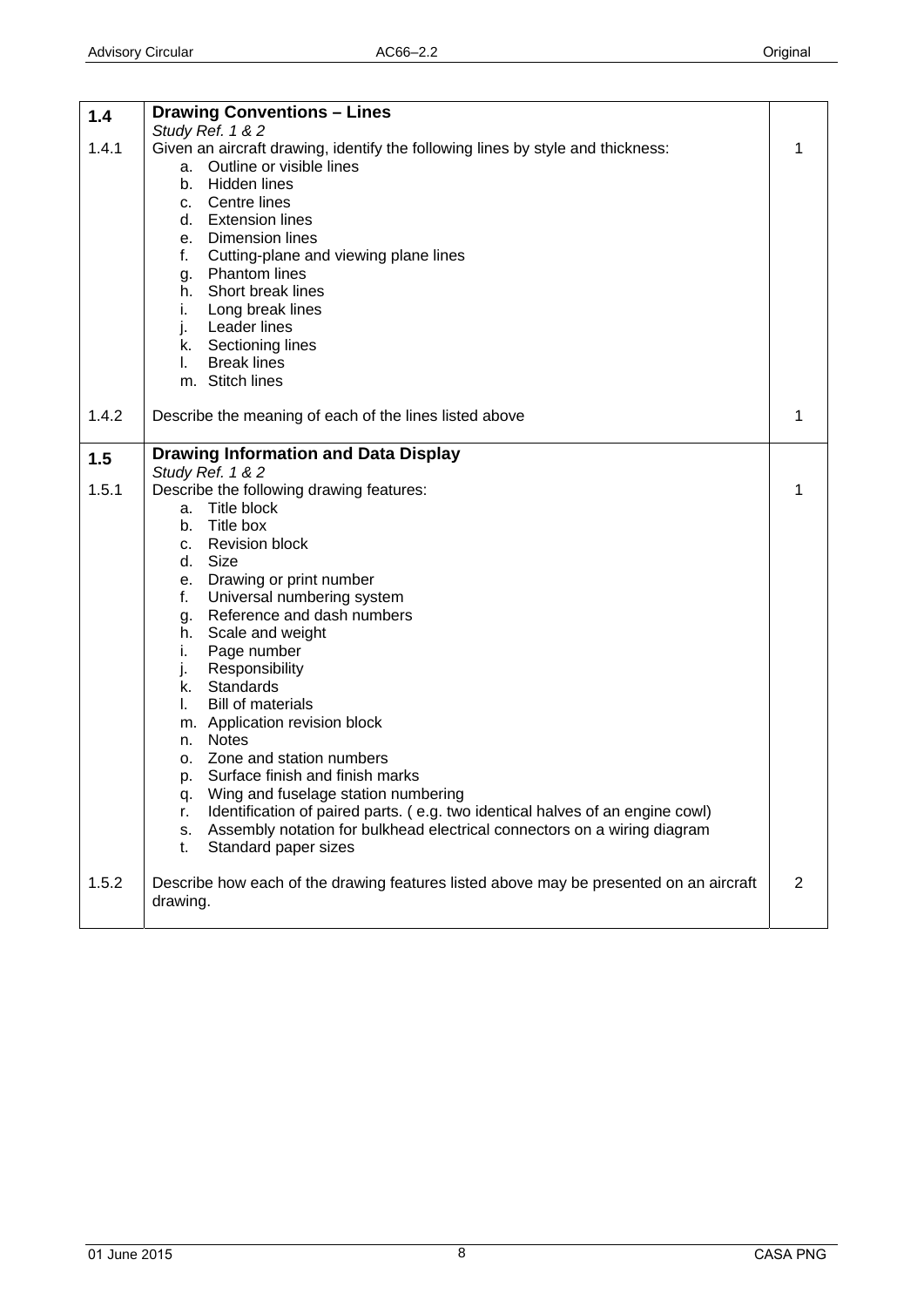<span id="page-8-0"></span>

| 1.6    | Drawing Convention - Lettering, Numbering, Dimensioning, Fits<br><b>Clearances, Tolerances and Allowances</b><br>Study Ref. 1 & 2                                                                                                                                                |                |
|--------|----------------------------------------------------------------------------------------------------------------------------------------------------------------------------------------------------------------------------------------------------------------------------------|----------------|
| 1.6.1  | Define the following in relation to drawing conventions:<br>Terms<br>a.<br>Tolerance<br>b.<br>Allowance<br>C.                                                                                                                                                                    | 1              |
| 1.6.2  | Show how each of the items listed in 1.6.1 is displayed on a drawing.<br>a. Terms<br>b. Tolerance<br>c. Allowance                                                                                                                                                                | $\overline{2}$ |
| 1.6.3  | Calculate from given information maximum and minimum dimensions of a part.                                                                                                                                                                                                       | 3              |
| 1.6.4  | Determine tolerance and allowance from information displayed on an aeronautical<br>drawing.                                                                                                                                                                                      | $\overline{2}$ |
| 1.6.5  | Describe the system of fits and clearances used in aeronautical engineering and give<br>examples of where each fit may be used including:<br>a. Force/interference<br>b. Driving<br>Push<br>C.<br>d.<br>Running                                                                  | $\overline{2}$ |
| 1.6.6  | Determine drill sizes for boltholes to obtain a desired class of fit.                                                                                                                                                                                                            | 2              |
| 1.6.7  | From given information, determine limits for:<br>a. Bow<br>Twist<br>b.<br>Wear<br>C.                                                                                                                                                                                             | $\overline{2}$ |
| 1.6.8  | Describe standard methods for checking fits and clearances for:<br>a. Shafts<br><b>Bearings</b><br>b.<br>Other parts<br>C.                                                                                                                                                       | $\overline{2}$ |
| 1.6.9  | Describe standard methods of dimensioning                                                                                                                                                                                                                                        | 2              |
| 1.6.10 | Show how dimensions are placed on a drawing.                                                                                                                                                                                                                                     | $\overline{2}$ |
| 1.6.11 | Identify the types of lettering and numbering used on a drawing and give examples of<br>each.                                                                                                                                                                                    | $\overline{2}$ |
| 1.7    | <b>Care of Drawings</b><br>Study Ref. 1 & 2                                                                                                                                                                                                                                      |                |
| 1.7.1  | Describe drawing handling and storage practices.                                                                                                                                                                                                                                 | $\overline{2}$ |
| 1.7.2  | Specify procedures for amending, correcting and approving aeronautical drawings.                                                                                                                                                                                                 | $\overline{2}$ |
| 1.8    | <b>Basic Drawing Techniques</b><br>Study Ref. 1 & 2                                                                                                                                                                                                                              |                |
| 1.8.1  | Show the following drawing functions:<br>Bisect a line<br>a.<br>Find the centre of a circle<br>b.<br>Divide a line into equal parts<br>C.<br>Bisect an angle<br>d.<br>e. Construct an ellipse<br>Construct a truncated cone<br>f.<br>Construct duct or flute intersections<br>g. | 2              |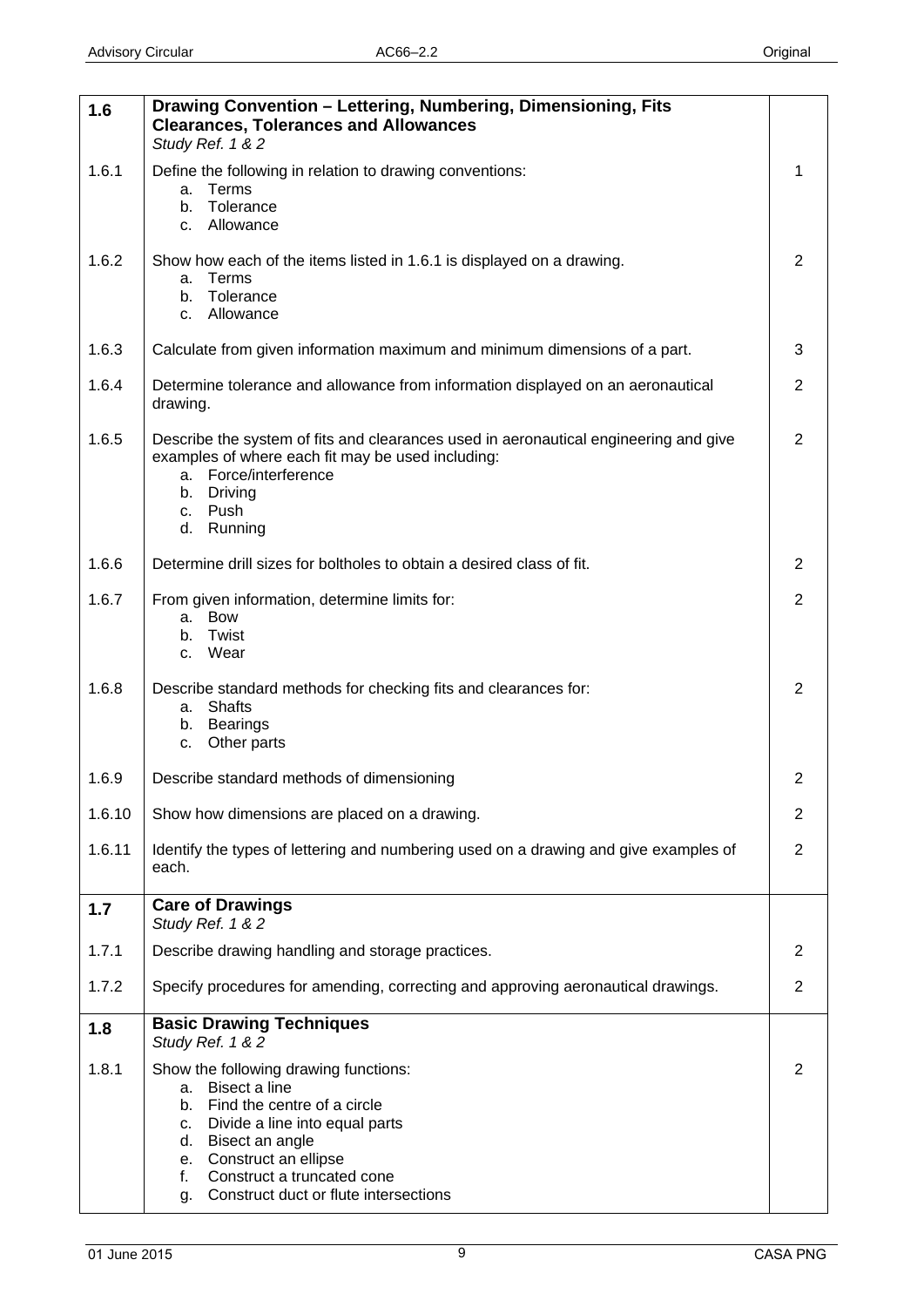<span id="page-9-0"></span>

|        | <b>Drawing Sketches</b>                                                                                                                                                                     |   |
|--------|---------------------------------------------------------------------------------------------------------------------------------------------------------------------------------------------|---|
| 1.9    | Study Ref. 1 & 2                                                                                                                                                                            |   |
| 1.9.1  | Identify the principles of orthographic and pictorial sketching.                                                                                                                            | 2 |
| 1.9.2  | Outline where orthographic and pictorial sketches may be used.                                                                                                                              | 2 |
| 1.9.3  | Describe proportioning in relation to sketching.                                                                                                                                            | 1 |
| 1.10   | <b>Electronic Drawing Media</b><br>Ref. 1 & 2                                                                                                                                               |   |
| 1.10.1 | Specify the use of microfilm, microfiche and computerised presentations.                                                                                                                    | 1 |
| 1.11   | <b>International Standards</b><br>Study Ref. 7 & 8                                                                                                                                          |   |
| 1.11.1 | Identify the following international standards:<br><b>ISO</b><br>a.<br><b>SAE</b><br>b.<br>AN<br>C.<br><b>MS</b><br>d.<br><b>NAS</b><br>е.<br>MIL<br>f.                                     | 1 |
| 1.11.2 | Outline the relevance of the international standards listed above to aeronautical<br>engineering.                                                                                           | 1 |
| 1.11.3 | Give examples of where each of the international standards listed in 1.11.1 may be<br>used.                                                                                                 | 1 |
| 1.11.4 | Explain the following in relation to the Air Transport Association of America<br>Specifications 100 and 2100<br>use of<br>a.<br>format and principles<br>b.                                 | 2 |
| 1.12   | <b>Hardware Representation on Drawings</b><br>Study Ref. 5                                                                                                                                  |   |
| 1.12.1 | Show drawing representation for:<br>Holes<br>a.<br><b>Threads</b><br>b.<br><b>Bolts</b><br>c.<br><b>Nuts</b><br>d.<br><b>Rivets</b><br>е.                                                   | 2 |
| 1.13   | <b>Drawing Equipment</b><br>Study Ref. 1 & 2                                                                                                                                                |   |
| 1.13.1 | Outline the care and use of drawing instruments and associated equipment.                                                                                                                   | 1 |
| 1.14   | <b>Shop Terms and Processes</b>                                                                                                                                                             |   |
| 1.14.1 | Describe the relationship between drawing and manufacturing processes.                                                                                                                      | 1 |
| 1.14.2 | Describe special features on drawings depicting the following assemblies:<br>Castings<br>a.<br>Forgings<br>b.<br>Machined parts<br>C.<br>d. Sheet metal parts<br>Welded constructions<br>e. | 1 |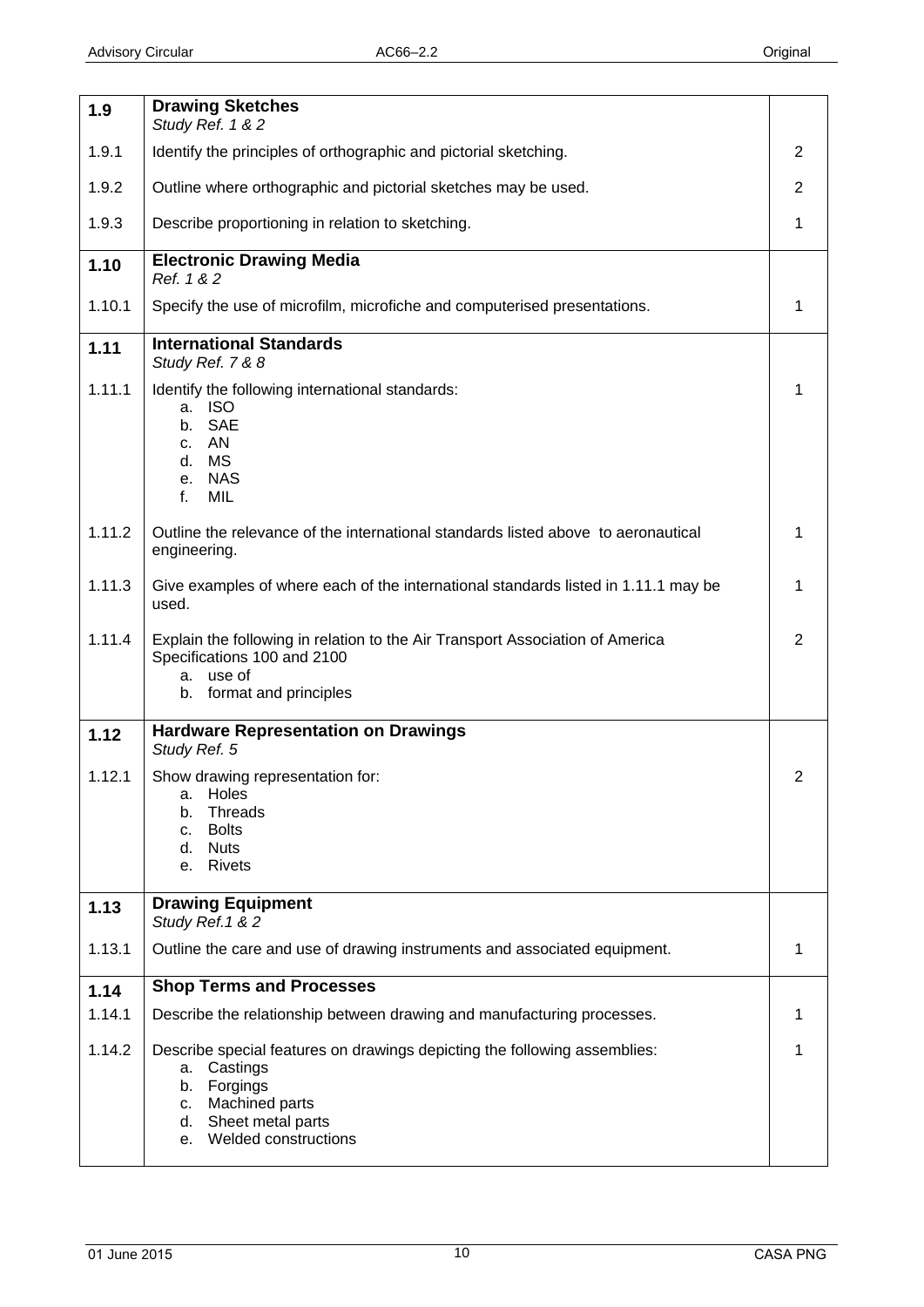<span id="page-10-0"></span>

| 2 <sup>2</sup> | <b>Metrology</b>                                                                                                                                                                                                                                                                                                                                                                                                                                                                                                                                 |                |
|----------------|--------------------------------------------------------------------------------------------------------------------------------------------------------------------------------------------------------------------------------------------------------------------------------------------------------------------------------------------------------------------------------------------------------------------------------------------------------------------------------------------------------------------------------------------------|----------------|
| 2.1            | <b>Precision Measuring Devices</b>                                                                                                                                                                                                                                                                                                                                                                                                                                                                                                               |                |
|                | Study Ref. 1, 2 & 6                                                                                                                                                                                                                                                                                                                                                                                                                                                                                                                              |                |
| 2.1.1          | Explain the construction, scale markings, principles of operation, units of accuracy in<br>both English and Metric terms, of the following precision measuring devices:<br>Outside micrometer<br>a.<br>b. Inside micrometer<br>c. Depth micrometer<br>d. Thread micrometer<br>e. Vernier scale micrometer<br>f.<br>Vernier callipers<br>g. Vernier height gauge<br>h. Vernier protractor<br>Combination sets including the stock head, protractor head and the centre head<br>i.<br>Dial test indicators or dial gauge<br>j.<br>Clinometer<br>k. | 3              |
| 2.1.2          | Explain typical uses for each of the above measuring devices and their common ranges.                                                                                                                                                                                                                                                                                                                                                                                                                                                            | $\mathbf{3}$   |
| 2.1.3          | Explain how a DTI reading is corrected when the gauge is not positioned at right angles<br>to the contact surface.                                                                                                                                                                                                                                                                                                                                                                                                                               | 3              |
| 2.1.4          | Determine calibration (including calibration standards), testing, and handling and storage<br>precautions relating to the above precision measuring devices.                                                                                                                                                                                                                                                                                                                                                                                     | 3              |
| 2.2            | <b>Gauges</b><br>Study Ref. 1 & 2                                                                                                                                                                                                                                                                                                                                                                                                                                                                                                                |                |
| 2.2.1          | Describe the physical characteristics, applications and correct usage of the following<br>devices:<br>a. Bore gauge<br>b. Depth gauge<br>Go no-go gauge<br>C.<br>Thread gauge<br>d.<br>e. Optical flats<br>Slip gauges (includes Johannsen type)<br>f.<br>Thickness (feeler) gauge<br>g.<br>Divider<br>h.<br>Inside and outside callipers<br>i.<br>Odd-leg (hermaphrodite) calliper<br>j.<br>Telescopic gauge<br>k.<br>Small hole gauge<br>L.<br>m. English and metric steel rules (or scales)<br>Scriber<br>n.                                  | $\overline{2}$ |
| 2.2.2          | Using the measuring devices identified above, assess how typical gauging or measuring<br>techniques would be used during aircraft or component maintenance to check for such<br>things as:<br>a.<br>bow<br>Twist<br>b.<br>c. Bending<br>d. Buckling<br>Distortion and deformation<br>e.<br>Internal and external wear<br>f.<br>Parallelism or taper<br>g.<br>Stepping<br>h.<br>Shear<br>i.<br>Concentricity<br>j.<br>Flatness (including the use of engineer's blue)<br>k.                                                                       | $\overline{2}$ |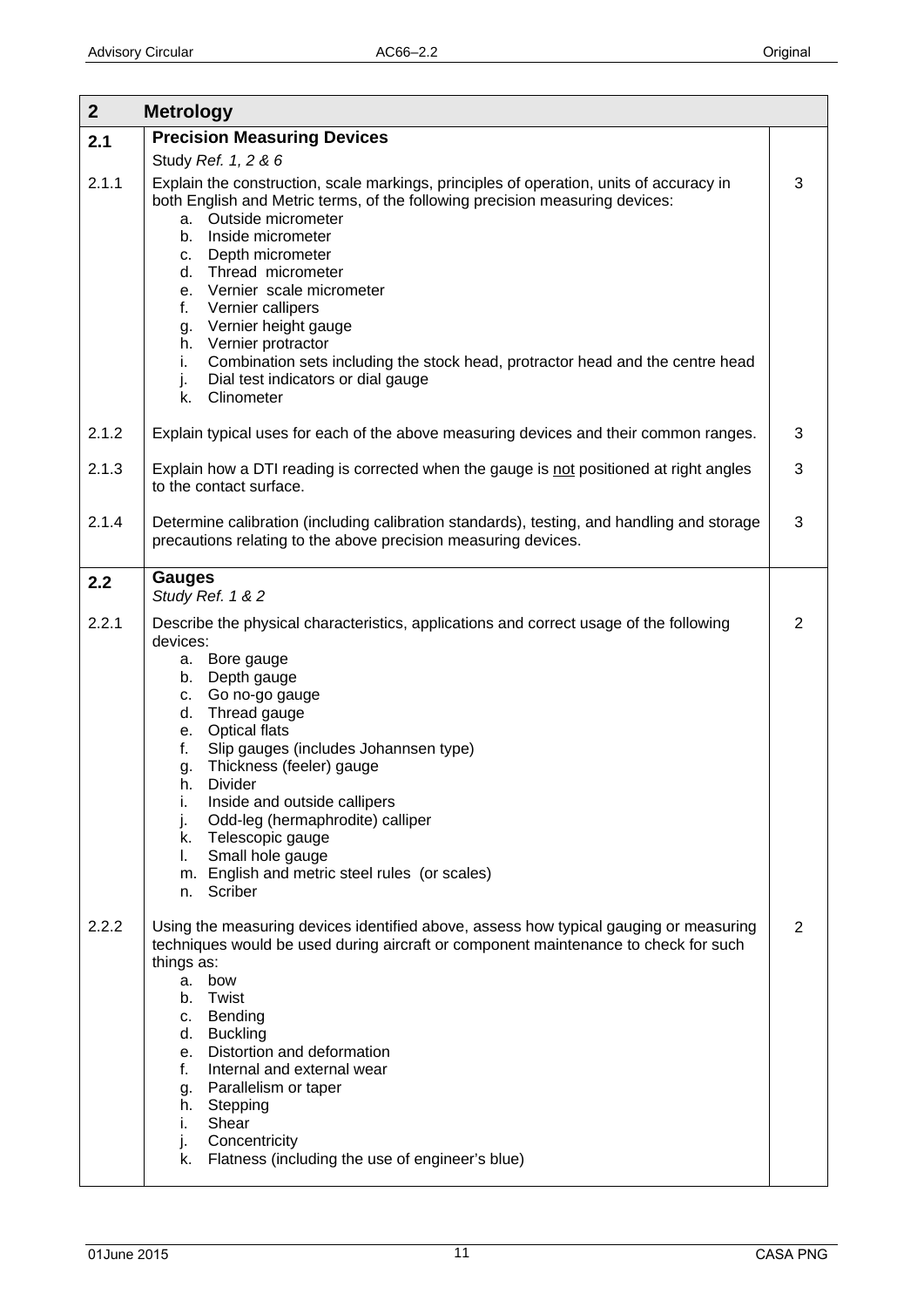<span id="page-11-0"></span>

| $3\phantom{a}$ | <b>Engineering Tooling</b>                                                                                                                                                                                                                                                                                                                                                                                                                                                                                                                                                                                                                                                                                                                                                                                                                                                                                                                                                                                                                                                                                                                                                                                                                                                                                                                                                                                          |                |
|----------------|---------------------------------------------------------------------------------------------------------------------------------------------------------------------------------------------------------------------------------------------------------------------------------------------------------------------------------------------------------------------------------------------------------------------------------------------------------------------------------------------------------------------------------------------------------------------------------------------------------------------------------------------------------------------------------------------------------------------------------------------------------------------------------------------------------------------------------------------------------------------------------------------------------------------------------------------------------------------------------------------------------------------------------------------------------------------------------------------------------------------------------------------------------------------------------------------------------------------------------------------------------------------------------------------------------------------------------------------------------------------------------------------------------------------|----------------|
| 3.1            | <b>Workshop Tooling and Equipment</b><br>Study Ref. 1, 2 & 6                                                                                                                                                                                                                                                                                                                                                                                                                                                                                                                                                                                                                                                                                                                                                                                                                                                                                                                                                                                                                                                                                                                                                                                                                                                                                                                                                        |                |
| 3.1.1          | Describe the features, types, uses, maintenance, calibration, storage and operating<br>precautions relating to the following workshop equipment and general-purpose hand<br>tools:<br>a. Surface plates<br>b. Surface tables<br>c. Vee blocks<br>d. Engineering squares<br>e. Chisels including, flat cold, single bevel point, double bevel point, round nose,<br>cape and diamond point. State cutting edge angles for types of chisel and<br>materials to be cut<br><b>Scrapers</b><br>f.<br>Clamps, vices and presses<br>g.<br>h. Hammers and mallets including ball peen and straight peen<br>Pliers such as slip-joint, interlocking, vice-grip, duckbill, needle nose and lock-<br>i.<br>wire (safety-wire) pliers<br>Punches including centre, prick, starting, pin, aligning and hollow shank gasket<br>j.<br>punch<br>Screw drivers including the types of drive slot such as slot, cross point, tri-wing,<br>k.<br>posidrive, torx and Phillips and Reed and Prince<br>Hand snips such as circle snips, aviation snips, hawks-bill snips and nibblers<br>$\mathbf{L}$<br>m. Wrenches including open-end, box- end, combination, flare-nut, adjustable,<br>standard sockets, deep sockets, flex sockets, crowsfoot sockets, handles,<br>ratchet handles, adapters, speed handles, breaker bars, extensions, universal<br>joints and impact drivers<br>Grease guns, oil cans and lubrication methods<br>n. | $\overline{2}$ |
| 3.2            | <b>Special Cutting Tools</b><br>Study Ref. 3                                                                                                                                                                                                                                                                                                                                                                                                                                                                                                                                                                                                                                                                                                                                                                                                                                                                                                                                                                                                                                                                                                                                                                                                                                                                                                                                                                        |                |
| 3.2.1          | Outline the construction, characteristics, use and precautions associated with the<br>following tools.<br>a. Deburring tool<br>b. Trepanning tool (chassis punch)<br>c. Counter bore<br>d. Broach<br>Spot-facer<br>е.<br>Microshaver<br>f.                                                                                                                                                                                                                                                                                                                                                                                                                                                                                                                                                                                                                                                                                                                                                                                                                                                                                                                                                                                                                                                                                                                                                                          | 2              |
| 3.2.2          | In relation to the tools listed above, state typically when each tool and their associated<br>process would be used on aircraft.                                                                                                                                                                                                                                                                                                                                                                                                                                                                                                                                                                                                                                                                                                                                                                                                                                                                                                                                                                                                                                                                                                                                                                                                                                                                                    | $\overline{2}$ |
| 3.2.3          | Identify the hole cutting tools which produce the least to the best results in terms of finish<br>and accuracy.                                                                                                                                                                                                                                                                                                                                                                                                                                                                                                                                                                                                                                                                                                                                                                                                                                                                                                                                                                                                                                                                                                                                                                                                                                                                                                     | 1              |
| 3.3            | <b>Twist Drill Bits</b><br>Study Ref. 1, 2 & 6                                                                                                                                                                                                                                                                                                                                                                                                                                                                                                                                                                                                                                                                                                                                                                                                                                                                                                                                                                                                                                                                                                                                                                                                                                                                                                                                                                      |                |
| 3.3.1          | Describe a common metal twist drill bit in respect of the following features:<br>a. Purpose of spiral flutes<br>b. Shank, body and heel (point)<br>The lands and margin<br>c.<br>Lip relief or heel angle<br>d.<br>Cutting edge<br>е.<br>Lip angle<br>f.<br>Split point<br>g.                                                                                                                                                                                                                                                                                                                                                                                                                                                                                                                                                                                                                                                                                                                                                                                                                                                                                                                                                                                                                                                                                                                                       | 2              |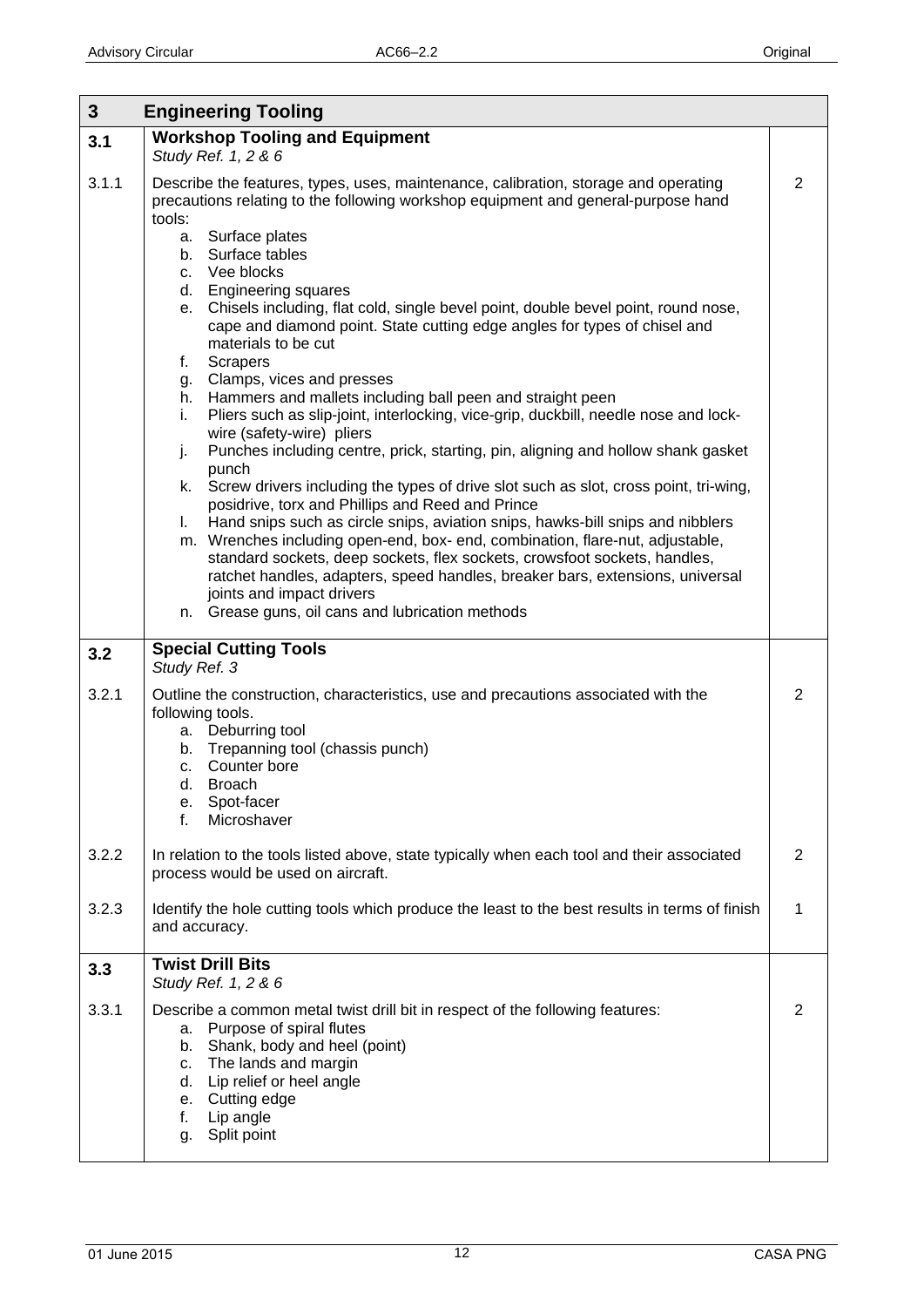<span id="page-12-0"></span>

| 3.3.2  | Explain the process for hand sharpening a twist drill bit.                                                                                                                                                                                                                                                                                                                                                                               | 3              |
|--------|------------------------------------------------------------------------------------------------------------------------------------------------------------------------------------------------------------------------------------------------------------------------------------------------------------------------------------------------------------------------------------------------------------------------------------------|----------------|
| 3.3.3  | Describe the cutting and lip angles for drilling different materials such as:<br>a. Heat-treated steel<br>Stainless steel<br>b.<br>Aluminium/magnesium alloys<br>C.<br>d. Lead<br>Plastics, plexiglass and perspex<br>e.                                                                                                                                                                                                                 | $\overline{2}$ |
| 3.3.4  | Determine size notation for number, letter and fractional drills.                                                                                                                                                                                                                                                                                                                                                                        | 2              |
| 3.3.5  | Describe drill size identification stamp on shank.                                                                                                                                                                                                                                                                                                                                                                                       | 2              |
| 3.3.6  | Outline the uses of the following drills.<br>Parallel<br>а.<br>Taper<br>b.<br>Square shank<br>C.                                                                                                                                                                                                                                                                                                                                         | 1              |
| 3.3.7  | Describe the information contained on a drill chart with respect to the following:<br>Tap size<br>a.<br>b. Tap drill<br>Clearance drill<br>C <sub>1</sub><br>d.<br>Body drill                                                                                                                                                                                                                                                            | 2              |
| 3.3.8  | Describe the drill speeds and feed speeds for various aircraft materials.                                                                                                                                                                                                                                                                                                                                                                | 2              |
| 3.3.9  | Identify the types of lubricant specified for drilling various materials.                                                                                                                                                                                                                                                                                                                                                                |                |
| 3.3.10 | Diagnose the cause and prevention of various hole defects which may occur when<br>drilling metal.                                                                                                                                                                                                                                                                                                                                        | 3              |
| 3.3.11 | Detail precautions relating to the metal drilling process with particular regard to:<br>Protective/safety equipment<br>а.<br>Unprotected hair and loose clothing<br>b.<br>Drive belts<br>C.<br>d. Chuck keys<br>Material security and clamping<br>е.<br>Overheating<br>f.<br>Prevention of excessive work hardening<br>Bit breakthrough<br>h.<br>Drilling into blind spaces<br>i.<br>j.<br>Drilling around flammable/explosive materials | 3              |
| 3.4    | <b>Hole Cutters</b><br>Study Ref. 1 & 2                                                                                                                                                                                                                                                                                                                                                                                                  |                |
| 3.4.1  | Describe the construction, characteristics, identification and operation of the following<br>hole-cutters:<br>Hole saw<br>а.<br>Fly cutter<br>b.<br>Countersink including a standard and stop countersink (micro countersink)<br>C.<br>Spiggoted countersink<br>d.                                                                                                                                                                       | 1              |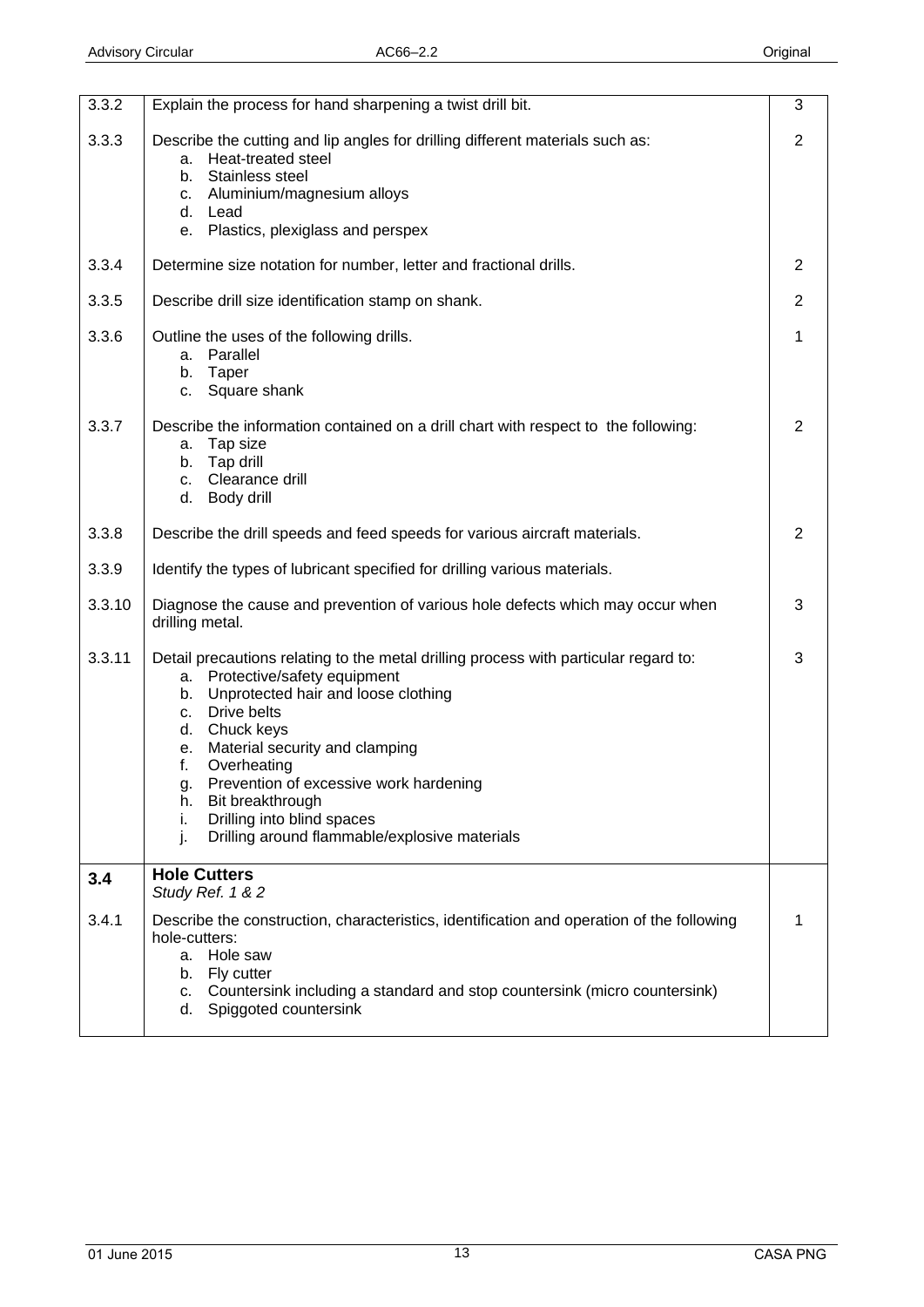<span id="page-13-0"></span>

| 3.5   | <b>Reamers and Reaming</b><br>Study Ref. 1 & 2                                                                                                                                                                                                                                     |                |
|-------|------------------------------------------------------------------------------------------------------------------------------------------------------------------------------------------------------------------------------------------------------------------------------------|----------------|
| 3.5.1 | Describe the characteristics and uses of the following types of reamer:<br>Tapered (straight flute)<br>a.<br>Tapered (spiral flute)<br>b.<br>Bottoming<br>C.<br>Expanding<br>d.<br>e. Adjustable<br>f.<br>Stepped                                                                  | 2              |
| 3.5.2 | Determine the common reaming allowance provided for in a drilled hole.                                                                                                                                                                                                             | 3              |
| 3.5.3 | Specify where and when reaming is commonly carried out during aircraft component<br>maintenance.                                                                                                                                                                                   | $\overline{2}$ |
| 3.5.4 | Determine the correct reaming operation and associated precautions.                                                                                                                                                                                                                | 3              |
| 3.5.5 | Diagnose the cause of common reaming defects including chattering and scoring.                                                                                                                                                                                                     | 3              |
| 3.5.6 | Explain the care and storage of reamers and how to detect and rectify unserviceable<br>reamers.                                                                                                                                                                                    | 3              |
| 3.5.7 | Describe the purpose, characteristics and uses of high-speed steel and carbon-steel<br>reamers.                                                                                                                                                                                    | 1              |
| 3.5.8 | Compare the difference between hand and machine reamers.                                                                                                                                                                                                                           | 1              |
| 3.6   | <b>Files and Filing</b><br>Study Ref. 1, 2 & 6                                                                                                                                                                                                                                     |                |
| 3.6.1 | Describe the component parts of a file including the following:<br>Tang<br>a.<br>b. Heel<br>Face<br>$C_{1}$<br>d. Edge<br>e. Length<br>f.<br>Point                                                                                                                                 | 1              |
| 3.6.2 | Differentiate between double and single cut files, including teeth angles.                                                                                                                                                                                                         | 1              |
| 3.6.3 | Describe the coarseness of a file including the following:<br>Coarse<br>а.<br><b>Bastard</b><br>b.<br>Second<br>c.<br>Smooth<br>d.<br>Dead smooth<br>е.                                                                                                                            | 1              |
| 3.6.4 | Give examples of the metal removal and finish capability of each type of file.                                                                                                                                                                                                     | 2              |
| 3.6.5 | Outline the characteristics and uses of the following types of files:<br>Mill<br>а.<br>Half round<br>b.<br>Knife-edge<br>c.<br>Wood rasp<br>d.<br>Hand<br>е.<br>f.<br>Three-square<br>Round<br>g.<br>Vixen<br>h.<br>Hand-taper<br>i.<br>j.<br>Pillar<br><b>Warding files</b><br>k. | 1              |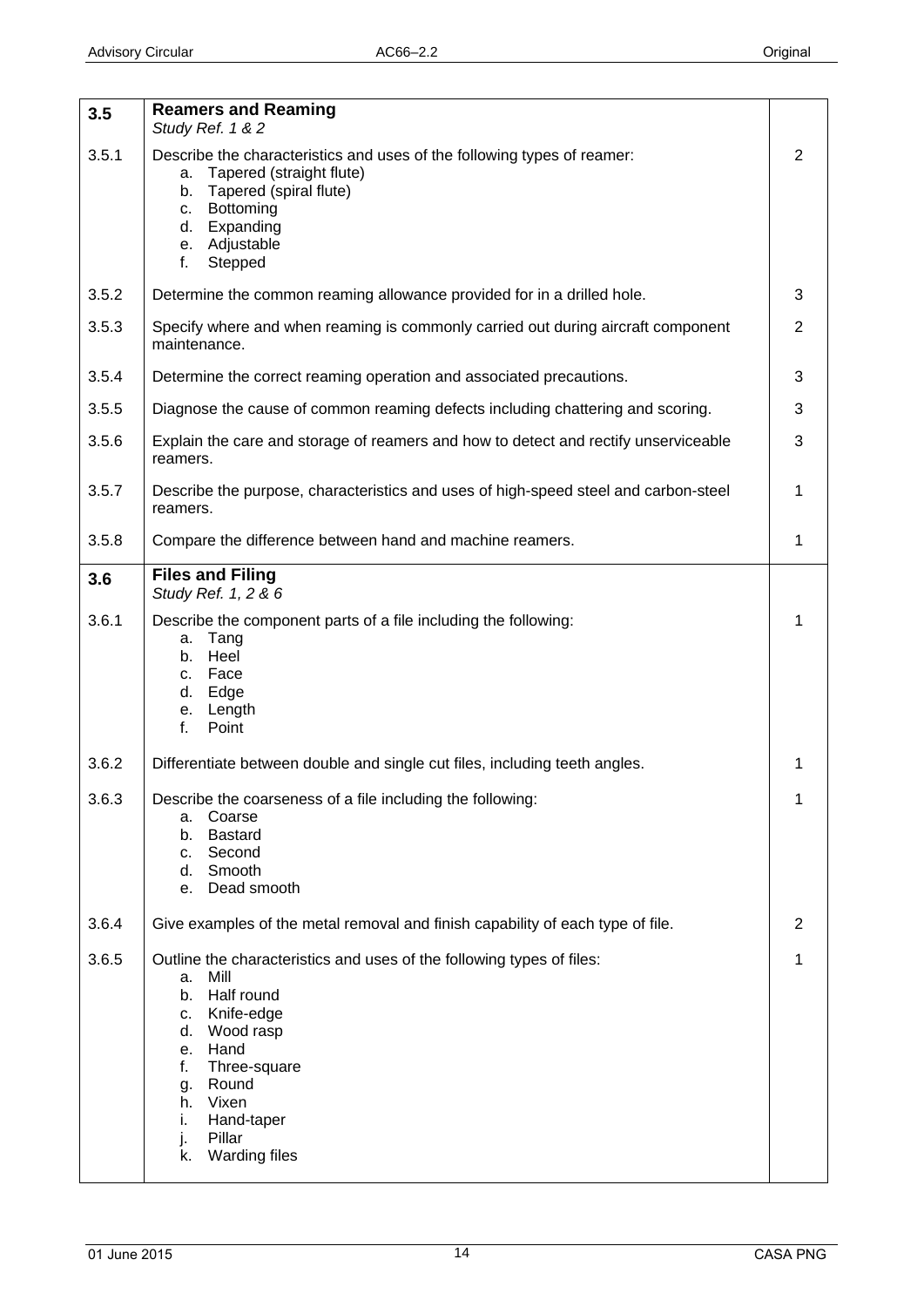<span id="page-14-0"></span>

| 3.6.6  | Describe the purpose of a safe-edge on a file and when it would be used.                                                                                                                                                                                                                                                      | $\overline{2}$ |
|--------|-------------------------------------------------------------------------------------------------------------------------------------------------------------------------------------------------------------------------------------------------------------------------------------------------------------------------------|----------------|
| 3.6.7  | Describe the following proper filing techniques with examples of when each technique<br>would be used:<br>a. Draw-filing<br>b. Cross-filing<br>Rounding corners<br>C.<br>d. Removing burred and slivered edges<br>e. Lathe filing                                                                                             | $\overline{2}$ |
| 3.6.8  | Specify proper care and protection of files, including the use of a file card.                                                                                                                                                                                                                                                | $\mathbf{1}$   |
| 3.6.9  | Identify the types of file most suitable for cutting various types of hard and soft aircraft<br>materials.                                                                                                                                                                                                                    | $\overline{2}$ |
| 3.6.10 | State the three distinguishing features which identify a file.                                                                                                                                                                                                                                                                | 1              |
| 3.7    | <b>Hacksaws</b><br>Study Ref. 1 & 2                                                                                                                                                                                                                                                                                           |                |
| 3.7.1  | Outline the construction and use of the common hacksaw.                                                                                                                                                                                                                                                                       | $\mathbf 1$    |
| 3.7.2  | Differentiate between an all-hard blade and the flexible hacksaw blade.                                                                                                                                                                                                                                                       | $\mathbf{1}$   |
| 3.7.3  | State where each of the blades listed above would be used.                                                                                                                                                                                                                                                                    | $\mathbf{1}$   |
| 3.7.4  | Describe how hacksaw blades are categorised in terms of tooth pitch.                                                                                                                                                                                                                                                          | $\overline{2}$ |
| 3.7.5  | Determine the number of teeth per inch of hacksaw blades which would be suitable for<br>cutting various metal products found on an aircraft.                                                                                                                                                                                  | 3              |
| 3.7.6  | Describe common hack sawing procedures with particular regard to:<br>a. Strokes per minute<br><b>Blade selection</b><br>b.<br>Fitting a blade in the frame<br>C.<br>Blade tension in the frame<br>d.<br>Securing the work<br>e.<br>Number of teeth in contact with the material<br>f.<br>Starting and finishing the cut<br>g. | $\overline{2}$ |
| 3.8    | <b>Taps, Dies and Die Nuts</b><br>Study Ref. 1 & 2                                                                                                                                                                                                                                                                            |                |
| 3.8.1  | State the three common tap types that make up a set and where each would be used in<br>aircraft engineering.                                                                                                                                                                                                                  | 1              |
| 3.8.2  | Describe the procedure for correctly tapping the thread in a blind and open hole<br>including:<br>a. Tap selection<br>b. Hole sizing<br>c. Hand tapping<br>d. Use of solid and T-handles                                                                                                                                      | $\overline{2}$ |
| 3.8.3  | Describe the characteristics of adjustable round split and hexagonal dies, and where<br>each would most likely be used.                                                                                                                                                                                                       | 1              |
| 3.8.4  | Describe the thread cutting process using a die, including the preparation of the metal<br>stock.                                                                                                                                                                                                                             | $\overline{2}$ |
| 3.8.5  | Describe the die-stock and the correct installation and adjustment of a die.                                                                                                                                                                                                                                                  | $\overline{2}$ |
| 3.8.6  | Specify the purpose and correct use of a die nut.                                                                                                                                                                                                                                                                             | $\overline{2}$ |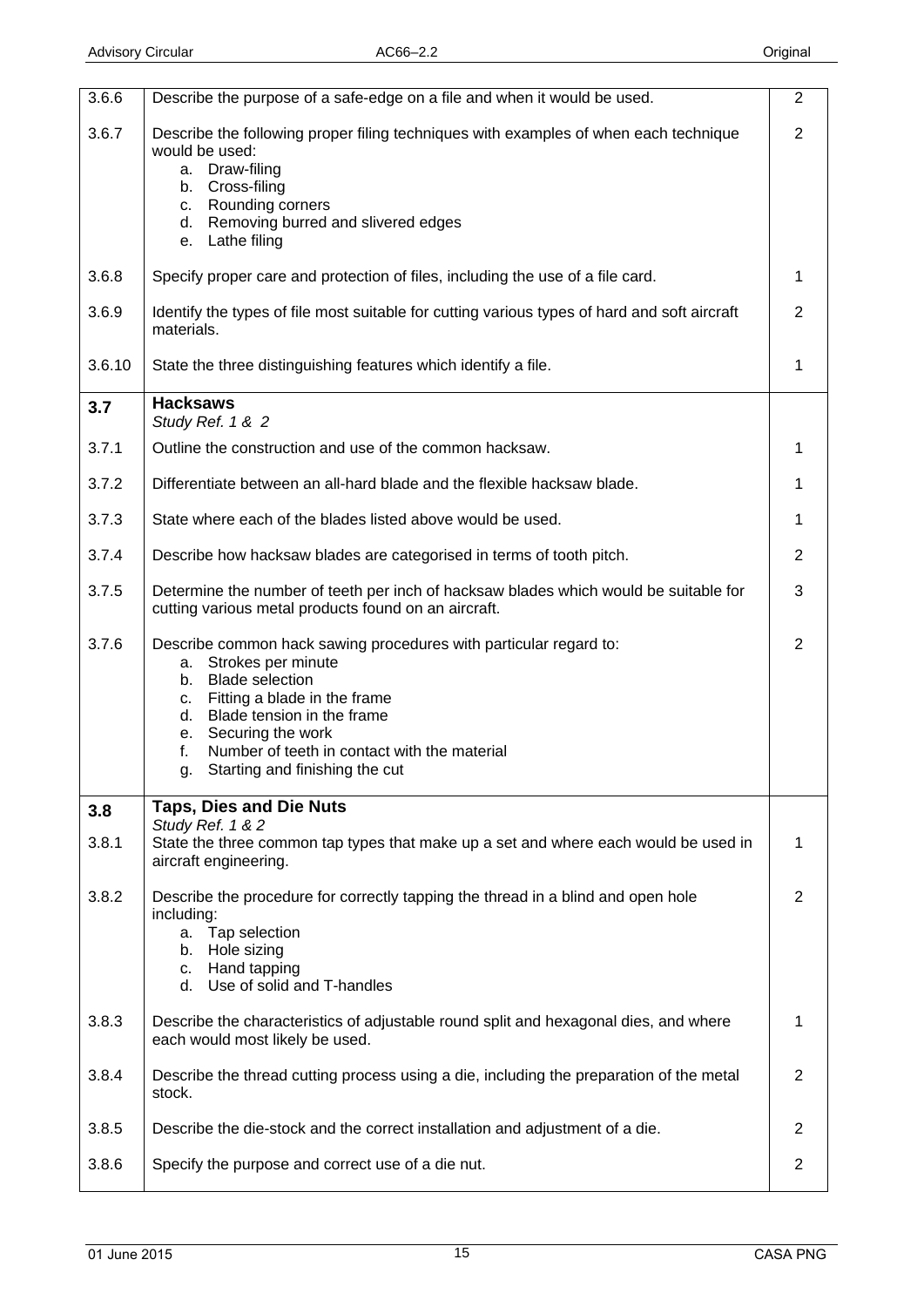<span id="page-15-0"></span>

| 3.9    | <b>Torque Wrenches</b><br>Study Ref. 1 & 2                                                                                                                                                                                                         |                |
|--------|----------------------------------------------------------------------------------------------------------------------------------------------------------------------------------------------------------------------------------------------------|----------------|
| 3.9.1  | Determine how torque is derived and annotated.                                                                                                                                                                                                     | 3              |
| 3.9.2  | Explain why torque loading of aircraft hardware is critically important.                                                                                                                                                                           | 3              |
| 3.9.3  | Apply standard torque values and tables.                                                                                                                                                                                                           | 3              |
| 3.9.4  | Outline the construction, characteristics, principles of operation and uses of the following<br>types of torque wrench:<br>Deflecting beam<br>а.<br>Torsion bar<br>b.<br>Toggle (including micrometer type)<br>C.                                  | $\mathbf{1}$   |
| 3.9.5  | With respect to torque wrenches, state the relationship between the following:<br>a. Applied force<br>b. Lever length<br>Required torque<br>C.<br>Indicated torque<br>d.                                                                           | $\overline{2}$ |
| 3.9.6  | Solve problems relating to the relationships listed above.                                                                                                                                                                                         | 3              |
| 3.9.7  | Evaluate the effects and use of the following torque wrench accessories and, where<br>applicable, re-calculate adjusted torque values:<br>a. Extension bars<br>Handle extensions<br>b.<br>Torque multipliers<br>C.                                 | 3              |
| 3.9.8  | Explain the correct use of a torque wrench.                                                                                                                                                                                                        | 3              |
| 3.9.9  | Define the following terms:<br><b>Break torque</b><br>a.<br>Brag torque<br>b.                                                                                                                                                                      | 1              |
| 3.9.10 | Explain how each of the terms listed above is determined and applied in aircraft<br>maintenance.                                                                                                                                                   | 2              |
| 3.9.11 | Evaluate the effects of dry and lubricated threaded assemblies when setting torque<br>values.                                                                                                                                                      | 3              |
| 3.9.12 | Detail torque wrench testing and calibration procedures and periodicities, including the<br>following:<br>a. use of torque wrench testing fixtures<br>b. actions to be taken if a torque wrench is found to be significantly out of<br>calibration | 3              |
| 3.9.13 | Detail the following:<br>correct torque wrench handling and storage procedures<br>а.<br>actions to be taken if a torque wrench is dropped<br>b.                                                                                                    | 3              |
| 3.9.14 | Describe the procedure for aligning the split pinhole on a nut that is being torqued to a<br>particular value.                                                                                                                                     | 2              |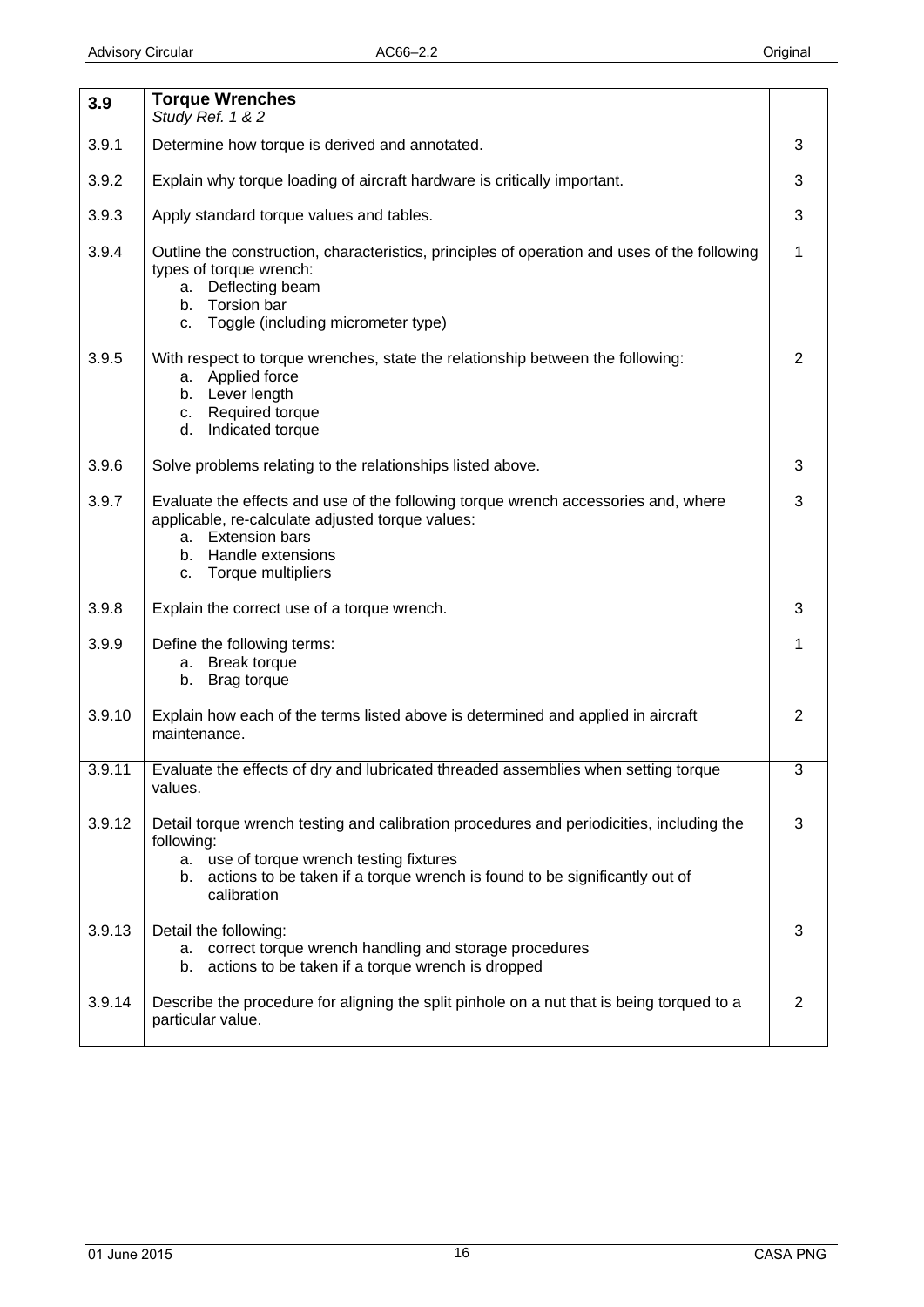<span id="page-16-0"></span>

| 3.10   | <b>General Purpose Power Tools</b>                                                                                    |   |
|--------|-----------------------------------------------------------------------------------------------------------------------|---|
|        | Study Ref. 3 & 6                                                                                                      |   |
| 3.10.1 | Specify the operation and application of the following tools.<br>a. Drilling machines (Pneumatic, electric and bench) | 1 |
|        | Machine grinder<br>b.                                                                                                 |   |
|        | c. Lathe                                                                                                              |   |
|        | d. Milling machines                                                                                                   |   |
|        | e. Shapers                                                                                                            |   |
|        | f.<br>Scrapers                                                                                                        |   |
|        | g. Band saws<br>h. Nibbler                                                                                            |   |
|        | Riveting gun<br>i.                                                                                                    |   |
|        | Electric and pneumatic power hacksaw<br>j.                                                                            |   |
|        | k. Soldering iron                                                                                                     |   |
|        | Sanders<br>$\mathbf{L}$                                                                                               |   |
|        | m. Routers                                                                                                            |   |
|        | Heat guns<br>n.                                                                                                       |   |
| 3.10.2 | In relation to the tools listed above, state the following:                                                           | 1 |
|        | Special characteristics<br>а.                                                                                         |   |
|        | b. Precautions                                                                                                        |   |
|        | c. Conditions relating to their use.                                                                                  |   |
| 3.11   | <b>Bench Grinders</b>                                                                                                 |   |
|        | Study Ref. 6                                                                                                          |   |
| 3.11.1 | Describe the construction and operation of a bench grinder including the following:                                   | 2 |
|        | a. Grinding techniques<br>b. Tool rest clearance                                                                      |   |
|        | <b>Operating precautions</b><br>$C_{-}$                                                                               |   |
|        |                                                                                                                       |   |
| 3.12   | <b>Grinding Wheels</b>                                                                                                |   |
|        | Study Ref.6                                                                                                           |   |
| 3.12.1 | With regard to grinding wheels, describe:<br>a. Silicon carbide and aluminium oxide abrasives                         | 2 |
|        | b. Wheel selection to suit material types                                                                             |   |
|        | c. Abrasive size                                                                                                      |   |
|        | d. Vitrified, silicate, resinoid, rubber and shellac bonds                                                            |   |
|        | e. Voids                                                                                                              |   |
|        | Grinding wheel dressing<br>f.                                                                                         |   |
|        | g. Grinding wheel installation<br>Wheel defects                                                                       |   |
|        | h.                                                                                                                    |   |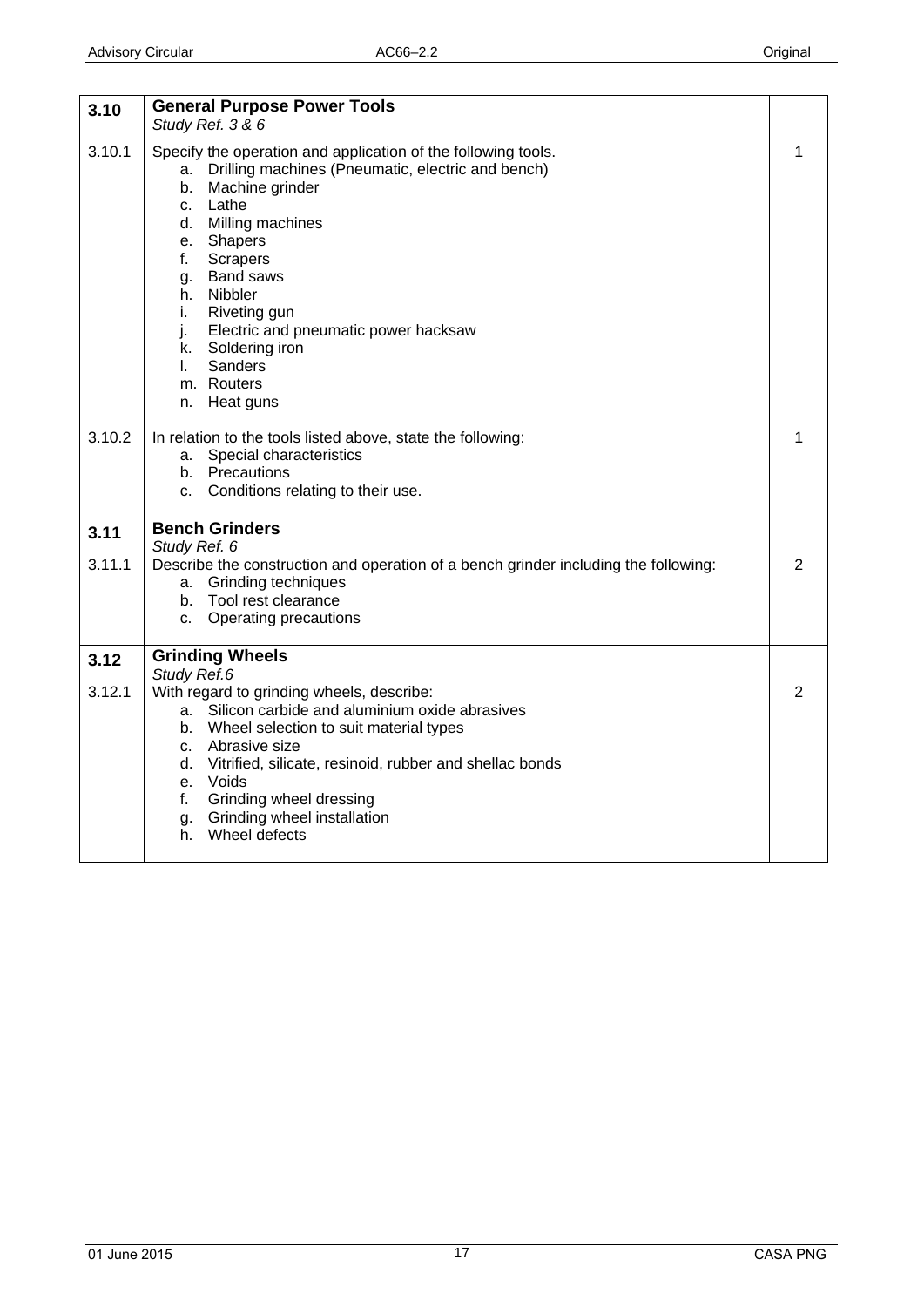<span id="page-17-0"></span>

| 3.13   | <b>Sheet Metal Tools</b>                                                                                                                                                                                                                                                                                                                                                                                                                                                                                                                                                                                                                 |   |
|--------|------------------------------------------------------------------------------------------------------------------------------------------------------------------------------------------------------------------------------------------------------------------------------------------------------------------------------------------------------------------------------------------------------------------------------------------------------------------------------------------------------------------------------------------------------------------------------------------------------------------------------------------|---|
| 3.13.1 | Study Ref. 3 & 6<br>Describe the characteristics, operating principles and precautions relating to the<br>following sheet metal working tools and give examples of when each may be used:<br>a. Dollies<br>Bench plate and the various types of stake<br>b.<br>c. V-Blocks<br>d. Hardwood form blocks<br>e. Sandbag<br>f.<br>Shrinking block<br>g. Cleco fastener<br>h. Squaring shears<br><b>Scroll shears</b><br>i.<br>Throatless shears<br>j.<br>k. Rotary punch<br>Ketts saw<br>$\mathbf{L}$<br>m. Reciprocating saw<br>n. Power drills (various applications)<br>Bar folder<br>O <sub>1</sub><br>p. Cornice brake<br>q. Slip roller | 1 |
| 3.14   | <b>Lubrication and Cooling of Metal Cutting Tools</b>                                                                                                                                                                                                                                                                                                                                                                                                                                                                                                                                                                                    |   |
| 3.14.1 | Identify the types of lubricant and cooling medium used for common metal cutting<br>operations.                                                                                                                                                                                                                                                                                                                                                                                                                                                                                                                                          | 2 |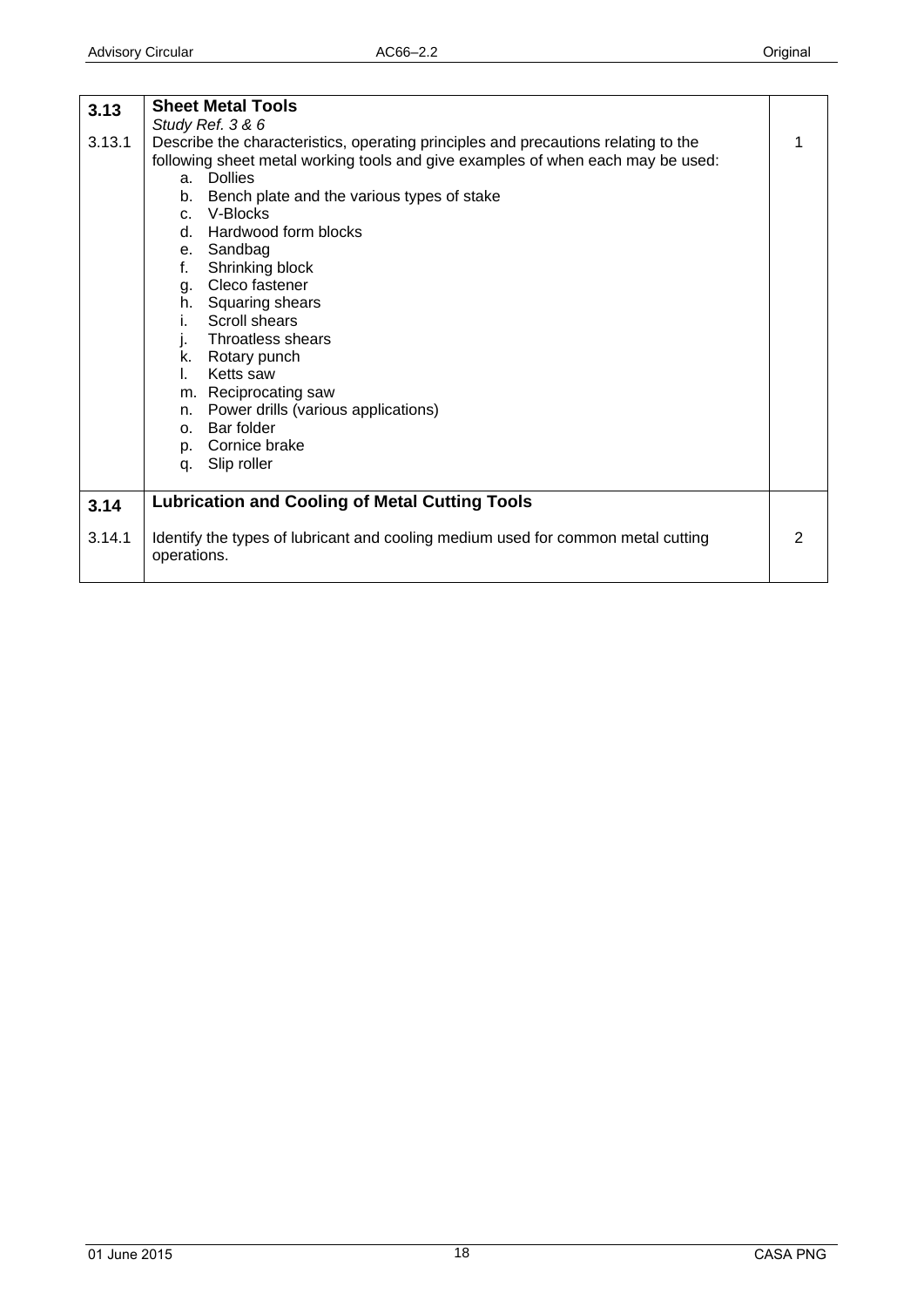<span id="page-18-0"></span>

| $\overline{\mathbf{4}}$ | <b>Workshop Practice</b>                                                                                                                                                                                                                                                                                                                                                                                                                                                                                                                |                |
|-------------------------|-----------------------------------------------------------------------------------------------------------------------------------------------------------------------------------------------------------------------------------------------------------------------------------------------------------------------------------------------------------------------------------------------------------------------------------------------------------------------------------------------------------------------------------------|----------------|
| 4.1                     | <b>Basic Principles of Sheet Metal Repair</b>                                                                                                                                                                                                                                                                                                                                                                                                                                                                                           |                |
| 4.1.1                   | Study Ref. 3 & 5<br>Outline the basic sheet metal principles and practices when used in the repair of<br>structural damage, with emphasis on the following tasks:<br>Sizing up the job<br>а.<br>b. Patch design<br>Type, size and number of rivets needed<br>C.<br>Repair material selection<br>d.<br>Inspection of surrounding area<br>е.<br>Clean-out of damage<br>f.<br>Creation of paper transfers<br>g.<br>h. Patch preparation<br>Stop drilling<br>i.<br>Use of relief holes in bends<br>j.<br>Creation of lightening holes<br>k. | 2              |
| 4.2                     | <b>Maintaining Original Strength</b>                                                                                                                                                                                                                                                                                                                                                                                                                                                                                                    |                |
| 4.2.1                   | Study Ref. 3, 5 & 6<br>Define the term "original strength" with regard to:<br>a. Cross-sectional area<br>b. Bending loads<br>c. Crack propagation<br>d. Splicing<br>e. Material reinforcements<br>Substitution of materials<br>f.<br>g. Heat-treatment of repair materials<br>h. Rivet size selection<br>Calculation of bearing strength and shear strength<br>i.                                                                                                                                                                       | 2              |
| 4.3                     | <b>Maintaining Original Contour</b>                                                                                                                                                                                                                                                                                                                                                                                                                                                                                                     |                |
| 4.3.1                   | Study Ref. 3, 5 &, 6<br>Define the term "original contour" and                                                                                                                                                                                                                                                                                                                                                                                                                                                                          | 1              |
| 4.3.2                   | Specify how original contour is maintained while carrying structural repairs.                                                                                                                                                                                                                                                                                                                                                                                                                                                           | $\overline{2}$ |
| 4.4                     | <b>Keeping Weight to a Minimum</b>                                                                                                                                                                                                                                                                                                                                                                                                                                                                                                      |                |
| 4.4.1                   | Study Ref. 3, 5 & 6<br>With regard to design and implementation of structural repairs, describe:<br>a. Principles to be observed<br>How weight is kept to a minimum<br>b.                                                                                                                                                                                                                                                                                                                                                               | $\overline{2}$ |
| 4.4.2                   | Assess and calculate the weight of a completed repair and                                                                                                                                                                                                                                                                                                                                                                                                                                                                               | $\overline{2}$ |
| 4.2.3                   | Determine the effects of a completed repair on surrounding structure.                                                                                                                                                                                                                                                                                                                                                                                                                                                                   | $\mathbf{2}$   |
| 4.5<br>4.5.1            | <b>Inspection of Damage</b><br>Study Ref. 3, 5 & 6<br>Describe the symptoms of structural damage resulting from:<br>a. Heavy landing<br>b. Lightning strike<br>c. Impact with objects or service vehicles<br>d. Excursion off a runway<br>e. Over stressing<br>Turbulence<br>f.                                                                                                                                                                                                                                                         | 2              |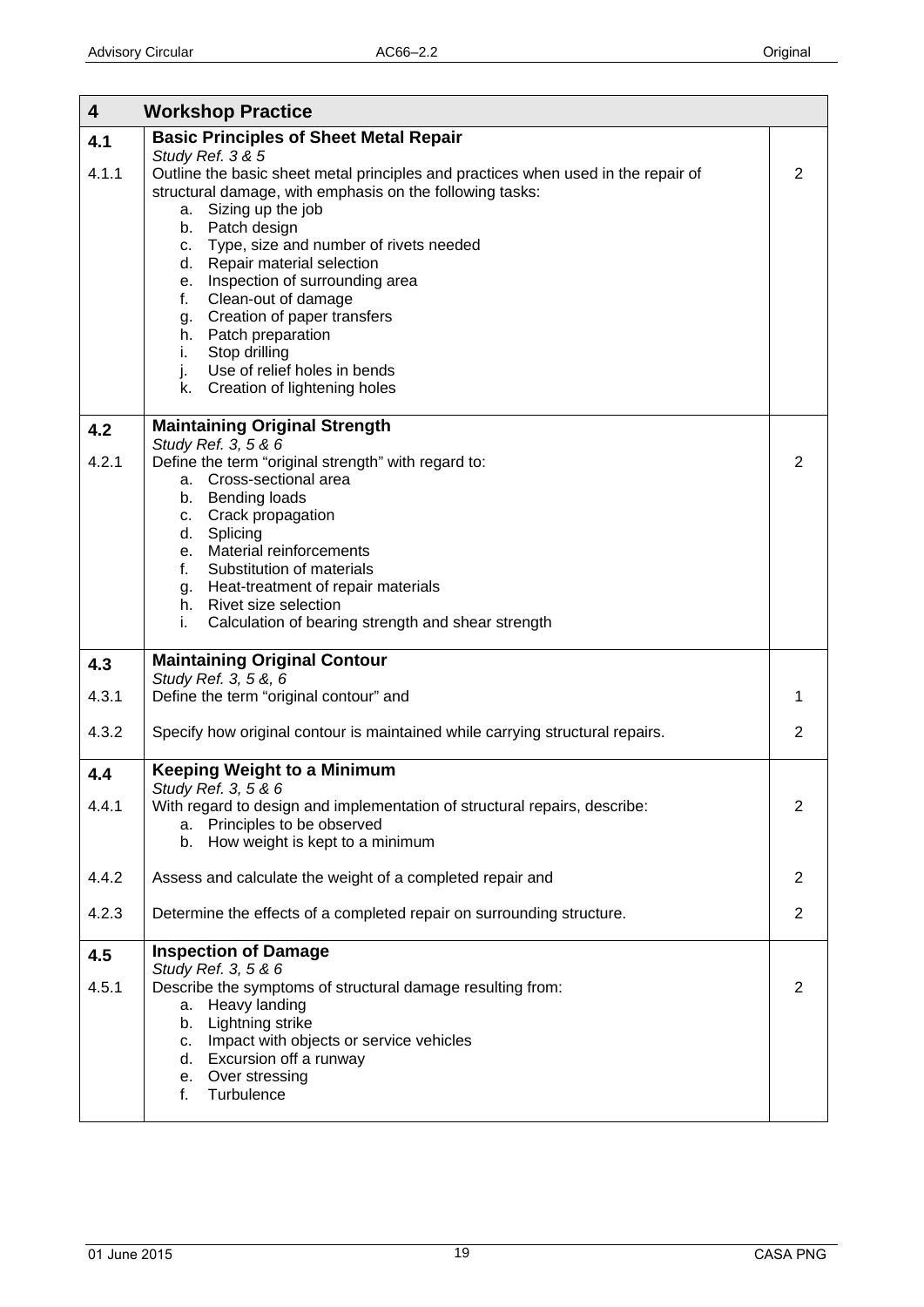<span id="page-19-0"></span>

| 4.6   | <b>Defect Definitions</b>                                                              |                |
|-------|----------------------------------------------------------------------------------------|----------------|
| 4.6.1 | Study Ref. 5 & 6                                                                       | 1              |
|       | Define the following terms and give a practical example of each.<br>a. Brinelling      |                |
|       | Burnishing<br>b.                                                                       |                |
|       | <b>Burr</b><br>C.                                                                      |                |
|       | d. Chattering                                                                          |                |
|       | e. Corrosion                                                                           |                |
|       | f.<br>Crack                                                                            |                |
|       | g. Cut                                                                                 |                |
|       | h. Dent                                                                                |                |
|       | i.<br>Erosion<br>Galling<br>j.                                                         |                |
|       | k. Gouge                                                                               |                |
|       | Inclusion<br>L.                                                                        |                |
|       | m. Nick                                                                                |                |
|       | n. Pitting                                                                             |                |
|       | o. Scratch                                                                             |                |
|       | p. Score                                                                               |                |
|       | q. Stain                                                                               |                |
|       | Upsetting<br>r.                                                                        |                |
| 4.7   | <b>Damage Classification</b>                                                           |                |
|       | Study Ref. 3 & 6                                                                       |                |
| 4.7.1 | Describe, with examples, the following classifications of damage:                      | 2              |
|       | Negligible damage<br>a.                                                                |                |
|       | b. Damage repairable by patching                                                       |                |
|       | c. Damage repairable by insertion<br>d. Damage necessitating replacement of parts      |                |
|       |                                                                                        |                |
| 4.8   | <b>Stresses in Structural Members</b>                                                  |                |
|       | Study Ref. 6                                                                           |                |
| 4.8.1 | Identify the stresses in an aircraft structure resulting from flight and ground loads. | $\overline{2}$ |
| 4.9   | <b>Metal Forming Operations</b>                                                        |                |
|       | Study Ref. 6                                                                           |                |
| 4.9.1 | Describe the following sheet metal forming operations:                                 | 2              |
|       | a. Bumping                                                                             |                |
|       | Crimping<br>b.<br>Stretching<br>C.                                                     |                |
|       | d.<br>Shrinking                                                                        |                |
|       | Folding<br>e.                                                                          |                |
|       | f.<br>Bending                                                                          |                |
|       | Shearing<br>g.                                                                         |                |
|       | Forming<br>h.                                                                          |                |
| 4.9.2 | In relation to the sheet metal forming operations listed above, describe examples of:  | 2              |
|       | a. Where each is used                                                                  |                |
|       | b. How each is carried out                                                             |                |
|       | c. Tools used                                                                          |                |
|       | Precautions to be observed<br>d.                                                       |                |
|       |                                                                                        |                |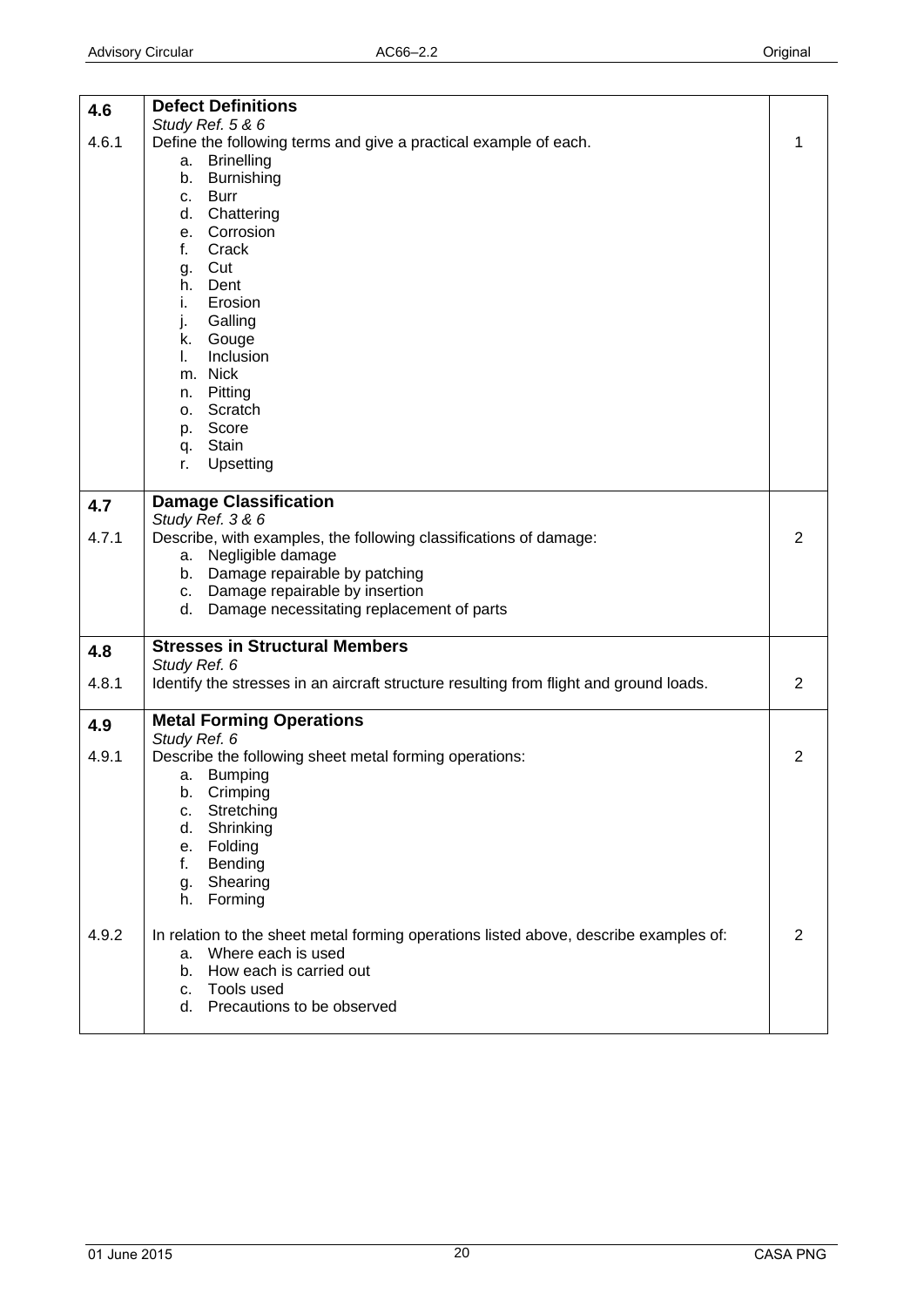<span id="page-20-0"></span>

| 4.10    | <b>Straight Line Bends</b><br>Study Ref. 6                                                                                                                                                                                                                                                                                                                                                                                                                                                                 |                |
|---------|------------------------------------------------------------------------------------------------------------------------------------------------------------------------------------------------------------------------------------------------------------------------------------------------------------------------------------------------------------------------------------------------------------------------------------------------------------------------------------------------------------|----------------|
| 4.10.1  | Explain criteria which must be considered when designing and constructing a straight-<br>line bend, including:<br>a. Material thickness, alloy composition and temper<br>Material thickness in regard to bend radius<br>b.<br>Material grain considerations when planning a bend<br>C.<br>d. Bend radius (maximum, minimum and neutral)<br>e. Bend allowance<br>Setback<br>f.<br>Brake or sight lines<br>g.<br>Marking of sheet metals (includes method of marking and instruments normally<br>h.<br>used) | 3              |
| 4.10.2  | Define bend allowance, including:<br>a. Its importance<br>How it is calculated using given formulae for 90 degree and other than 90<br>b.<br>degree bends                                                                                                                                                                                                                                                                                                                                                  | $\overline{2}$ |
| 4.10.3  | Describe the four factors governing bend allowance.                                                                                                                                                                                                                                                                                                                                                                                                                                                        | $\overline{2}$ |
| 4.10.4  | Describe the technique for estimating bend allowance.                                                                                                                                                                                                                                                                                                                                                                                                                                                      | 2              |
| 4.10.5  | Calculate the sheet metal size/area required to fabricate a component from given<br>dimensions and taking into account relevant bend allowances.                                                                                                                                                                                                                                                                                                                                                           | 3              |
| 4.10.6  | Explain the following sheet metal bending terms:<br>a. Leg<br>Thickness<br>b.<br>c. Flange<br>Mold line<br>d.<br>e. Mold point<br>f.<br>Setback<br>Neutral axis<br>g.<br>Bend tangent line<br>h.<br>Bend radius<br>i.<br>Bend allowance<br>j.<br>k. Bend line<br>ı.<br>Flat<br>Base measurement<br>m.<br>Closed angle<br>n.<br>o. Open angle<br>"K" number<br>p.                                                                                                                                           | 1              |
| 4.10.7  | Calculate setback using given formulae.                                                                                                                                                                                                                                                                                                                                                                                                                                                                    | 3              |
| 4.10.8  | Explain the making and use of a pattern in sheet metal layouts.                                                                                                                                                                                                                                                                                                                                                                                                                                            | 3              |
| 4.10.9  | Describe the purpose and construction of lightening holes on sheet metal components.                                                                                                                                                                                                                                                                                                                                                                                                                       | $\overline{2}$ |
| 4.10.10 | Describe the hand forming tools, equipment, procedures and techniques in relation to<br>the following:<br>a. Straight line bends<br>b. Formed or extruded angles<br>c. Flanged angles<br>d. Forming by stretching<br>e. Curved flanged parts<br><b>Bumping</b><br>f.<br>Joggling<br>g.<br>h. Working with stainless steel<br>Working with magnesium<br>i.                                                                                                                                                  | $\overline{2}$ |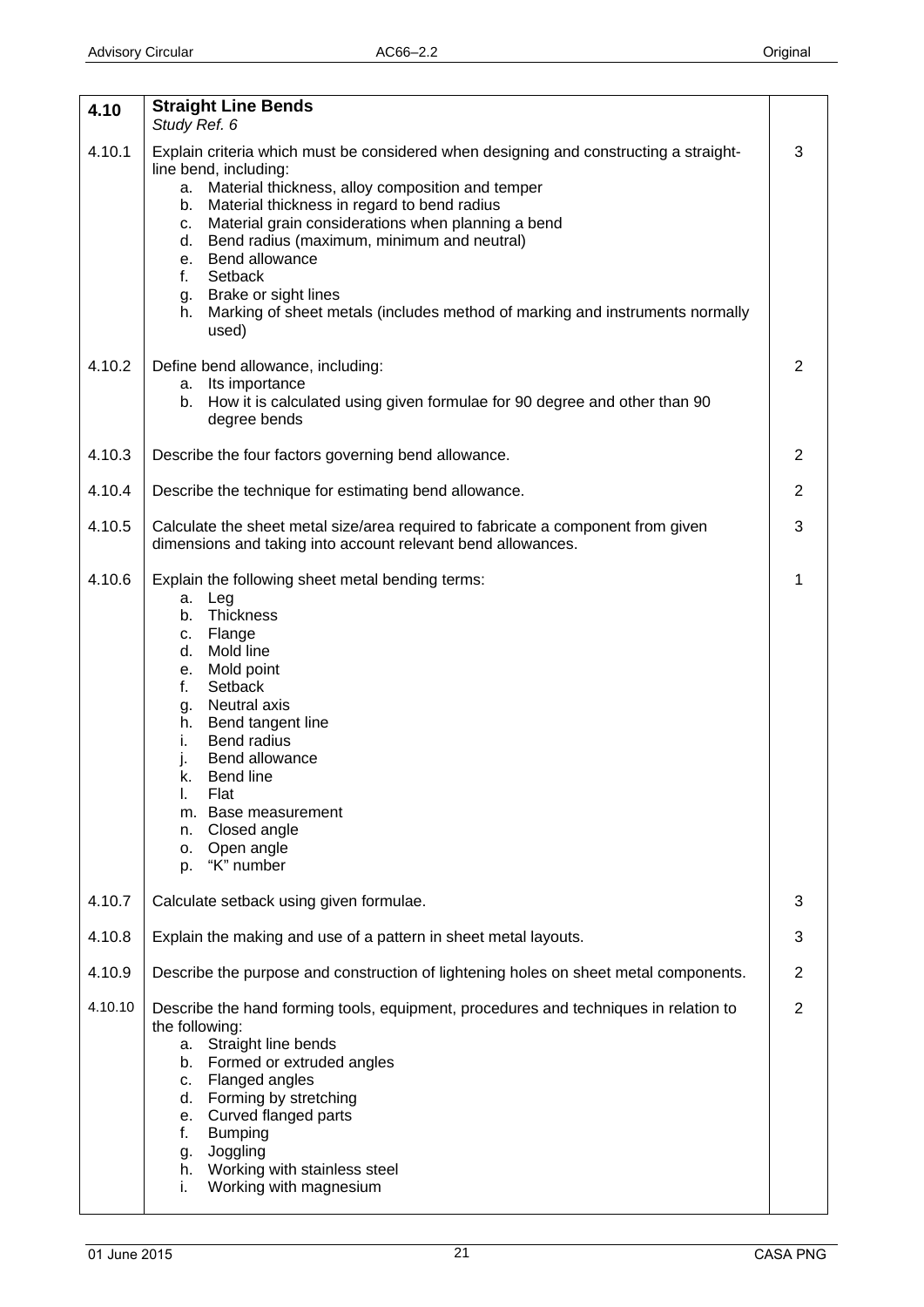<span id="page-21-0"></span>

| 4.10.11 | Describe special techniques and practices associated with operating bending machines<br>especially when associated with making bends of minimum radius in light alloys.                                                                                                                                                                                                                                                                                                                                                                                                                                                                                                                                                        | $\overline{2}$ |
|---------|--------------------------------------------------------------------------------------------------------------------------------------------------------------------------------------------------------------------------------------------------------------------------------------------------------------------------------------------------------------------------------------------------------------------------------------------------------------------------------------------------------------------------------------------------------------------------------------------------------------------------------------------------------------------------------------------------------------------------------|----------------|
| 4.11    | <b>Sheet Metal Rivet Layout</b><br>Study Ref. 6                                                                                                                                                                                                                                                                                                                                                                                                                                                                                                                                                                                                                                                                                |                |
| 4.11.1  | Explain rivet layout in terms of the following criteria:<br>a. Number of rivets required<br>b. The size and style of rivet to use<br>c. Material, temper condition and strength<br>d. Size of the rivet holes<br>e. Distance of the rivet holes and rivets from the edge of the patch<br>f. Spacing of the rivets throughout the repair and the factors which affect spacing<br>g. Special patch design and rivet spacing requirements for metal stressed skin<br>repairs in both pressurised and unpressurised hulls<br>h. Maximum and minimum allowable overlap when riveting a splice                                                                                                                                       | 3              |
| 4.12    | <b>Rivet Description</b><br>Study Ref.6                                                                                                                                                                                                                                                                                                                                                                                                                                                                                                                                                                                                                                                                                        |                |
| 4.12.1  | Explain the following rivet characteristics and riveting criteria:<br>a. Rivet size (diameter)<br>b. Types of rivet head<br>Total rivet length (countersunk and other types)<br>С.<br>d. Grip length<br>e. Dimensions of a correctly bucked head<br>Shop head allowance<br>f.<br>g. Edge distance calculation<br>h. Rivet material selection<br>Rivet heat-treatment requirements and desirable properties achieved through<br>i.<br>heat treatment or freezing. (includes ice box rivets)<br>Rivet pitch<br>j.<br>k. Rivet spacing requirements<br>Transverse pitch<br>L.<br>m. Laying out a rivet pattern<br>n. Riveting through tubular components<br>o. Substitution of rivets<br>p. Riveting techniques in confined areas | 3              |
| 4.12.2  | Apply rivet characteristics and riveting criteria to practical riveting exercises.                                                                                                                                                                                                                                                                                                                                                                                                                                                                                                                                                                                                                                             | 3              |
| 4.13    | <b>Riveting Equipment</b><br>Study Ref. 3 & 6                                                                                                                                                                                                                                                                                                                                                                                                                                                                                                                                                                                                                                                                                  |                |
| 4.13.1  | Identify the types, construction, precautions and use of the following riveting equipment:<br>a. Hole duplicators<br>b. Rivet cutters<br><b>Bucking bars</b><br>C.<br>Hand rivet and draw sets<br>d.<br>e. Countersinks<br>Dimpling dies<br>f.<br>g. Pneumatic rivet guns<br>h. Squeeze riveters                                                                                                                                                                                                                                                                                                                                                                                                                               | 2              |
| 4.13.2  | Describe how rivet sets are categorised and selected for riveting the various head<br>shapes and sizes.                                                                                                                                                                                                                                                                                                                                                                                                                                                                                                                                                                                                                        | 2              |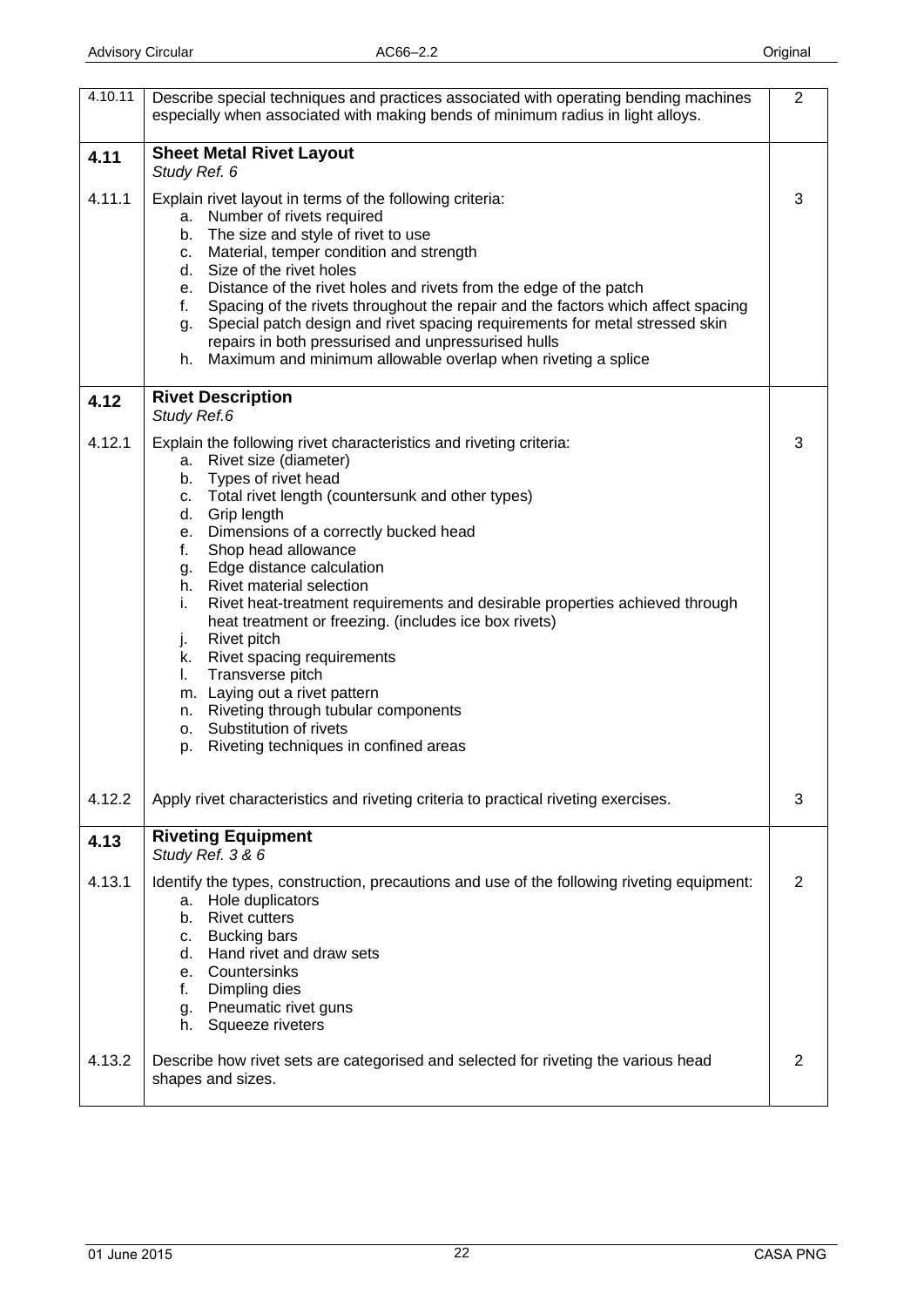<span id="page-22-0"></span>

| 4.14   | <b>Rivet Installation and Removal Techniques</b><br>Study Ref. 3 & 6                                                                                                                                                                                                                                                                                                                                                                                                                                                                                                                                                                                                                                                                                                                                                                                                                |                |
|--------|-------------------------------------------------------------------------------------------------------------------------------------------------------------------------------------------------------------------------------------------------------------------------------------------------------------------------------------------------------------------------------------------------------------------------------------------------------------------------------------------------------------------------------------------------------------------------------------------------------------------------------------------------------------------------------------------------------------------------------------------------------------------------------------------------------------------------------------------------------------------------------------|----------------|
| 4.14.1 | Specify the following procedures and techniques relating to riveting:<br>a. Rivet hole size determination<br>b. Determining factors such as material thickness and rivet specifications<br>associated with flush machine countersinking<br>c. Limits of surface protrusion or submersion for countersunk rivets<br>d. Dimpling requirements with respect to material work hardening<br>e. Drilling the hole<br>Countersinking and dimpling<br>f.<br>g. Factors which determine the use of machine countersinking<br>h. Thermo-dimpling<br>i.<br><b>Bucking</b><br>j.<br>Hand driving<br>k. Pneumatic driving<br>Squeeze riveting<br>I.<br>m. Microshaving and how a microshaved rivet is identified after completion of the<br>process<br>n. Rivet removal procedures<br>o. Selecting the correct drill size for removal of the various types of rivet, including<br>special rivets | 2              |
| 4.15   | <b>Rivet Defect Identification</b><br>Study Ref. 3 & 6                                                                                                                                                                                                                                                                                                                                                                                                                                                                                                                                                                                                                                                                                                                                                                                                                              |                |
| 4.15.1 | In regard to riveted joints, explain the following conditions and criteria:<br>a. Inspection requirements and techniques<br>b. Shank joggling<br>c. Shear failure<br>d. Bearing failure<br>e. Head failure                                                                                                                                                                                                                                                                                                                                                                                                                                                                                                                                                                                                                                                                          | 3              |
| 4.16   | <b>Special Rivets - Self Plugging (friction-lock)</b><br>Study Ref. 1, 2 & 6                                                                                                                                                                                                                                                                                                                                                                                                                                                                                                                                                                                                                                                                                                                                                                                                        |                |
| 4.16.1 | Describe the uses and selection of rivet:<br>a. Types (e.g. tucker pop, cherry, chobert, avdel and semi-pierced)<br>b. Rivet guns and tools                                                                                                                                                                                                                                                                                                                                                                                                                                                                                                                                                                                                                                                                                                                                         | 2              |
| 4.16.2 | Describe the procedures or techniques relating to rivet:<br>installation<br>а.<br>removal<br>b.<br>inspection techniques<br>c.                                                                                                                                                                                                                                                                                                                                                                                                                                                                                                                                                                                                                                                                                                                                                      | 2              |
| 4.17   | Special Rivets - Self Plugging (mechanical Lock)<br>Study Ref. 1, 2 & 6                                                                                                                                                                                                                                                                                                                                                                                                                                                                                                                                                                                                                                                                                                                                                                                                             |                |
| 4.17.1 | Compare the physical differences between friction lock and mechanical lock rivets.                                                                                                                                                                                                                                                                                                                                                                                                                                                                                                                                                                                                                                                                                                                                                                                                  | 2              |
| 4.17.2 | Describe the strength relationship between structural rivets, e.g. hi-shear (pin) rivets and<br>equivalent diameter bolts.                                                                                                                                                                                                                                                                                                                                                                                                                                                                                                                                                                                                                                                                                                                                                          | $\overline{2}$ |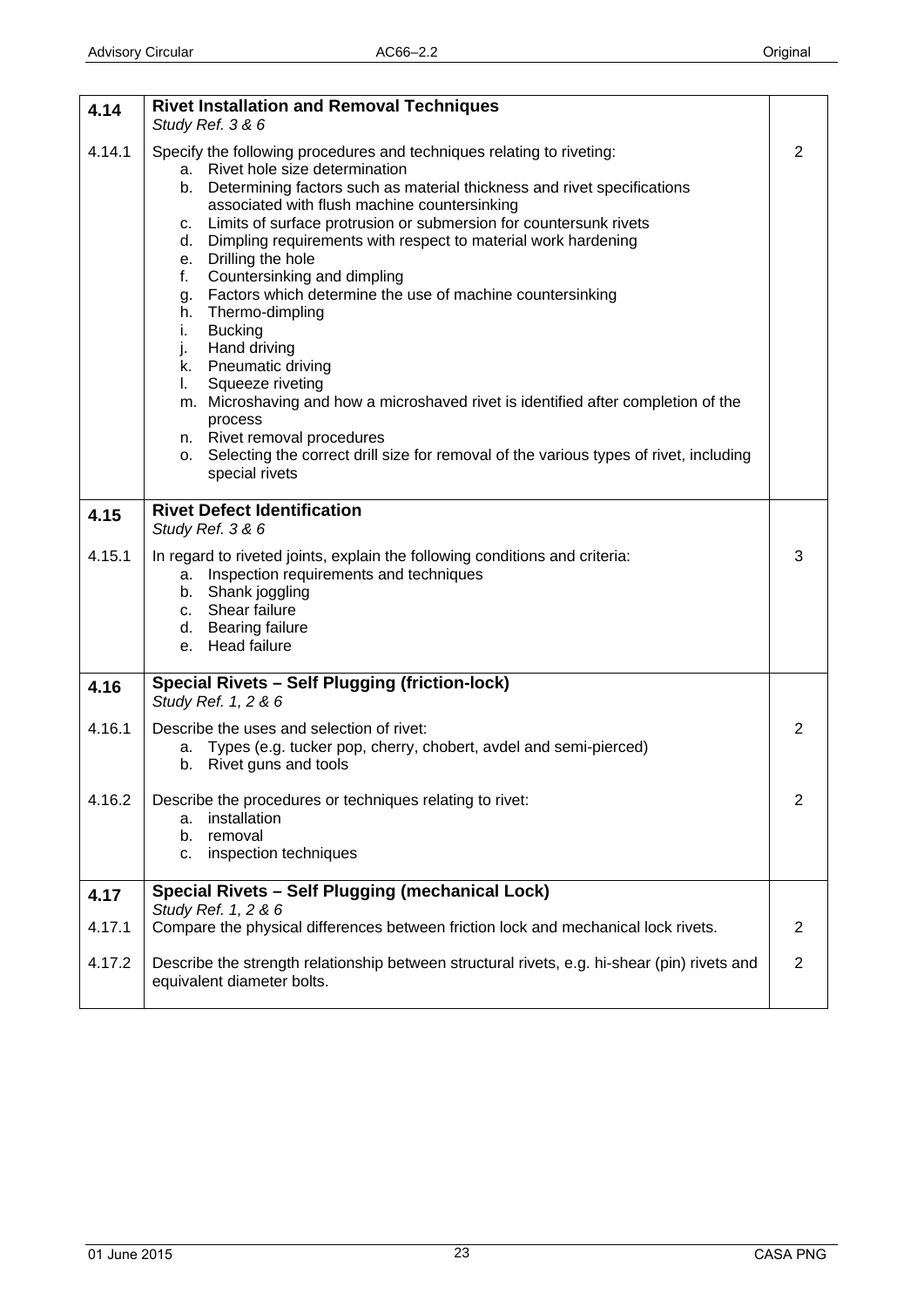<span id="page-23-0"></span>

| 4.17.3<br>4.18 | Describe the design characteristics, dimensional classification, installation techniques,<br>and uses of the following rivets and special fasteners:<br>Huck lokrivet<br>а.<br>Olympic loks<br>b.<br>Cherrymax (self-plugging)<br>C.<br>Cherry lock rivets<br>d.<br>e. Bulbed cherrylock blind rivets<br>Pull-through rivets<br>f.<br>Rivnuts<br>g.<br>Dill lock-screws and lock-rivets<br>h.<br>Deutsch rivets<br>i.<br>Hi-shear rivets<br>j.<br>k. Lock bolts<br>Hi-loks<br>L.<br>m. Hi-lites<br>n. Cherrybucks<br>Taper-lok<br>о.<br>Hi-tigue<br>p.<br>Jo-bolts<br>q.<br><b>Specific Types of Metal Repairs</b> | 2              |
|----------------|--------------------------------------------------------------------------------------------------------------------------------------------------------------------------------------------------------------------------------------------------------------------------------------------------------------------------------------------------------------------------------------------------------------------------------------------------------------------------------------------------------------------------------------------------------------------------------------------------------------------|----------------|
|                | Study Ref. 3 & 6                                                                                                                                                                                                                                                                                                                                                                                                                                                                                                                                                                                                   |                |
| 4.18.1         | Describe basic techniques and special features relating to the following repair types:<br>Flush patch for a stressed skin<br>а.<br>Stringer repair<br>b.<br>c. Leading edge repair<br>d. Trailing edge repair<br>e. Smooth skin repair<br>f.<br>Elongated octagonal patch<br>Round patch<br>g.<br>Panel repair<br>h.<br>Former or bulkhead repair<br>i.<br>Longeron repair<br>j.<br>k. Spar repair<br>Rib and web repair<br>I.<br>m. Splicing and overlapping (e.g. single-lap)                                                                                                                                    | 2              |
| 4.18.2         | Specify the design criteria for the repair of tubular structure with respect to the following:<br>a. Angles<br>Dimensions of tubular weld repairs<br>b.<br>Patching<br>с.<br>Inner and outer sleeves<br>d.<br>Splicing<br>е.                                                                                                                                                                                                                                                                                                                                                                                       | $\overline{2}$ |
| 4.18.3         | Describe non-welded repair techniques for tubular structural members.                                                                                                                                                                                                                                                                                                                                                                                                                                                                                                                                              | $\overline{2}$ |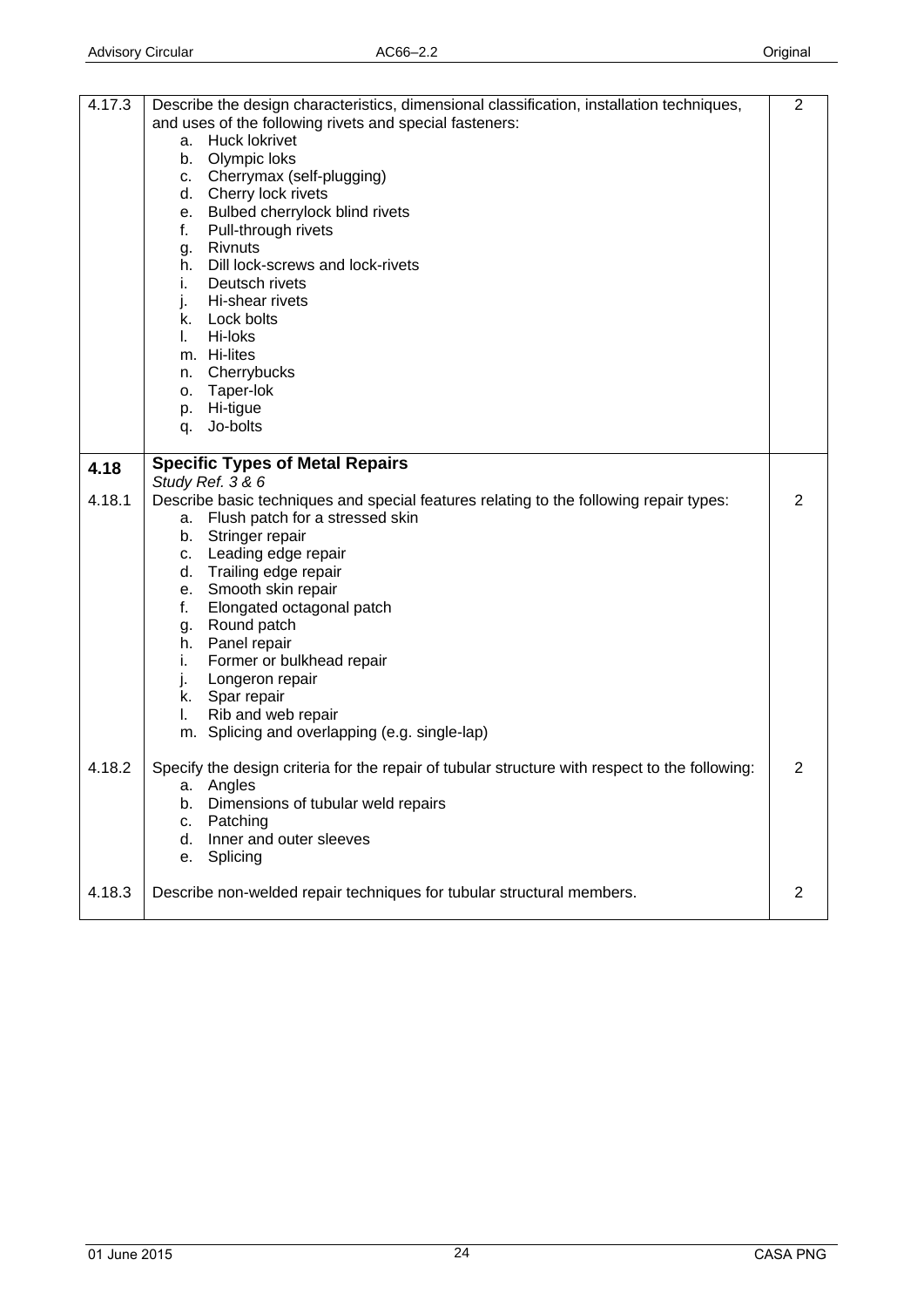<span id="page-24-0"></span>

| 4.19<br>4.19.1 | <b>Structural Sealing</b><br>Study Ref. 8<br>Describe common methods and applications for structural sealing including:<br>a. Rubber sealing of joints, seams, doors and access panels.<br>b. Cables, tubing and mechanical linkages passing through structure.<br>c. Wires and tubes passing through pressure bulkheads.                                                                                                                                                                   | 2 |
|----------------|---------------------------------------------------------------------------------------------------------------------------------------------------------------------------------------------------------------------------------------------------------------------------------------------------------------------------------------------------------------------------------------------------------------------------------------------------------------------------------------------|---|
| 4.19.2         | Outline the following characteristics relating to the use of sealants, rubbers and<br>associated materials:<br>a. Sealant repair processes<br>b. Sealing compounds<br>c. Sealing materials<br>d. Application processes<br>e. Bonding agents<br>Natural rubber products<br>g. Synthetic rubbers<br>h. Characteristics of rubbers<br>Handling and storage precautions for rubber<br>Vulcanising<br>Ŀ<br>k. Inspection of rubbers and sealants<br>Common defects found in rubbers and sealants |   |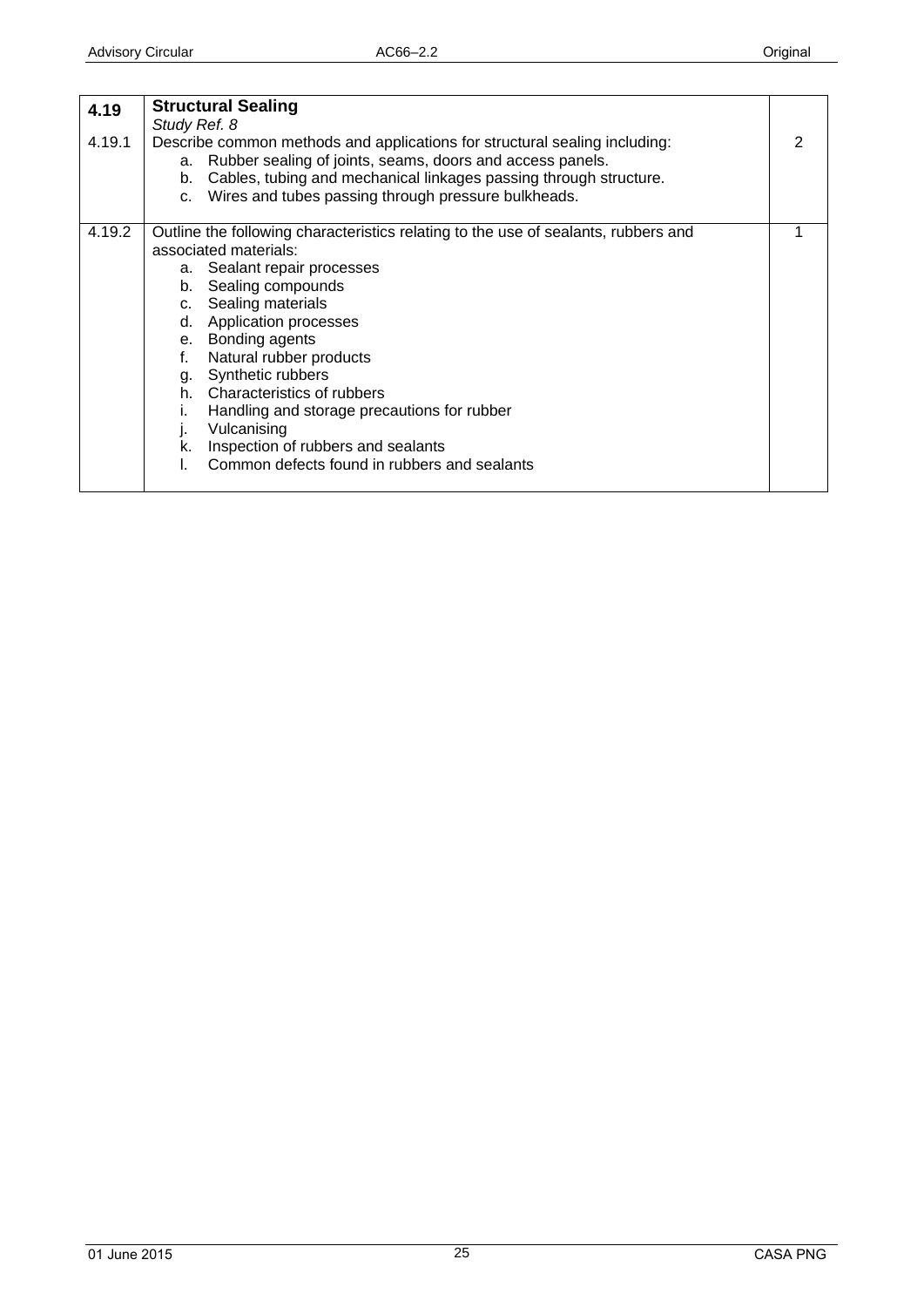<span id="page-25-0"></span>

| 5            | <b>Aircraft Standard Hardware</b>                                                                                                                                                                                                                                                            |                |
|--------------|----------------------------------------------------------------------------------------------------------------------------------------------------------------------------------------------------------------------------------------------------------------------------------------------|----------------|
| 5.1          | <b>Identification of Aircraft Hardware.</b>                                                                                                                                                                                                                                                  |                |
| 5.1.1        | Study Ref. 6 & 8<br>Identify the following common classification systems for aircraft hardware and where<br>each would normally be found:<br>a. AN<br>b. NAS<br>c. MS                                                                                                                        | 1              |
| 5.2          | <b>Rivets</b><br>Study Ref. 6                                                                                                                                                                                                                                                                |                |
| 5.2.1        | By means of head marking and alpha code (A, AD, B, D etc); distinguish rivets made<br>from the following aircraft materials:<br>1100<br>a.<br>b. 2117T<br>c. 2017T<br>d. 2017T-HD<br>e. 2024T<br>f.<br>5056H                                                                                 | 3              |
| 5.2.2        | Determine which of the common rivets require heat-treatment before use.                                                                                                                                                                                                                      | 3              |
| 5.2.3        | Identify the type of material rivets would be made of when riveting metals commonly<br>used on aircraft, such as:<br>a. Aluminium alloys<br>Magnesium<br>b.<br>Titanium<br>$C_{1}$<br>Mild steel<br>d.<br>e. Nickel alloy steels<br>Carbon steels<br>f.<br>Stainless steels<br>q.            | 1              |
| 5.2.4        | Describe the physical characteristics, common uses and AN identification code for the<br>following types of solid shank rivet:<br>a. Countersunk head 78 degrees<br>b. Countersunk head 100 degrees<br>Round head<br>C.<br>d. Flat head<br><b>Brazier</b> head<br>е.<br>Universal head<br>f. | $\overline{2}$ |
| 5.2.5        | Describe the process for heat-treating rivets and why some rivets are stored in an<br>icebox.                                                                                                                                                                                                | 2              |
| 5.2.6.       | Explain which rivet types may be substituted for others.                                                                                                                                                                                                                                     | 3              |
| 5.2.7        | Explain, with examples, the AN identification marking system for solid shank rivets.                                                                                                                                                                                                         | 3              |
| 5.3<br>5.3.1 | <b>Classification of Threads</b><br>Study Ref. 1, 2 & 6<br>Describe the following criteria pertaining to threads:<br>Screw thread nomenclature and common thread angles<br>a.<br>Single and multi-start<br>b.<br>Maintenance and lubrication<br>c.                                           | 2              |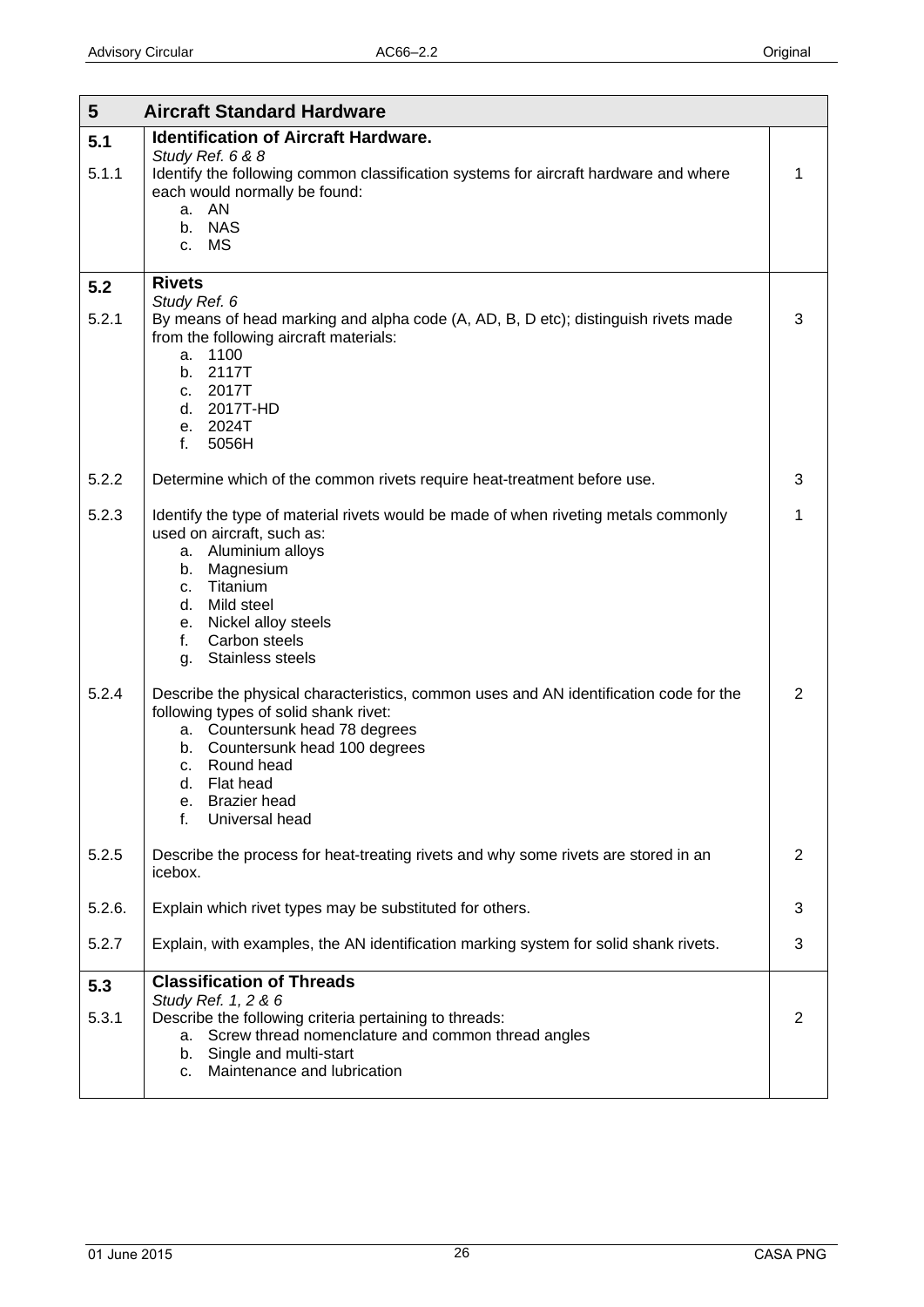<span id="page-26-0"></span>

| 5.3.2 | Specify the thread form, advantages, disadvantages and common aviation applications<br>of the following types of thread:<br><b>NC</b><br>а.<br><b>NF</b><br>$b_{-}$<br><b>UNC</b><br>C.<br>d. UNF<br>Metric<br>e.<br><b>BSW</b><br>f.                                                                             | 1              |
|-------|-------------------------------------------------------------------------------------------------------------------------------------------------------------------------------------------------------------------------------------------------------------------------------------------------------------------|----------------|
|       | <b>BSP</b><br>g.<br>h. BA.<br>i.<br>Special thread types such as square, buttress, acme etc                                                                                                                                                                                                                       |                |
| 5.3.3 | Describe the use of thread charts.                                                                                                                                                                                                                                                                                | 2              |
| 5.3.4 | Specify how aviation threads are designated in terms of their dimensions, tolerances and<br>class of fit.                                                                                                                                                                                                         | 2              |
| 5.3.5 | Specify how screw threads are measured.                                                                                                                                                                                                                                                                           | 2              |
| 5.4   | <b>Bolts, Studs and Dowels</b>                                                                                                                                                                                                                                                                                    |                |
| 5.4.1 | Study Ref. 1, 2 & 6<br>Explain how a standard aircraft bolt is identified in terms of<br>a. Length<br>b. Grip length<br><b>Diameter</b><br>C.                                                                                                                                                                     | 3              |
| 5.4.2 | Describe the AN codification system (and how it is broken down) for standard aircraft<br>bolts and the common head styles for AN bolts.                                                                                                                                                                           | 2              |
| 5.4.3 | Describe the UNF markings on a bolt in terms of diameter and TPI.                                                                                                                                                                                                                                                 | 2              |
| 5.4.4 | Describe the SAE and metric classification system for aircraft bolts.                                                                                                                                                                                                                                             | $\overline{2}$ |
| 5.4.5 | Specify how the manufacturing thread tolerance of an aircraft bolt is classified and give<br>examples of the classes of fit associated with common types of bolt.                                                                                                                                                 | $\overline{2}$ |
| 5.4.6 | Describe the material head marking system for the following standard aircraft bolts:<br>a. Corrosion resistant steel<br>b. Standard steel<br>Close tolerance including NAS close tolerance<br>с.<br>Aluminium alloy<br>d.<br>Low strength material<br>е.<br>Magnetically inspected<br>f.<br>Special purpose<br>g. | 2              |
| 5.4.7 | State how the following special purpose bolts are identified and where each may be<br>used:<br>Internal wrenching bolts<br>a.<br>b. Clevis bolts<br>c. Drilled head bolts<br>d. Undrilled shank<br>e. Drilled shank<br>f.<br>Eye bolt                                                                             | 2              |
| 5.4.8 | Describe the types of stud and dowel used on aircraft or aircraft components and how<br>stud and dowel threads may vary when inserted into different metals.                                                                                                                                                      | 2              |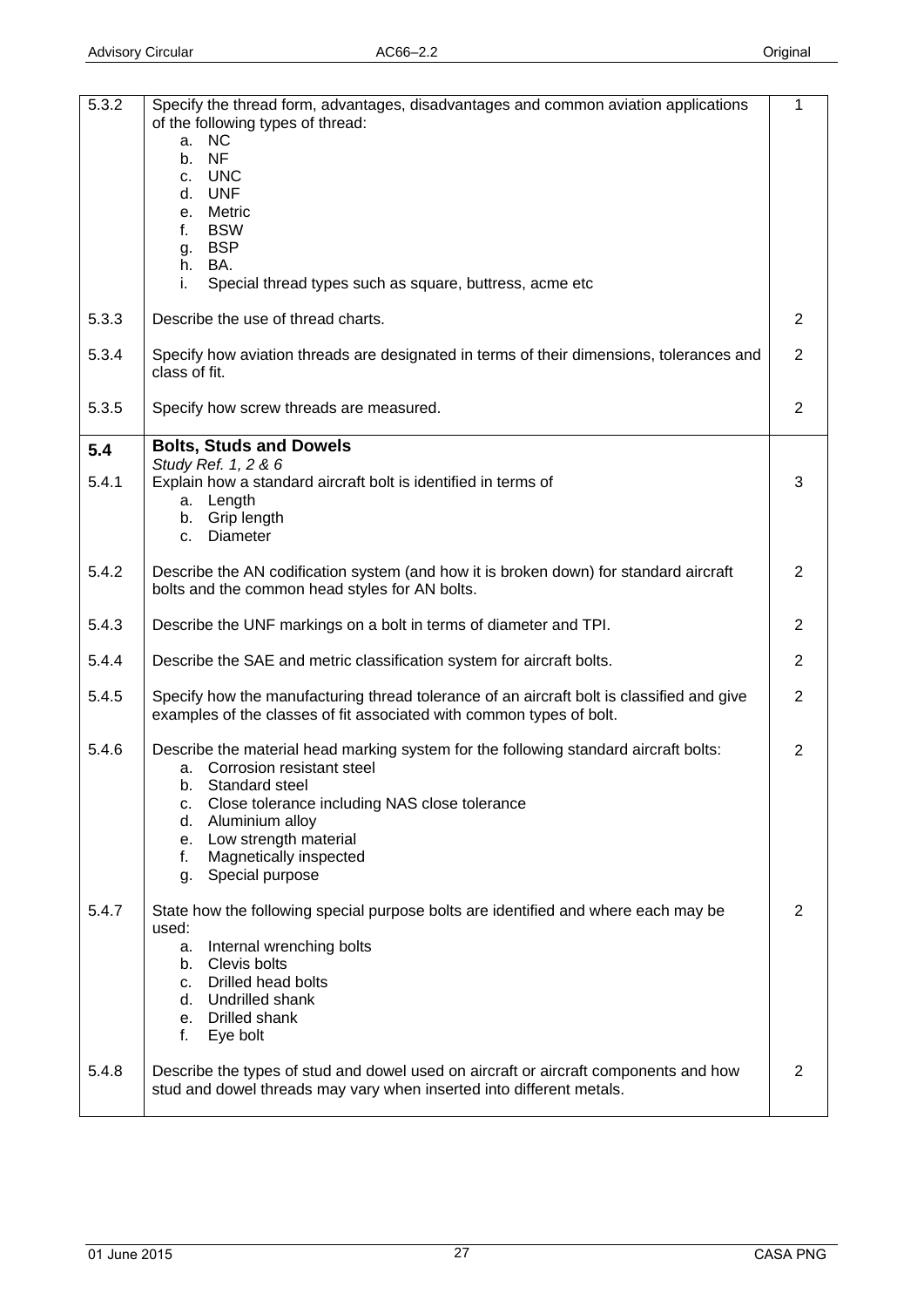<span id="page-27-0"></span>

| 5.5   | <b>Nuts</b><br>Study Ref. 1, 2 & 6                                                                                                                                                                                                                                                                                                                                                                                                                                                                                                                           |                |
|-------|--------------------------------------------------------------------------------------------------------------------------------------------------------------------------------------------------------------------------------------------------------------------------------------------------------------------------------------------------------------------------------------------------------------------------------------------------------------------------------------------------------------------------------------------------------------|----------------|
| 5.5.1 | Describe the AN classification (and how it is broken down), applications and precautions<br>relating to the following nuts:<br>Castle<br>a.<br>Shear castle<br>b.<br>c. Plain<br>d. Lock (check)<br>e. Slotted engine<br>f.<br>Wing<br>Machine screw<br>g.<br>h. Self locking<br>Low temperature self-locking<br>i.<br>j.<br>Metal self locking<br>k. Shear self locking<br>Anchor<br>L.<br>m. Tinnerman<br>n. Boots self locking<br>o. Stainless steel self locking<br>p. Elastic stop<br>q. Sheet steel<br>Internal and external wrenching<br>r.<br>s. Pal | $\overline{2}$ |
| 5.5.2 | Explain how the self-locking feature of fibre, nylon and steel locknuts is achieved.                                                                                                                                                                                                                                                                                                                                                                                                                                                                         | 3              |
| 5.6   | <b>Washers</b><br>Study Ref. 1, 2 & 6                                                                                                                                                                                                                                                                                                                                                                                                                                                                                                                        |                |
| 5.6.1 | Describe the identification, features, applications and special requirements of the<br>following washers:<br>a. Plain washers<br>b. Lockwashers (spring washers)<br>c. Shakeproof lockwashers<br>d. Tab washers and locking plates<br>e. Special washers<br>Large area washers<br>f.<br>g. High strength washers<br>High strength countersunk washers<br>h.                                                                                                                                                                                                  | $\overline{2}$ |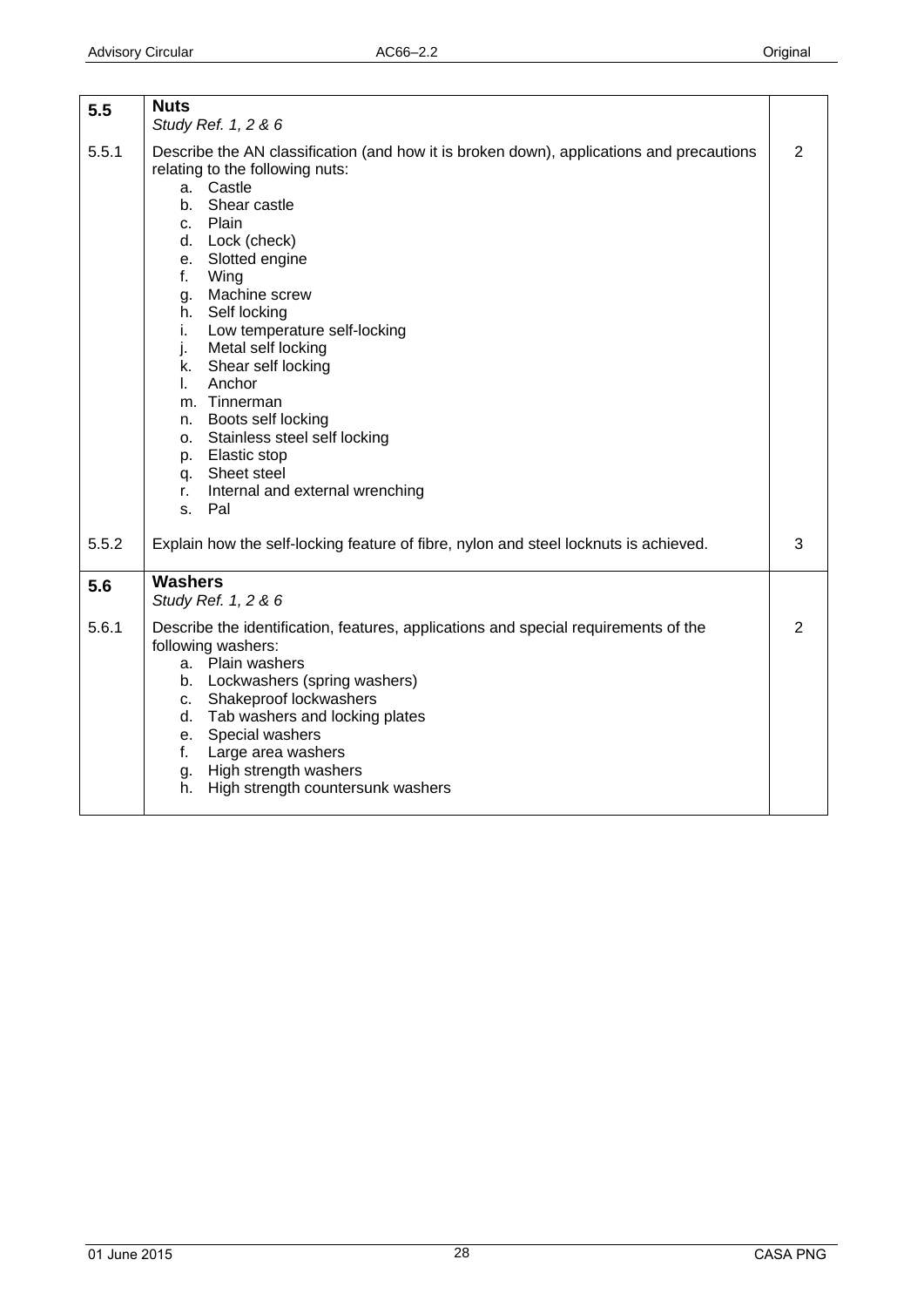<span id="page-28-0"></span>

| 5.7   | <b>Installation of Nuts, Bolts, Studs and Dowels</b>                                                                                                               |   |
|-------|--------------------------------------------------------------------------------------------------------------------------------------------------------------------|---|
|       | Study Ref. 1, 2 & 6                                                                                                                                                |   |
| 5.7.1 | Explain the following practices and precautions associated with the installation of nuts,                                                                          | 3 |
|       | washers, bolts, studs and dowels:<br>a. Bolt hole preparation                                                                                                      |   |
|       | b. Clearances                                                                                                                                                      |   |
|       | c. Oversize or elongated holes                                                                                                                                     |   |
|       | d. Close tolerance installations                                                                                                                                   |   |
|       | e. Fits                                                                                                                                                            |   |
|       | f.<br>Material selection and compatibility                                                                                                                         |   |
|       | g. Purpose and use of washers under the bolt head or the nut                                                                                                       |   |
|       | h. Precautions associated with the use of spring washers on light alloys or soft                                                                                   |   |
|       | materials                                                                                                                                                          |   |
|       | Use of steel bolts/nuts on magnesium and the associated precautions<br>i.                                                                                          |   |
|       | j.<br>Correct bolt head placement                                                                                                                                  |   |
|       | k. Grip length selection                                                                                                                                           |   |
|       | Torque loading of nuts and bolts<br>L.                                                                                                                             |   |
|       | m. Safetying of nuts and bolts using split (safety) pins                                                                                                           |   |
|       | Installation and locking of clevis bolts in control cable assemblies<br>n.<br>o. How fibre and steel locknuts are checked for serviceability and effective locking |   |
|       | Precautions and environmental limitations associated with the use of self-locking<br>p.                                                                            |   |
|       | nuts                                                                                                                                                               |   |
|       | q. Selection of acceptable fastener alternatives                                                                                                                   |   |
|       | Special materials and installation requirements associated with fasteners used<br>r.                                                                               |   |
|       | on powerplant exhaust systems                                                                                                                                      |   |
|       | Removal, insertion and locking techniques for studs and dowels<br>S.                                                                                               |   |
| 5.7.2 | Explain standard practices and techniques relating to lockwiring (safety wiring) fasteners                                                                         | 3 |
|       | and componentry, including:                                                                                                                                        |   |
|       | a. identification of components commonly lockwired                                                                                                                 |   |
|       | b. Use of lockwire pliers                                                                                                                                          |   |
|       | c. Correct direction for RH and LH threads                                                                                                                         |   |
|       | d. Lockwire angles, wire turns and tension                                                                                                                         |   |
|       | e. Use of tabs                                                                                                                                                     |   |
|       | Locking of multiple fasteners<br>f.                                                                                                                                |   |
|       | g. Bending of lockwire ends<br>h. Types of lockwire and where each may be used                                                                                     |   |
|       | Lockwire holes in fasteners<br>i.                                                                                                                                  |   |
|       | Repair of lockwire holes                                                                                                                                           |   |
|       | Inspection and certification of locked components<br>k.                                                                                                            |   |
|       | Identification of locking defects<br>I.                                                                                                                            |   |
|       |                                                                                                                                                                    |   |
| 5.8   | <b>Screws</b><br>Study Ref. 1, 2 & 6                                                                                                                               |   |
| 5.8.1 | Describe the following types of screw:                                                                                                                             | 2 |
|       | Machine<br>a.                                                                                                                                                      |   |
|       | Structural<br>b.                                                                                                                                                   |   |
|       | Self tapping<br>C.                                                                                                                                                 |   |
|       | d.<br>Wood                                                                                                                                                         |   |
|       |                                                                                                                                                                    |   |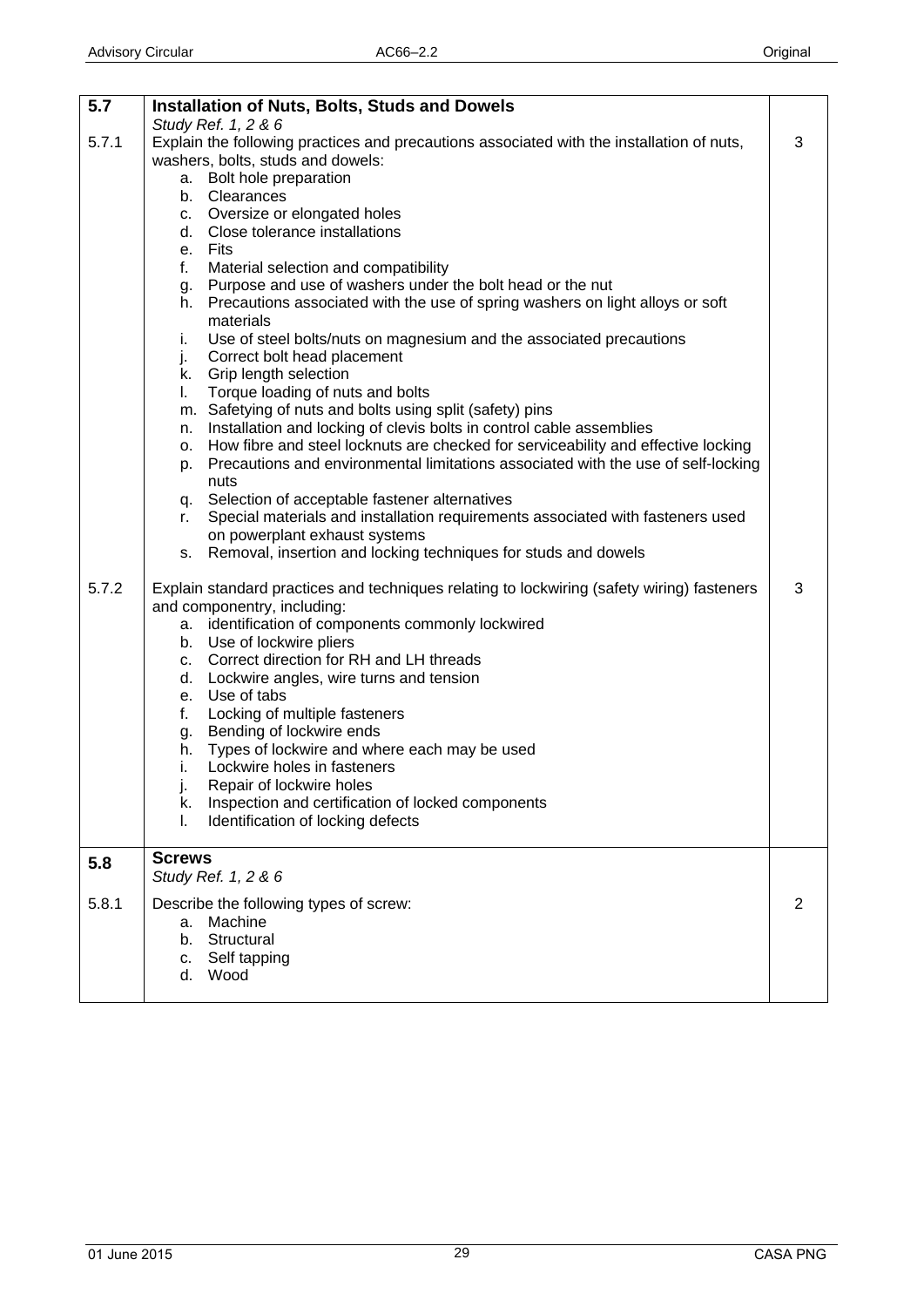<span id="page-29-0"></span>

| 5.8.2  | Outline the physical characteristics, applications, identification and precautions for the<br>following screw types:<br>a. Fillister-head machine<br>b. Flat-head machine<br>c. Round-head machine<br>Truss-head machine<br>d.<br>e. Fillister-head structural<br>Flat head structural<br>f.<br>g. Washer-head<br>h. Round, CSK oval, truss and 100 degree CSK self tapping<br>i.<br><b>Drive</b><br>Wood<br>j. | $\overline{2}$ |
|--------|-----------------------------------------------------------------------------------------------------------------------------------------------------------------------------------------------------------------------------------------------------------------------------------------------------------------------------------------------------------------------------------------------------------------|----------------|
| 5.9    | <b>Pins, Keys and Circlips</b><br>Study Ref. 1, 2 & 6                                                                                                                                                                                                                                                                                                                                                           |                |
| 5.9.1  | Outline the features, applications, classification, precautions and installation practices<br>relating to the following types of pins:<br>a. Roll<br>b. Clevis<br>c. Cotter<br>d. Taper<br>e. Safety (split pins)                                                                                                                                                                                               | $\overline{2}$ |
| 5.9.2  | Outline the construction, uses, installation, precautions and defects associated with the<br>following types of key and keyway:<br>a. Plain<br>b. Tapered<br>c. Woodruff<br>d. Round<br>e. Splines                                                                                                                                                                                                              | 2              |
| 5.9.3  | Describe the types, uses, installation and removal of circlips and quick release fasteners.                                                                                                                                                                                                                                                                                                                     | $\overline{2}$ |
| 5.10   | <b>Repair of Damaged Internal Threads</b><br>Study Ref. 1, 2 & 6                                                                                                                                                                                                                                                                                                                                                |                |
| 5.10.1 | Describe the principles, applications, installation, removal, classification, tooling,<br>precautions and trade practices associated with the use of heli-coils.                                                                                                                                                                                                                                                | 2              |
| 5.10.2 | Describe the techniques and practices associated with the replacement of threaded<br>bushings and inserts.                                                                                                                                                                                                                                                                                                      | $\overline{2}$ |
| 5.10.3 | Describe the characteristics, principles, advantages, limitations, installation and removal<br>procedures relating to acres fastener sleeves.                                                                                                                                                                                                                                                                   | 2              |
| 5.11   | <b>Panel Fasteners</b><br>Study Ref. 1, 2 & 6                                                                                                                                                                                                                                                                                                                                                                   |                |
| 5.11.1 | Outline the characteristics, construction, principles of operation, advantages, limitations,<br>classification, installation and removal procedures relating to the following special panel<br>fasteners:<br>a. Turnlock<br><b>Dzus</b><br>b.<br>Camloc<br>C.<br>Airlock<br>d.                                                                                                                                  | 2              |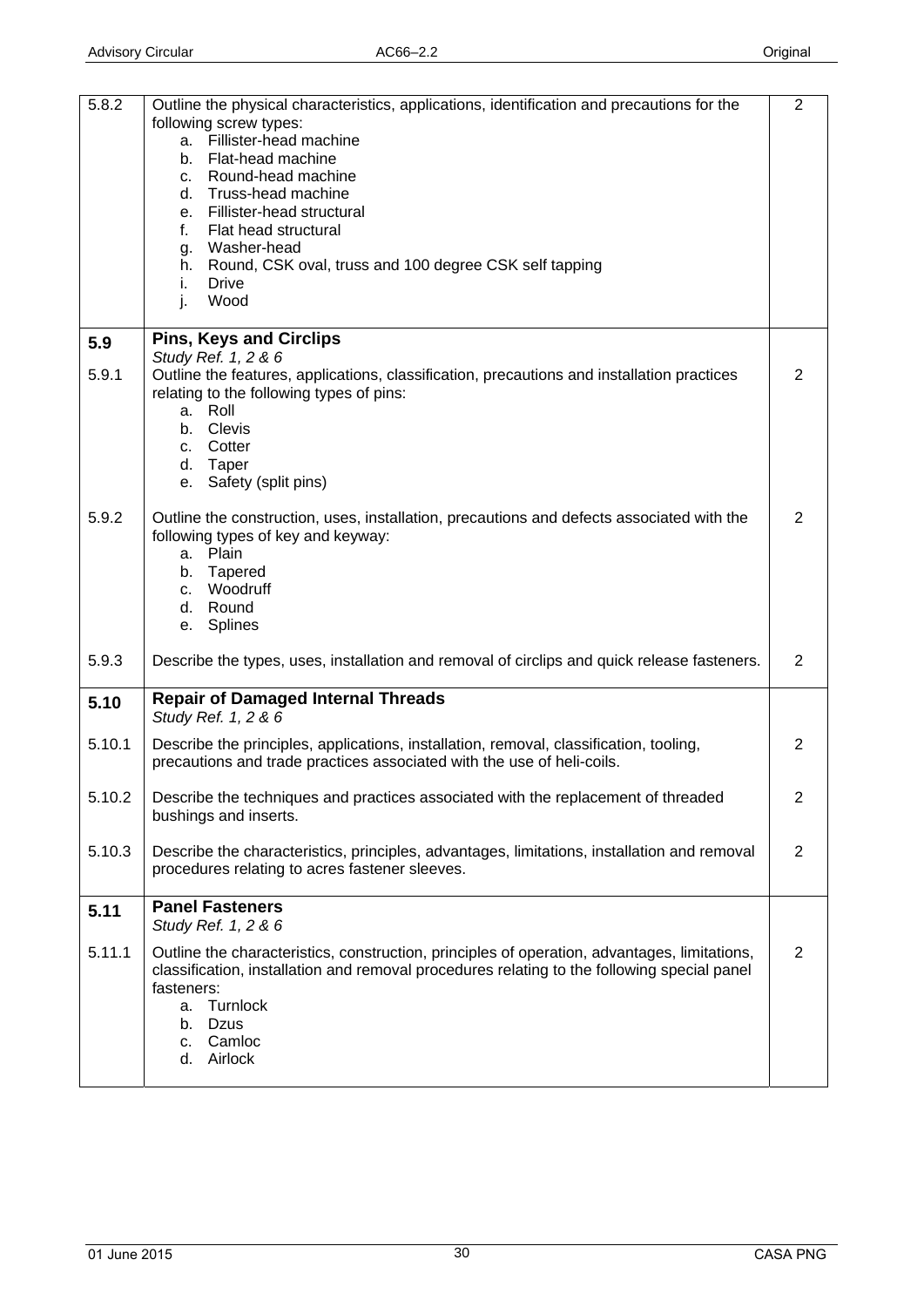<span id="page-30-0"></span>

| 5.12    | <b>Control Cables, Rods and Fasteners</b><br>Study Ref. 1, 2 & 6                                                                                                                                                                                                                    |   |
|---------|-------------------------------------------------------------------------------------------------------------------------------------------------------------------------------------------------------------------------------------------------------------------------------------|---|
| 5.12.1  | Outline the construction, applications, installation procedures and precautions relating to<br>the following classifications of cable:<br>a. Nonflexible<br>b. Flexible<br>c. Extra-flexible<br>d. Lockclad                                                                         | 2 |
| 5.12.2  | Describe how aircraft control cables are classified in terms of wires in a strand and<br>number of strands in a cable, including standard wire gauge (SWG).                                                                                                                         | 2 |
| 5.12.3  | With respect to aircraft control cables, state the:<br>a. Various materials which aircraft control cables may be manufactured from<br>b. Advantages and disadvantages of each type<br>c. Control systems in which each type would normally be used                                  |   |
| 5.12.4  | Describe the construction, applications and uses of the following cable fittings:<br>a. Double shank ball-end<br>b. Single shank ball end<br>c. Rod terminal<br>d. Threaded cable terminal<br>e. Fork end cable terminal<br>Eye end cable terminal<br>f.<br>Spring connectors<br>g. |   |
| 5.12.5  | Describe cable swaging, splicing and testing procedures and precautions.                                                                                                                                                                                                            | 2 |
| 5.12.6  | Compare the advantages and disadvantages of cable over push-pull control systems.                                                                                                                                                                                                   | 1 |
| 5.12.7  | Describe the installation of nicopress sleeves and the associated tooling used.                                                                                                                                                                                                     | 2 |
| 5.12.8  | Explain the characteristics, assembly procedures, identification and precautions<br>associated with cable turnbuckle assemblies.                                                                                                                                                    | 3 |
| 5.12.9  | Explain safety inspection requirements relating to both American and British style<br>turnbuckles.                                                                                                                                                                                  | 3 |
| 5.12.10 | Explain the left-hand threaded end of a turnbuckle barrel.                                                                                                                                                                                                                          | 3 |
| 5.12.11 | Explain the following turnbuckle locking methods and where each would most likely be<br>used:<br>Locking clip<br>a.<br>Double wrap<br>b.<br>Double wrap spiral<br>c.<br>Single wrap<br>d.<br>Single wrap spiral<br>е.                                                               | 3 |
| 5.12.12 | Explain how cables are visually and physically inspected for corrosion or broken strands.                                                                                                                                                                                           | 3 |
| 5.12.13 | In relation to push-pull tube assemblies, describe the :<br>a. Construction<br>Assembly<br>b.<br>Locking<br>с.<br>Installation, including the correct installation of clevis pins<br>d.                                                                                             | 2 |
| 5.12.14 | Describe the construction, operation, use and inspection of flexible control systems such<br>as Bowden and Teleflex.                                                                                                                                                                | 2 |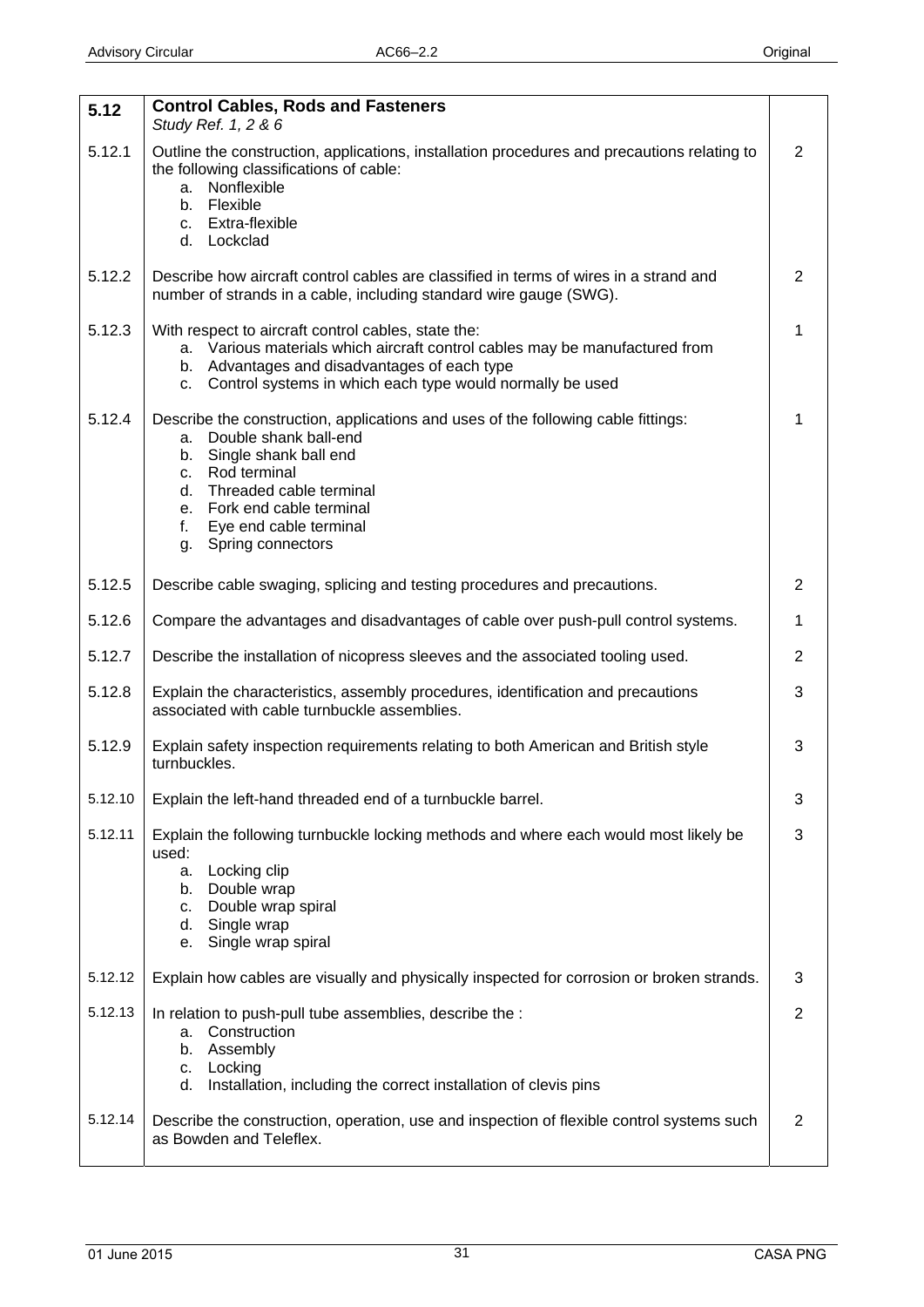<span id="page-31-0"></span>

| 5.13   | <b>Springs</b><br>Study Ref. 6                                                                                                                                                                                                                                                                                                                                                                                                       |                |
|--------|--------------------------------------------------------------------------------------------------------------------------------------------------------------------------------------------------------------------------------------------------------------------------------------------------------------------------------------------------------------------------------------------------------------------------------------|----------------|
| 5.13.1 | State the types, materials, applications, limitations, inspection and testing of springs.                                                                                                                                                                                                                                                                                                                                            | 1              |
| 5.14   | <b>Bearings</b><br>Study Ref.6                                                                                                                                                                                                                                                                                                                                                                                                       |                |
| 5.14.1 | Outline the characteristics, construction, applications, loads and installation and removal<br>requirements of the following types of aircraft bearing:<br>Plain<br>a.<br>Ball<br>b.<br>Roller<br>c.<br>Needle<br>d.<br>e. Taper<br>f.<br>Self aligning<br>Air<br>g.                                                                                                                                                                 | $\overline{2}$ |
| 5.14.2 | Describe testing, cleaning and inspection of bearings including the use of sonic cleaners.                                                                                                                                                                                                                                                                                                                                           | $\overline{2}$ |
| 5.14.3 | Specify the lubrication requirements for bearings:<br>At installation<br>a.<br>In service<br>b.                                                                                                                                                                                                                                                                                                                                      | $\overline{2}$ |
| 5.14.4 | Identify the factors that determine the types of lubricant used in a bearing.                                                                                                                                                                                                                                                                                                                                                        | 2              |
| 5.14.5 | Describe the following defects found in bearings and state their likely causes:<br><b>Brinelling</b><br>a.<br>Burnishing<br>b.<br>Galling<br>c.<br>Spalling<br>d.<br>Abrasion<br>e.<br><b>Burning</b><br>f.<br><b>Burring</b><br>g.<br>Chaffing<br>h.<br>i.<br>Chipping<br>Corrosion<br>j.<br>Fretting<br>k.<br>I.<br>Gouging<br>m. Grooving<br>Cutting<br>n.<br>Inclusions<br>о.<br>Peening<br>p.<br>Pitting<br>q.<br>Scoring<br>r. | $\overline{2}$ |
| 5.14.6 | Describe bearing pre-load and how it is established.                                                                                                                                                                                                                                                                                                                                                                                 | 2              |
| 5.14.7 | Explain storage and handling requirements for bearings, including the spinning of dry<br>bearings with compressed air.                                                                                                                                                                                                                                                                                                               | 3              |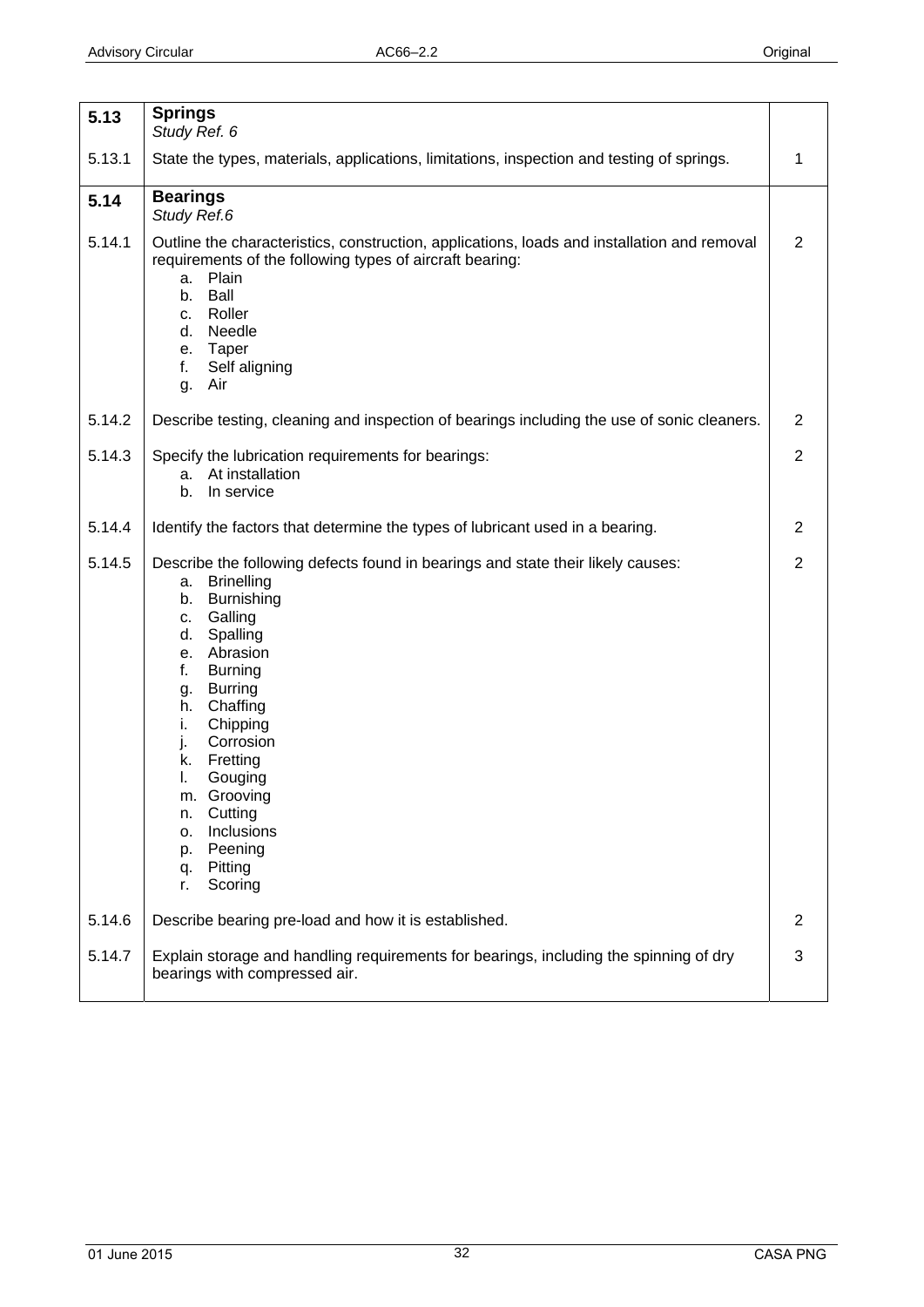<span id="page-32-0"></span>

| 5.15   | <b>Transmissions</b><br>Study Ref. 1                                                                                                                                                                                                                                                                                 |                |
|--------|----------------------------------------------------------------------------------------------------------------------------------------------------------------------------------------------------------------------------------------------------------------------------------------------------------------------|----------------|
| 5.15.1 | Outline the characteristics, applications, installations, inspection requirements and<br>defects associated with the following types of gears:<br>Spur<br>a.<br>Helical<br>b.<br><b>Bevel</b><br>C.<br>Hypoid<br>d.<br>e. Worm<br>f.<br>Planetary<br><b>Differential</b><br>g.<br>h. Sector<br>Rack and pinion<br>i. | 1              |
| 5.15.2 | Describe and calculate gear ratios relating to reduction and multiplication systems.                                                                                                                                                                                                                                 | $\overline{2}$ |
| 5.15.3 | Identify driven, driver and idler gear systems.                                                                                                                                                                                                                                                                      | 1              |
| 5.15.4 | Explain gear patterns and the calculation and setting of backlash.                                                                                                                                                                                                                                                   | 3              |
| 5.15.5 | Describe gear lubrication systems and gear failure detection devices.                                                                                                                                                                                                                                                | $\overline{2}$ |
| 5.15.6 | Describe gear inspection and common failure characteristics.                                                                                                                                                                                                                                                         | $\overline{2}$ |
| 5.15.7 | Specify the types, typical uses, installation, maintenance and defects relating to:<br><b>Belts</b><br>а.<br>Pulleys<br>b.<br>Chains<br>C.<br>d.<br>Sprockets                                                                                                                                                        | $\overline{2}$ |
| 5.15.8 | Describe the operation, installation and inspection of screw jacks, levers and push-pull<br>rod systems.                                                                                                                                                                                                             | $\overline{2}$ |
| 5.16   | <b>Seals and Gaskets</b><br>Study Ref. 1 & 2                                                                                                                                                                                                                                                                         |                |
| 5.16.1 | Describe the characteristics, uses and precautions associated with the following seals<br>and packings:<br>a. U-ring<br>b. O-ring<br>V-ring (chevron)<br>С.<br>d. U-cup<br>e. V-ring male and female                                                                                                                 | $\overline{2}$ |
| 5.16.2 | Specify the use and installation of backup rings                                                                                                                                                                                                                                                                     | 2              |
| 5.16.3 | Describe the identification of o-rings.                                                                                                                                                                                                                                                                              | 2              |
| 5.16.4 | Describe the characteristics, uses and precautions associated with the following<br>gaskets:<br>a. Solid copper washer<br>Copper asbestos (or equivalent crushable gaskets)<br>b.<br>Cork gaskets<br>C.<br>d. Rubber sheeting<br>Felt wipers<br>e.                                                                   | $\overline{2}$ |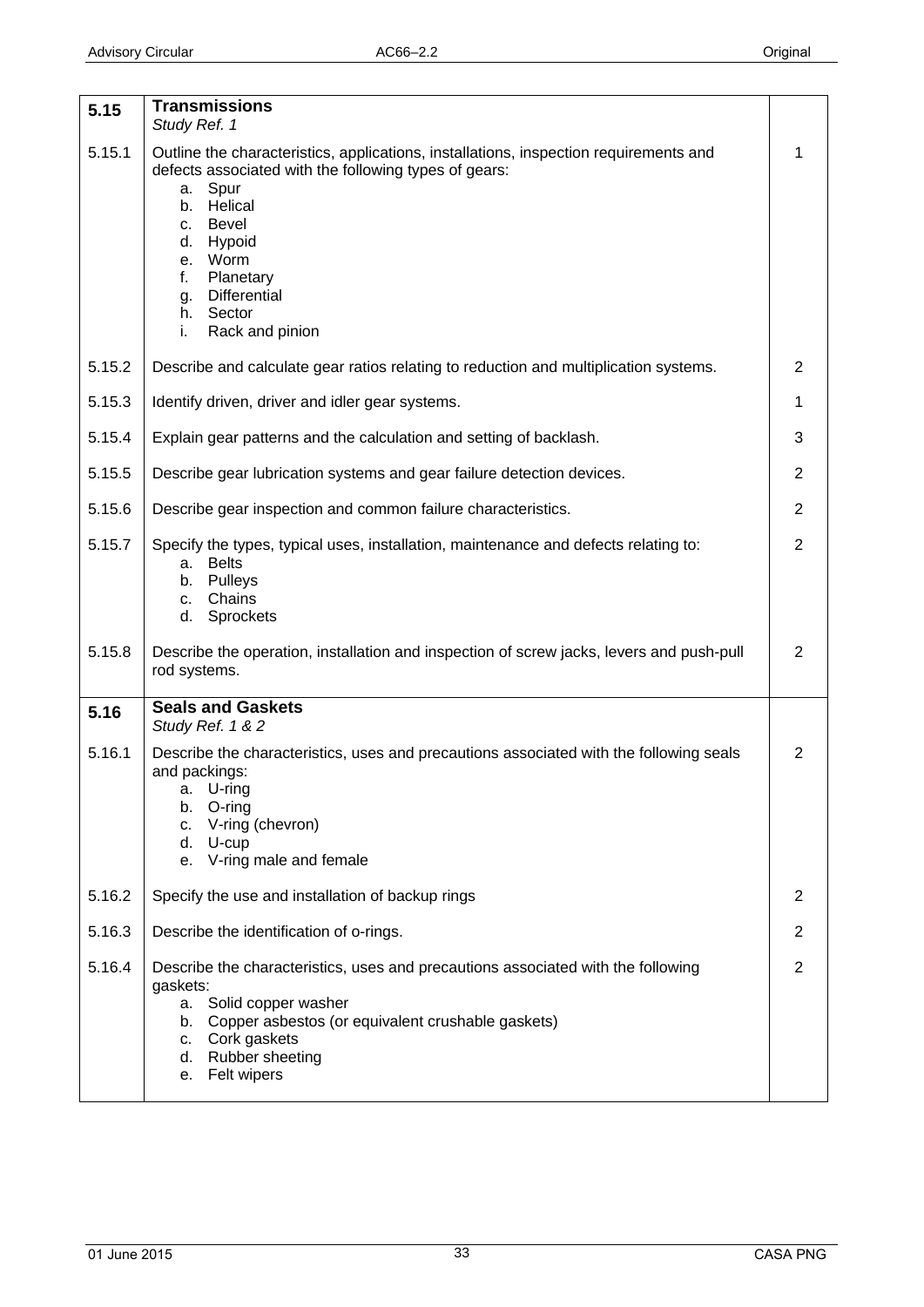<span id="page-33-0"></span>

| 5.17   | <b>Sealing Compounds</b><br>Study Ref. 1 & 2                                                                                                                                                                                                                                                                                                                     |                |
|--------|------------------------------------------------------------------------------------------------------------------------------------------------------------------------------------------------------------------------------------------------------------------------------------------------------------------------------------------------------------------|----------------|
| 5.17.1 | Describe the characteristics, uses, mixing ratio calculations and precautions associated<br>with the following sealing compounds:<br>One-part sealant<br>а.<br>Two-part sealant<br>b.                                                                                                                                                                            | $\overline{2}$ |
| 5.17.2 | Describe base sealing compound, accelerator and sealant curing.                                                                                                                                                                                                                                                                                                  | 1              |
| 5.18   | <b>Rigid Fluid lines</b><br>Study Ref. 1, 2 & 6                                                                                                                                                                                                                                                                                                                  |                |
| 5.18.1 | State the common materials used in the construction of rigid aircraft fluid lines.                                                                                                                                                                                                                                                                               | 1              |
| 5.18.2 | Specify the advantages and disadvantages of each type of rigid fluid line.                                                                                                                                                                                                                                                                                       | $\overline{2}$ |
| 5.18.3 | Identify the type of tubing that would be used for low, medium and high-pressure<br>systems.                                                                                                                                                                                                                                                                     | $\overline{2}$ |
| 5.18.4 | Identify the causes of failure in each of the types of rigid fluid lines.                                                                                                                                                                                                                                                                                        | $\overline{2}$ |
| 5.18.5 | State how broken or damaged rigid fluid lines may be repaired/rejoined in service.                                                                                                                                                                                                                                                                               | $\overline{2}$ |
| 5.18.6 | Specify the various heat-treatment requirements for rigid fluid lines.                                                                                                                                                                                                                                                                                           | $\overline{2}$ |
| 5.18.7 | Identify the types of aluminium alloy used in rigid fluid lines by reference to their colour<br>bands.                                                                                                                                                                                                                                                           | $\overline{2}$ |
| 5.18.8 | Using the magnet test and nitric acid test, identify the following rigid tubing materials:<br>Carbon steel<br>a.<br>18-8 stainless steel<br>b.<br>Monel<br>c.<br>d.<br>Nickel steel                                                                                                                                                                              | $\overline{2}$ |
| 5.18.9 | Describe the fabrication of rubber hose joints for rigid pipes, with particular respect to:<br>Pipe segment gap.<br>a.<br>Hose length.<br>b.<br>Pipe beads.<br>c.<br>Clamping techniques.<br>d.<br>Bonding.<br>е.<br>Hose removal and installation techniques.<br>f.                                                                                             | 2              |
| 5.19   | <b>Fabricating and Installing Rigid Tubing</b><br>Study Ref. 1, 2 & 6                                                                                                                                                                                                                                                                                            |                |
| 5.19.1 | Describe the processes, tooling used and precautions to be observed for each of the<br>following:                                                                                                                                                                                                                                                                | 2              |
|        | a. Tube cutting<br>Tube bending<br>b.<br>Connection by single and double flare (one or two piece) connectors<br>C.<br>Flaring of pipes<br>d.<br><b>Flareless fittings</b><br>e.<br>f.<br>Beading<br>Rigid tube installation and tightening techniques, routing, supporting and<br>g.<br>securing<br>h. Repairing of rigid tubing<br>Testing of rigid pipes<br>i. |                |
| 5.19.2 | State the various types of AN fittings and pipe fittings.                                                                                                                                                                                                                                                                                                        | 1              |
| 5.19.3 | Discuss the interchangeability of various types of AN and pipe fittings.                                                                                                                                                                                                                                                                                         | 1              |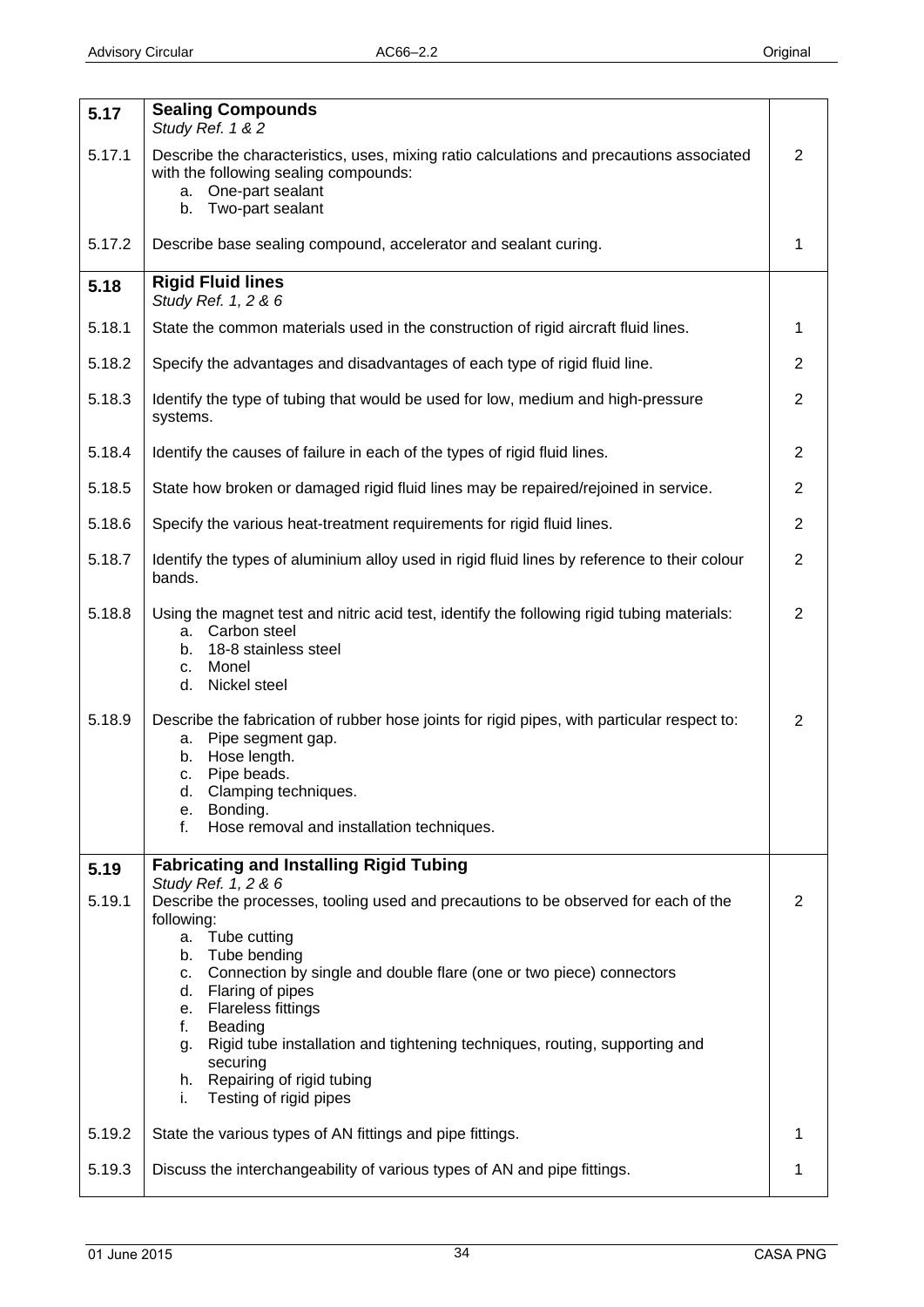<span id="page-34-0"></span>

| 5.19.4 | With respect to MS (Military Standard) flareless fittings, describe the:                       | 2              |
|--------|------------------------------------------------------------------------------------------------|----------------|
|        | Identification<br>a.<br>Uses<br>b.                                                             |                |
|        | Installation practices<br>C.                                                                   |                |
|        |                                                                                                |                |
| 5.19.5 | State the standard unions for the following types of pipes:                                    | 1              |
|        | Hydraulic<br>a.<br>b. Fuel                                                                     |                |
|        | Oil<br>C <sub>1</sub>                                                                          |                |
|        | d. Pneumatic                                                                                   |                |
|        | e. Air system                                                                                  |                |
| 5.19.6 | Explain how flare thickness reduction due to "wiping" is eliminated during assembly of a       | 3              |
|        | rigid hydraulic pipe.                                                                          |                |
|        | <b>Flexible fluid lines</b>                                                                    |                |
| 5.20   | Study Ref. 1, 2 & 6                                                                            |                |
| 5.20.1 | Describe the characteristics, applications, comparative advantages and precautions             | 2              |
|        | associated with the following flexible fluid line materials:                                   |                |
|        | Synthetic - neoprene, Buna-N and butyl<br>а.<br>b. Rubber hose                                 |                |
|        | Teflon hose<br>C.                                                                              |                |
|        |                                                                                                |                |
| 5.20.2 | Identify hose material and its fluid compatibility or incompatibility.                         | 3              |
| 5.20.3 | State the size designation of flexible fluid lines.                                            | 1              |
| 5.20.4 | Describe the fabrication of flexible fluid lines for the following pressures:                  | $\overline{2}$ |
|        | a. Low<br>b. Medium                                                                            |                |
|        | High<br>C.                                                                                     |                |
|        |                                                                                                |                |
| 5.20.5 | Explain the following procedures for a flexible line and associated end fittings:              | 3              |
|        | a. Correct routing and installation<br>How lengthwise stripes are used to indicate twist<br>b. |                |
| 5.20.6 |                                                                                                | 2              |
|        | Specify the use and installation of swaged and reusable fittings.                              |                |
| 5.20.7 | Describe the use of protective sleeves and wrappings for flexible hose assemblies.             | 2              |
| 5.20.8 | Explain the procedures for inspecting and testing aircraft pipes and hose assemblies,          | 3              |
|        | including the storage and refitting of a previously installed hose assembly.                   |                |
| 5.20.9 | Determine:                                                                                     | 3              |
|        | a. What is meant by cold flow in a hose assembly                                               |                |
|        | What may cause this defect<br>b.                                                               |                |
|        | <b>Clamps</b>                                                                                  |                |
| 5.21   | Study Ref. 6                                                                                   |                |
| 5.21.1 | Specify the classification, characteristics, uses and precautions associated with the          | 2              |
|        | following aircraft clamps:                                                                     |                |
|        | a. Hose clamps including Jubilee clips                                                         |                |
|        | b. Self locking hose clamps<br>c. Cushioned clamps or "P" clips                                |                |
|        | Plain clamps<br>d.                                                                             |                |
|        |                                                                                                |                |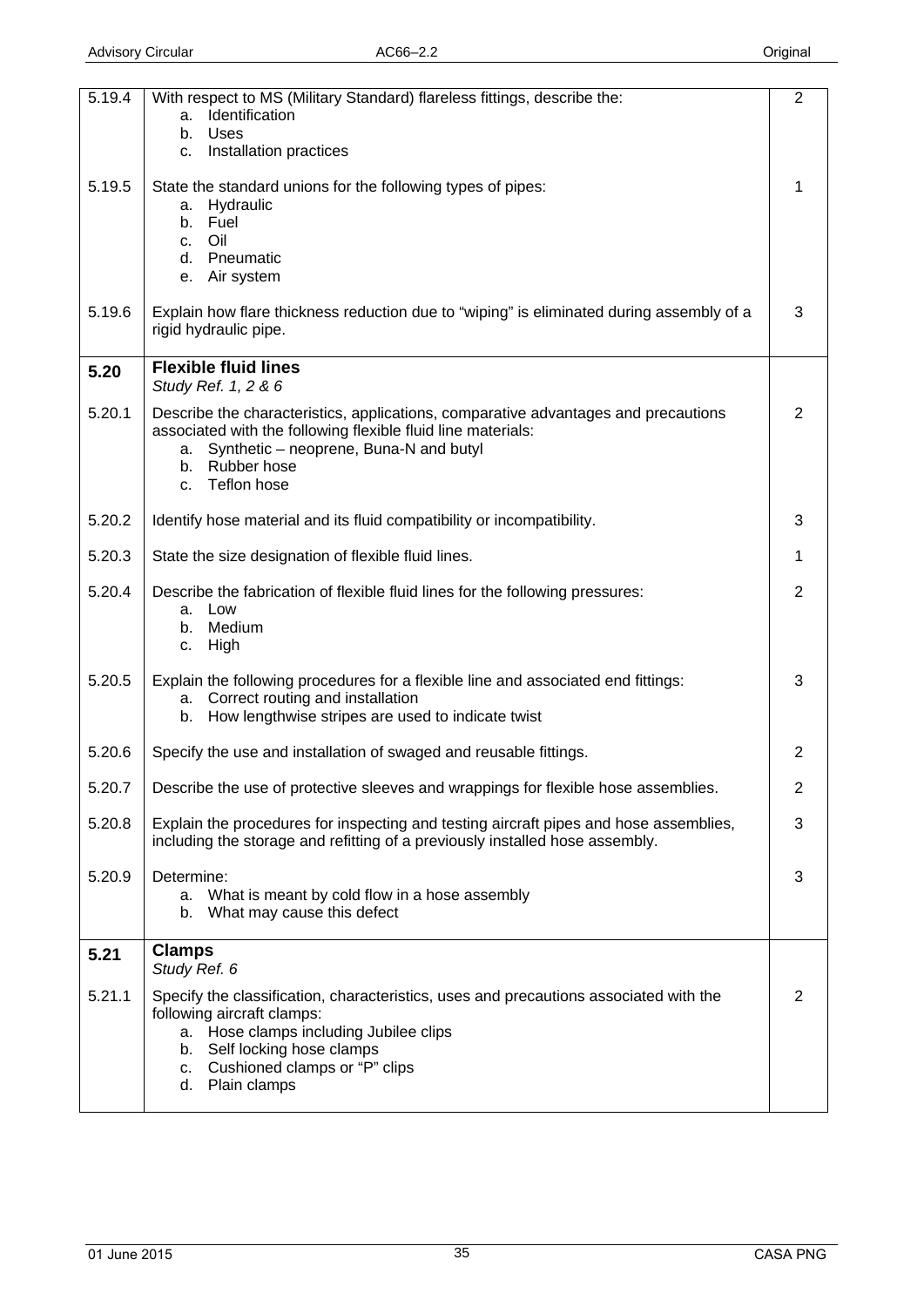<span id="page-35-0"></span>

| 5.22   | <b>Standard Fluid Line Markings</b>                                |   |
|--------|--------------------------------------------------------------------|---|
|        | Study Ref. 1, 2 & 6                                                |   |
| 5.22.1 | Detail the colour and marking codes for the following fluid lines: | 3 |
|        | a. Fuel                                                            |   |
|        | Water injection<br>b.                                              |   |
|        | <b>Electrical conduit</b><br>C.                                    |   |
|        | Compressed gas<br>d.                                               |   |
|        | Instrument air<br>e.                                               |   |
|        | Pneumatic                                                          |   |
|        | Coolant<br>g.                                                      |   |
|        | Hydraulic<br>h.                                                    |   |
|        | Lubrication                                                        |   |
|        | Breathing oxygen                                                   |   |
|        | De icing<br>k.                                                     |   |
|        | Fire protection                                                    |   |
|        | m. Air-conditioning                                                |   |
|        |                                                                    |   |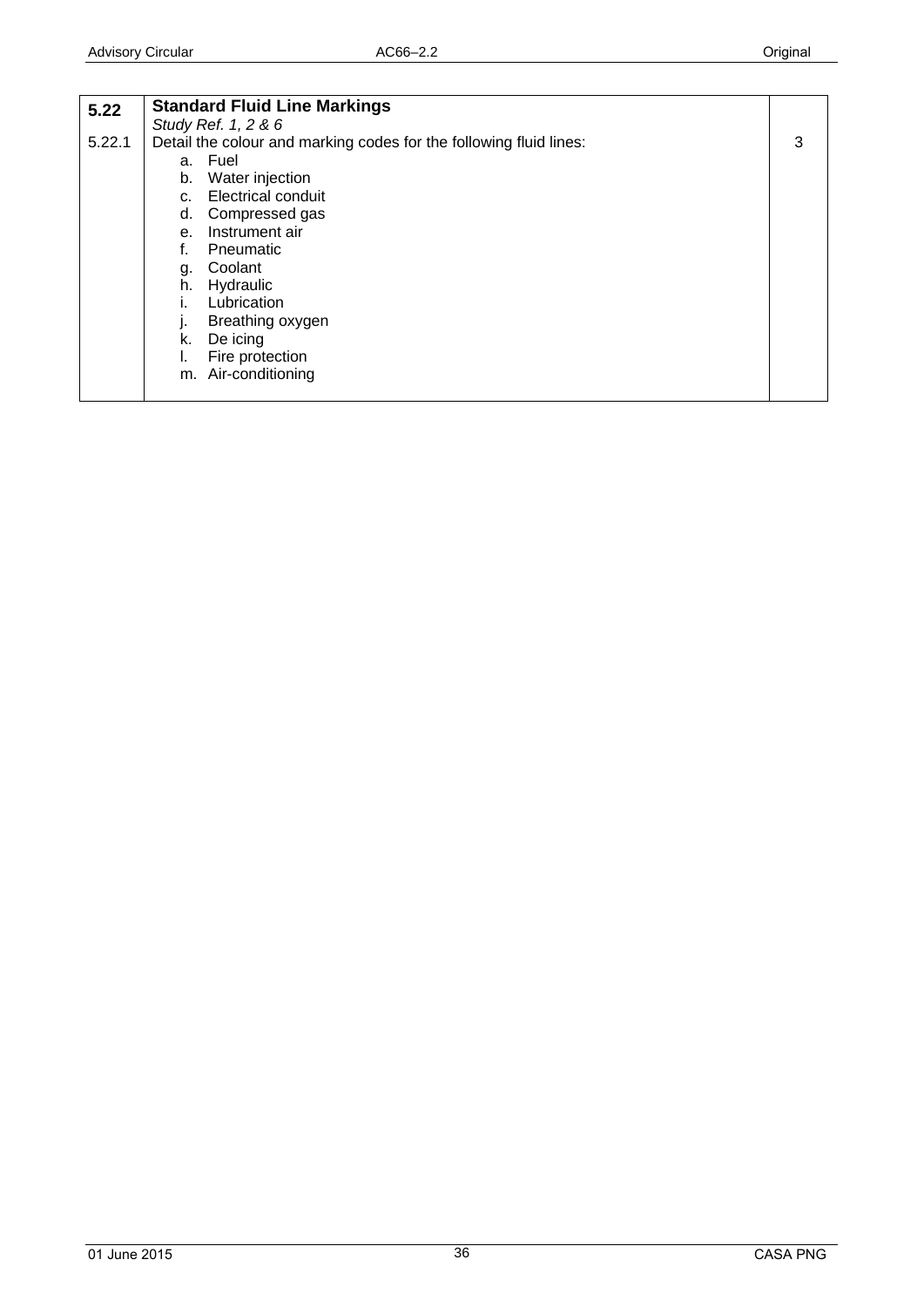<span id="page-36-0"></span>

| 6     | <b>Aircraft Cleaning</b>                                                              |   |
|-------|---------------------------------------------------------------------------------------|---|
| 6.1   | <b>Cleaning Operations</b>                                                            |   |
|       | Study Ref. 1 & 2                                                                      |   |
| 6.1.1 | Specify the following terms, procedures, precautions and products associated with the | 2 |
|       | cleaning of aircraft and their components:                                            |   |
|       | a. General cleaning requirements as a means of corrosion protection                   |   |
|       | b. Exterior cleaning                                                                  |   |
|       | c. Interior cleaning                                                                  |   |
|       | d. Types of cleaning operations including the common cleaning classifications such    |   |
|       | as wet wash, dry wash and polish                                                      |   |
|       | e. Non-flammable aircraft cabin cleaning agents and solvents                          |   |
|       | f. Cleaning and protection of faying surfaces                                         |   |
|       | g. Flammable and combustible agents                                                   |   |
|       | h. Fire prevention precautions                                                        |   |
|       | i.<br>Fire protection recommendations                                                 |   |
|       | j. Powerplant cleaning                                                                |   |
|       | k. Dry-cleaning solvent                                                               |   |
|       | I. Aliphatic naphtha, white spirit, and Stoddards solvent                             |   |
|       | m. Aromatic naphtha including benzene, toluene and xytene                             |   |
|       | n. Safety solvent                                                                     |   |
|       | o. MEK                                                                                |   |
|       | p. Kerosene                                                                           |   |
|       | q. Cleaning compounds for oxygen systems                                              |   |
|       | r. Water emulsion cleaners                                                            |   |
|       | s. Solvent emulsion cleaners                                                          |   |
|       | t. Soaps and detergents                                                               |   |
|       | u. Nonionic detergent cleaners                                                        |   |
|       | Mild abrasive materials<br>$V_{\rm{H}}$                                               |   |
|       | w. Use of aluminium/steel wool                                                        |   |
|       | x. Abrasive paper                                                                     |   |
|       | y. Crocus cloth, Scotch-Bright or similar proprietary materials                       |   |
|       | z. Phosphoric-citrus acid                                                             |   |
|       | aa. Baking soda                                                                       |   |
|       |                                                                                       |   |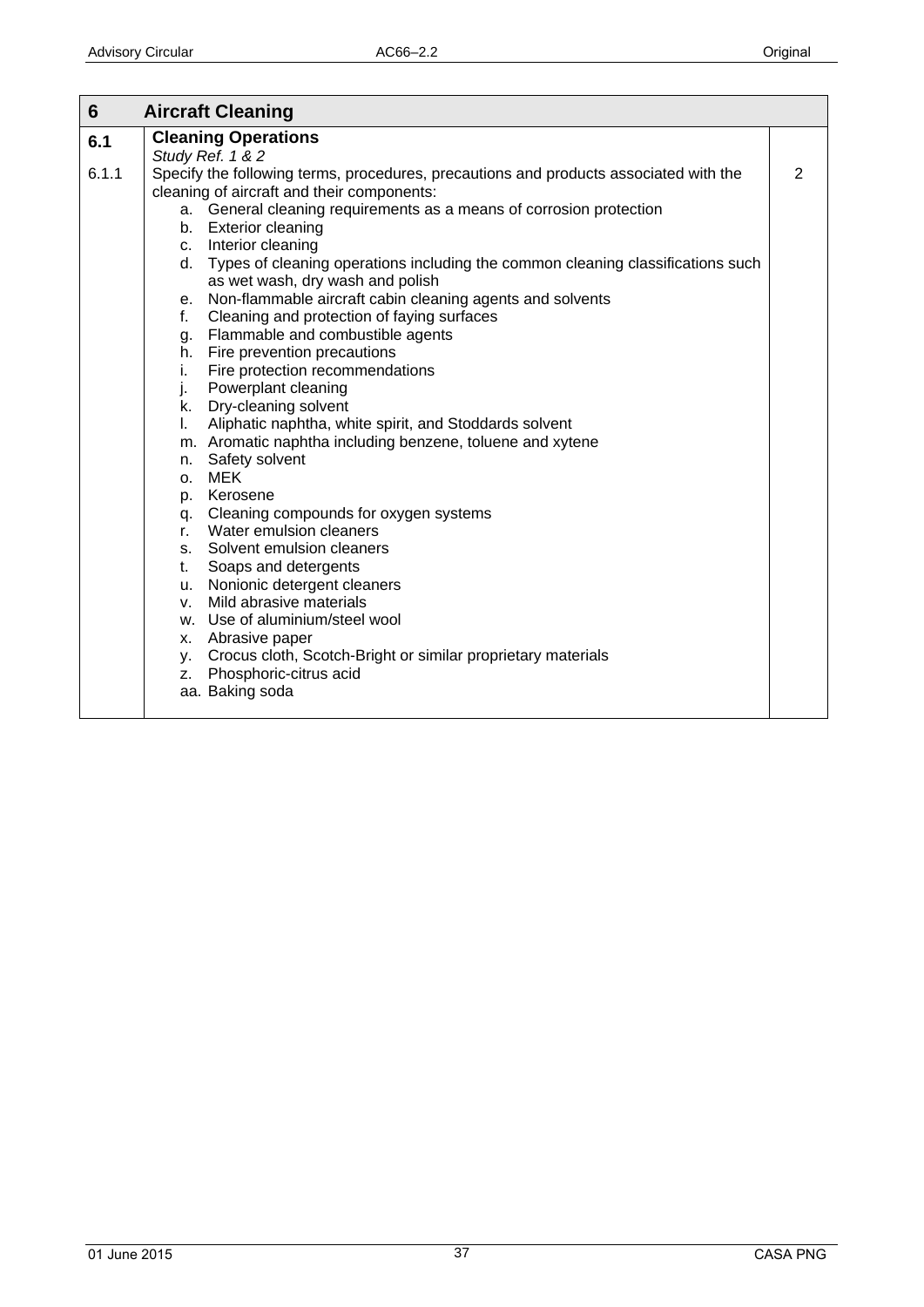| 6.1.2 | Specify common cleaning procedures, products and precautions relating to:<br>a. Windows, windshields and transparent plastics, including pre-clean flushing<br>b. GRP, FRP or modern plastic materials<br>c. Exterior metal structure<br>d. Wood and fabric structure<br>e. The use of caustic cleaning products on aluminium alloy structures<br>f.<br>Oil and grease removal from tyres<br>g. Cleaning of airframe or propeller deicer boots<br>Exhaust tracks<br>h.<br>Engine cowlings, cooling fins and other powerplant assemblies<br>i.<br>Gas turbine engine compressors<br>j.<br>k. Aluminium alloy or steel propeller blade cleaning, corrosion removal and crack<br>detection/prevention<br>Wheel wells<br>$\mathbf{L}$<br>m. Brakes<br>n. Gaseous systems including oxygen bottles, masks and componentry<br>Removal of corrosion off anodised components and approved re-treatment<br>0. | 2              |
|-------|------------------------------------------------------------------------------------------------------------------------------------------------------------------------------------------------------------------------------------------------------------------------------------------------------------------------------------------------------------------------------------------------------------------------------------------------------------------------------------------------------------------------------------------------------------------------------------------------------------------------------------------------------------------------------------------------------------------------------------------------------------------------------------------------------------------------------------------------------------------------------------------------------|----------------|
|       | methods<br>p. Flushing air, vacuum and fluid system lines<br>q. Oil and fuel tanks<br>Interior upholstery and furnishings including special requirements for flame<br>r.                                                                                                                                                                                                                                                                                                                                                                                                                                                                                                                                                                                                                                                                                                                             |                |
|       | retardant materials<br>s. Cockpits<br>Galleys<br>t.<br>u. Waste and effluent systems                                                                                                                                                                                                                                                                                                                                                                                                                                                                                                                                                                                                                                                                                                                                                                                                                 |                |
|       | v. Air-conditioning systems<br>w. Sand, prunus, water, vapour, bead and shot blasting<br>Nickel cadmium and lead acid battery cases<br>X.<br>y. Cleaning up and treating mercury spills<br>z. Cleaning and corrosion removal from control cables<br>aa. Component cleaning and "blow through" with compressed air particularly after<br>sand or bead blasting                                                                                                                                                                                                                                                                                                                                                                                                                                                                                                                                        |                |
| 6.1.3 | Specify the operational or safety effects that could occur where any of the components<br>or systems identified above remains in an unclean condition.                                                                                                                                                                                                                                                                                                                                                                                                                                                                                                                                                                                                                                                                                                                                               | 2              |
| 6.1.4 | Explain the dangers and limitations associated with the use of chemical cleaners on<br>aircraft and aircraft components.                                                                                                                                                                                                                                                                                                                                                                                                                                                                                                                                                                                                                                                                                                                                                                             | 3              |
| 6.1.5 | Describe pre-wash protection and post-wash maintenance procedures normally required<br>on aircraft to prevent:<br>a. Corrosion<br>Loss of system/component lubrication<br>b.<br>Mechanical/electrical malfunctions<br>C.                                                                                                                                                                                                                                                                                                                                                                                                                                                                                                                                                                                                                                                                             | $\overline{2}$ |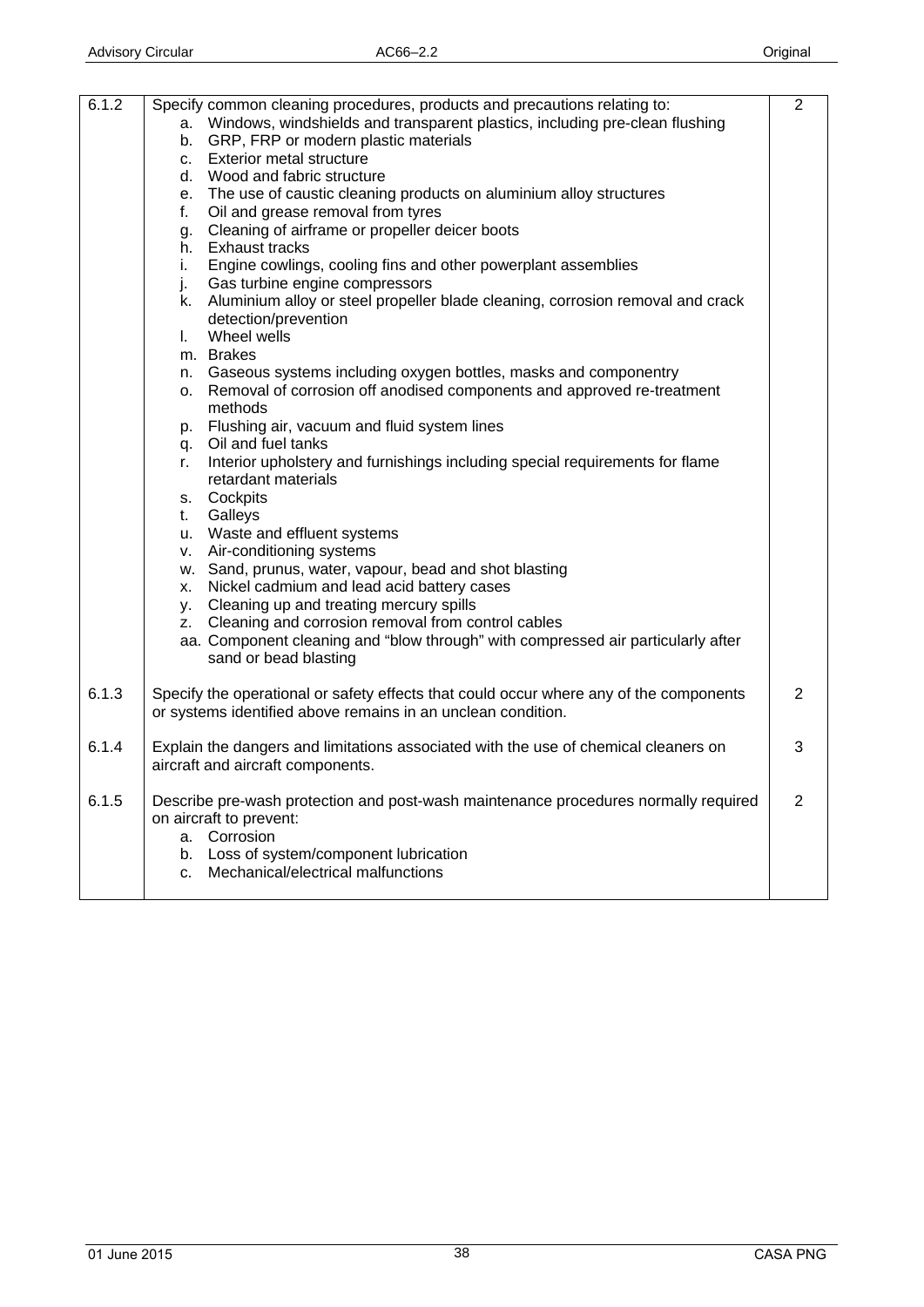<span id="page-38-0"></span>

| $\overline{7}$ | <b>Aircraft Painting and Finishing</b>                                                                                                                                                                                                                                                                                                                                                                                                                                                                                                                                                                                                                                                                                                                                        |                |
|----------------|-------------------------------------------------------------------------------------------------------------------------------------------------------------------------------------------------------------------------------------------------------------------------------------------------------------------------------------------------------------------------------------------------------------------------------------------------------------------------------------------------------------------------------------------------------------------------------------------------------------------------------------------------------------------------------------------------------------------------------------------------------------------------------|----------------|
| 7.1            | <b>Identification of Paint Finishes</b><br>Study Ref. 3 & 4                                                                                                                                                                                                                                                                                                                                                                                                                                                                                                                                                                                                                                                                                                                   |                |
| 7.1.1          | Identify the various types of paint finish commonly used on aircraft.                                                                                                                                                                                                                                                                                                                                                                                                                                                                                                                                                                                                                                                                                                         | 1              |
| 7.2            | <b>Paint Finishing Materials</b><br>Study Ref. 3 & 4                                                                                                                                                                                                                                                                                                                                                                                                                                                                                                                                                                                                                                                                                                                          |                |
| 7.2.1          | Describe the characteristics, uses and precautions relating to the following aircraft<br>finishing materials:<br>a. Acetone<br>Alcohol<br>b.<br>c. Benzene<br>d. Thinners<br>e. Acrylic nitro-cellulose lacquer thinner<br>Cellulose nitrate dope and lacquer thinner<br>f.<br>Volatile mineral spirits<br>g.<br>Toluene<br>h.<br>Turpentine<br>i.<br>Dope<br>j.<br>Nitro-cellulose lacquer<br>k.<br>I.<br>Acrylic nitro-cellulose lacquer<br>m. Paint drier<br>n. Linseed oil<br>o. Zinc chromate primer<br>Standard wash primer<br>p.<br>Acrylic cellulose nitrate modified primer<br>q.<br>Enamel<br>r.<br>Varnish<br>s.<br>Oil stain<br>t.<br>Paint<br>u.<br>Paint remover<br>v.<br>w. Epoxy coating remover<br>Fluorescent paint remover<br>х.<br>Masking material<br>у. | 1              |
| 7.3            | <b>Paint Finishing Processes</b><br>Study Ref. 3 & 4                                                                                                                                                                                                                                                                                                                                                                                                                                                                                                                                                                                                                                                                                                                          |                |
| 7.3.1          | State the application of the following painting processes:<br>Synthetic enamels<br>a.<br>Acrylic lacquer<br>b.<br>Polyurethane<br>C.<br>d. Acrylic urethanes<br>Special finishes and finishing products<br>е.                                                                                                                                                                                                                                                                                                                                                                                                                                                                                                                                                                 | 1              |
| 7.3.2          | Detail special precautions and handling requirements for these processes.                                                                                                                                                                                                                                                                                                                                                                                                                                                                                                                                                                                                                                                                                                     | 2              |
| 7.3.3          | For given applications, state the advantages and disadvantages of each process.                                                                                                                                                                                                                                                                                                                                                                                                                                                                                                                                                                                                                                                                                               | $\overline{2}$ |
| 7.3.4          | Specify the physical conditions required for application of the various paint processes.                                                                                                                                                                                                                                                                                                                                                                                                                                                                                                                                                                                                                                                                                      | $\overline{2}$ |
| 7.4            | <b>Primers and Priming</b><br>Study Ref. 3 & 4                                                                                                                                                                                                                                                                                                                                                                                                                                                                                                                                                                                                                                                                                                                                |                |
| 7.4.1          | Specify the various priming processes in aircraft use detailing special precautions and<br>handling requirements.                                                                                                                                                                                                                                                                                                                                                                                                                                                                                                                                                                                                                                                             | $\overline{2}$ |
| 7.4.2          | State the advantages of particular primers for given applications                                                                                                                                                                                                                                                                                                                                                                                                                                                                                                                                                                                                                                                                                                             | $\overline{2}$ |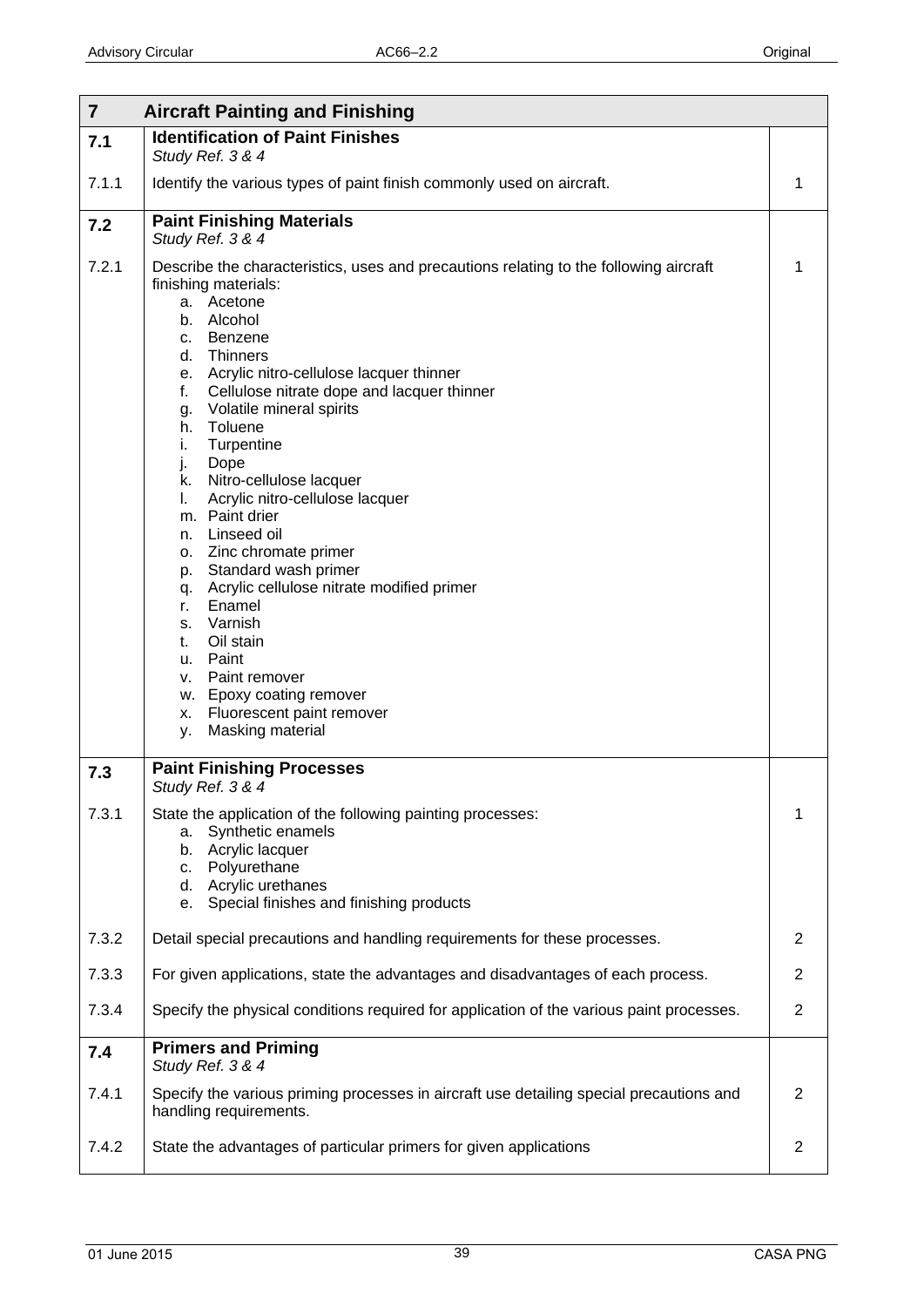<span id="page-39-0"></span>

| 7.5   | <b>Painting Equipment and Safety</b><br>Study Ref. 3 & 4                                                                                                                                                                                                                                                                                                                        |                |
|-------|---------------------------------------------------------------------------------------------------------------------------------------------------------------------------------------------------------------------------------------------------------------------------------------------------------------------------------------------------------------------------------|----------------|
| 7.5.1 | Describe the following finishing equipment, facilities and safety procedures:<br>Paint room design and operation.<br>а.<br>Air supply (including the three main requirements and approximate air<br>b.<br>pressures).<br>c. Spray guns.<br>d. Respirators and safety equipment.<br>e. Viscosity measuring cup.<br>Mixing equipment.<br>f.<br>g. Health and safety requirements. | 1              |
| 7.5.2 | Describe the spray gun and its operation with regard to:<br>a. Application techniques for various coatings.<br>b. Adjusting the spray pattern.<br>c. Applying the finish.<br>d. Sequence for painting an aeroplane.<br>e. Common finishing problems.<br>Clean-up.<br>f.                                                                                                         | 1              |
| 7.6   | <b>Maintenance of Painted Surfaces</b><br>Study Ref. 3 & 4                                                                                                                                                                                                                                                                                                                      |                |
| 7.6.1 | Describe the following:<br>a. Paint touch-up<br>b. Restoration of paint finishes<br>c. Paint system compatibility                                                                                                                                                                                                                                                               | 2              |
| 7.7   | <b>Paint Stripping and Surface Preparation</b><br>Study Ref. 3 & 4                                                                                                                                                                                                                                                                                                              |                |
| 7.7.1 | Specify correct methods and techniques to be used for the removal of:<br>a. Old corrosion protection systems<br>Corrosion<br>b.                                                                                                                                                                                                                                                 | $\overline{2}$ |
| 7.7.2 | Describe methods of degreasing and cleaning surfaces prior to surface treatment.                                                                                                                                                                                                                                                                                                | $\mathbf{2}$   |
| 7.7.3 | Describe the methods of surface pre-treatment associated with common painting<br>processes.                                                                                                                                                                                                                                                                                     | $\overline{2}$ |
| 7.7.4 | Detail the special safety precautions and requirements associated with the use of MEK<br>(methyl ethyl ketone) as a paint stripper and metal cleaner.                                                                                                                                                                                                                           | 3              |
| 7.7.5 | Identify common paint strippers                                                                                                                                                                                                                                                                                                                                                 | 1              |
| 7.7.6 | With respect to paint strippers, detail application and removal precautions, especially in<br>relation to other aircraft structure or structural components and susceptible materials.                                                                                                                                                                                          | 3              |
| 7.7.7 | Describe special processes relating to the painting of radomes and composite plastic<br>materials                                                                                                                                                                                                                                                                               | 1              |
| 7.8   | <b>Preparation of Paint</b><br>Study Ref. 3 & 4                                                                                                                                                                                                                                                                                                                                 |                |
| 7.8.1 | Describe the following processes associated with the preparation of paint:<br>Stirring<br>a.<br>Thinning<br>b.<br>Colour tinting and mixing<br>c.<br>Straining<br>d.                                                                                                                                                                                                            | $\overline{2}$ |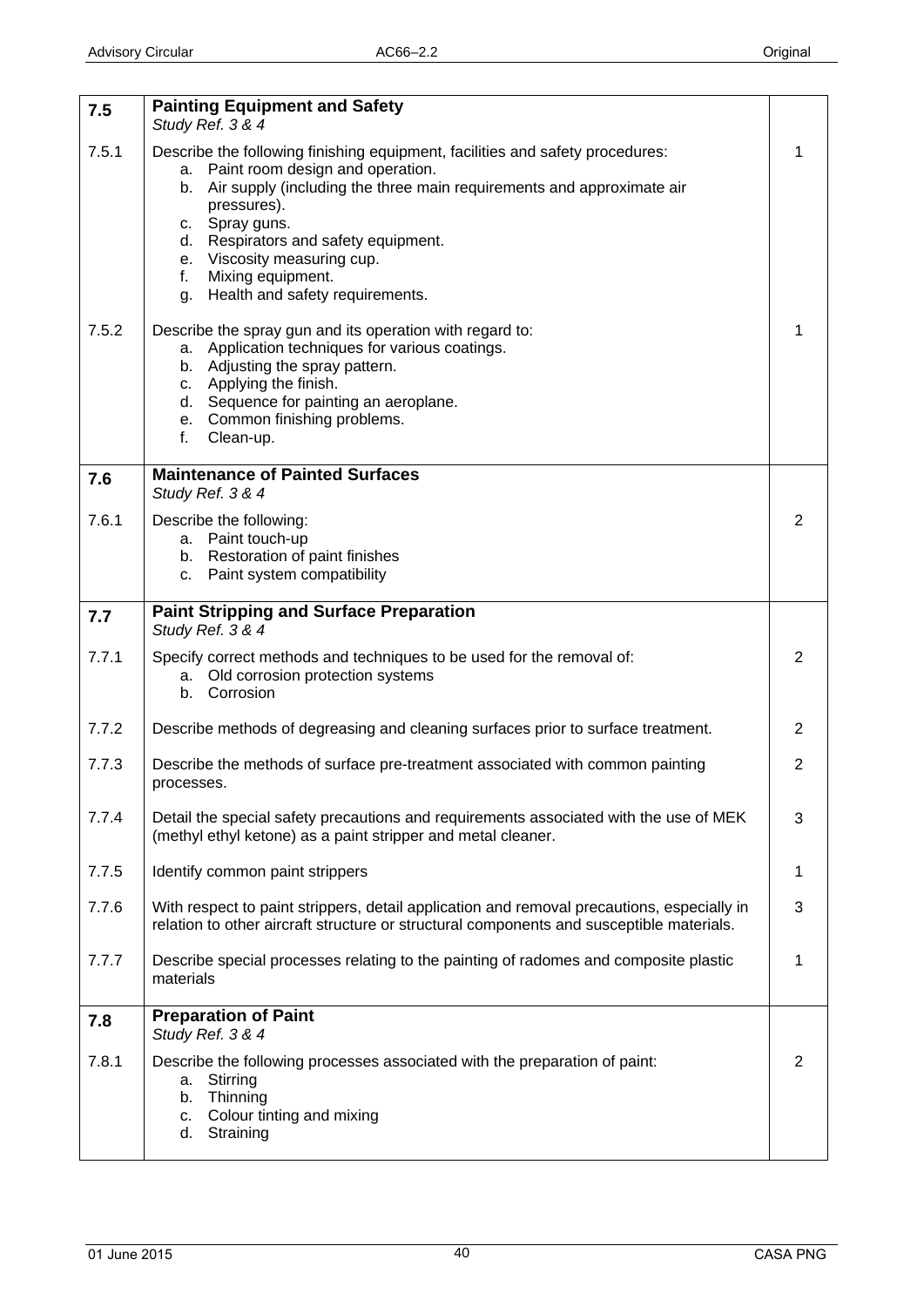<span id="page-40-0"></span>

| 7.9    | <b>Decals, Marking and Placards</b><br>Study Ref. 3 & 4                                                                                                                    |  |
|--------|----------------------------------------------------------------------------------------------------------------------------------------------------------------------------|--|
| 7.9.1  | Specify procedures and techniques for the proper application of the following items<br>found in general use on and in aircraft:<br>a. Decals<br>b. Marking<br>c. Placards  |  |
| 7.10   | <b>Paint Defects</b><br>Study Ref. 3 & 4                                                                                                                                   |  |
| 7.10.1 | Describe the following paint defects and identify their causes:<br>a. Poor adhesion<br>Spray dust<br>b.<br>Sags and runs<br>C.<br>d. Spray mottle<br><b>Blushing</b><br>е. |  |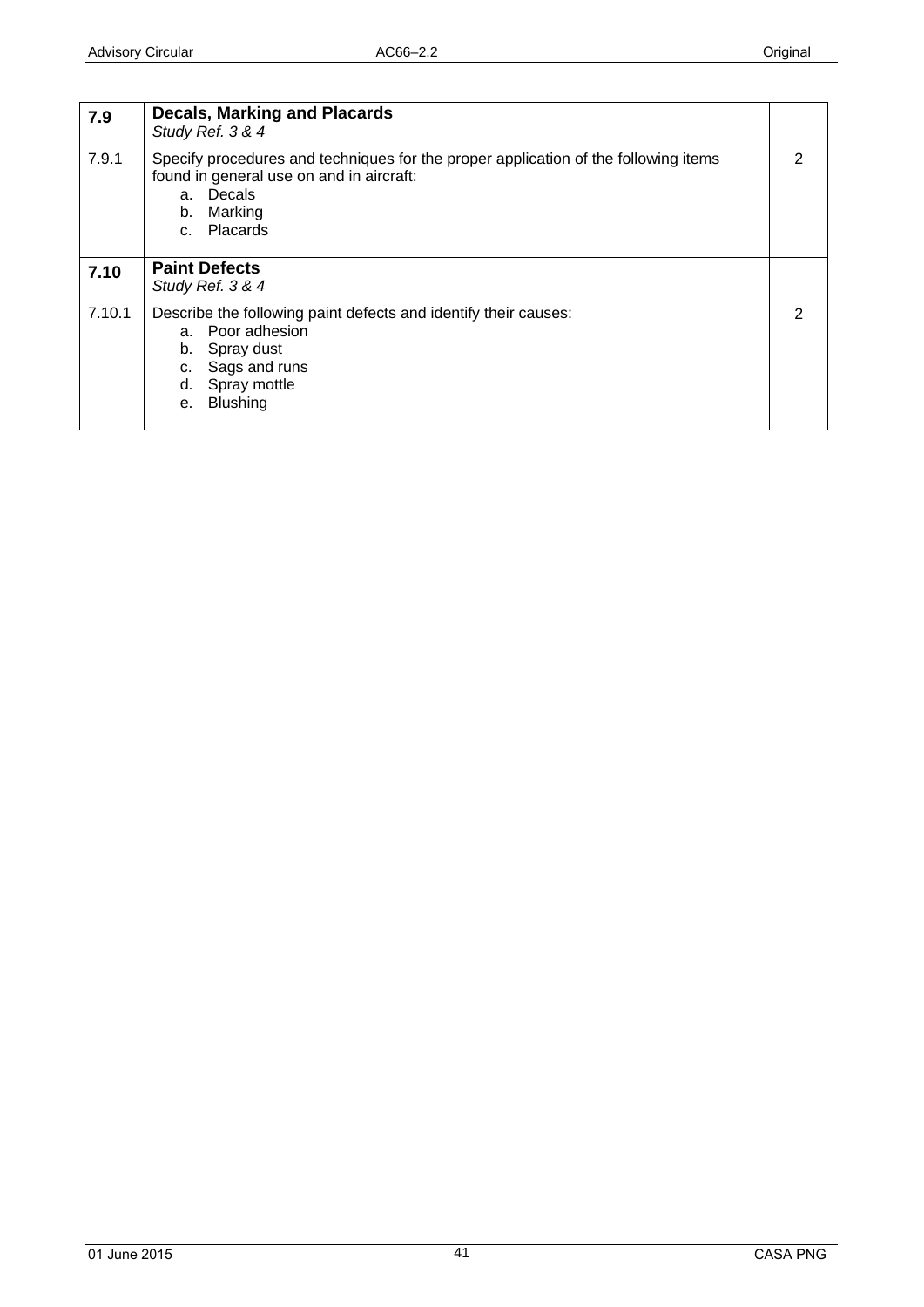<span id="page-41-0"></span>

| 8<br><b>Gases and Compounds</b> |                                                                                                                                                                                                                         |                |
|---------------------------------|-------------------------------------------------------------------------------------------------------------------------------------------------------------------------------------------------------------------------|----------------|
| 8.1                             | <b>Gaseous Oxygen Storage and Supply Systems</b><br>Study Ref. 3 & 4                                                                                                                                                    |                |
| 8.1.1                           | Explain the identification of high and low-pressure oxygen bottles.                                                                                                                                                     | 3              |
| 8.1.2                           | Explain how breathing oxygen bottles are positively identified through colour coding and<br>stencilled lettering.                                                                                                       | 3              |
| 8.1.3                           | Detail oxygen system decontamination procedures.                                                                                                                                                                        | 3              |
| 8.1.4                           | Describe the maintenance and servicing requirements for oxygen trolleys.                                                                                                                                                | $\overline{2}$ |
| 8.1.5                           | Detail the oxygen replenishment procedures and precautions.                                                                                                                                                             | 3              |
| 8.1.6                           | Detail safety precautions when handling oxygen cylinders and dispensing equipment,<br>including the dangers associated with the presence of petroleum products such as oil<br>and grease.                               | 3              |
| 8.2                             | Aviation Gasses - Other than Oxygen<br>Various references in study material appropriate to where each gas is used.                                                                                                      |                |
| 8.2.1                           | Detail the uses, storage, identification, characteristics and safety precautions associated<br>with the following gaseous compounds:<br>a. Nitrogen<br>b. Carbon dioxide<br>c. Freon<br>d. Helium<br>e. Compressed air  | 3              |
| 8.2.2                           | Specify the type of gas commonly used in:<br>a. Gas operated safety equipment on aircraft<br>b. Aircraft wheels<br>c. Air-conditioning systems<br>d. Shock struts<br>e. Accumulators<br>f.<br>Inert gas welding systems | $\overline{2}$ |
| 8.2.3                           | Detail precautions associated with the use of compressed air for cleaning aircraft and<br>aircraft components.                                                                                                          | 3              |
| 8.2.4                           | Evaluate the dangers associated with cleaning personal clothing and exposed body<br>parts with a compressed air gun.                                                                                                    | 3              |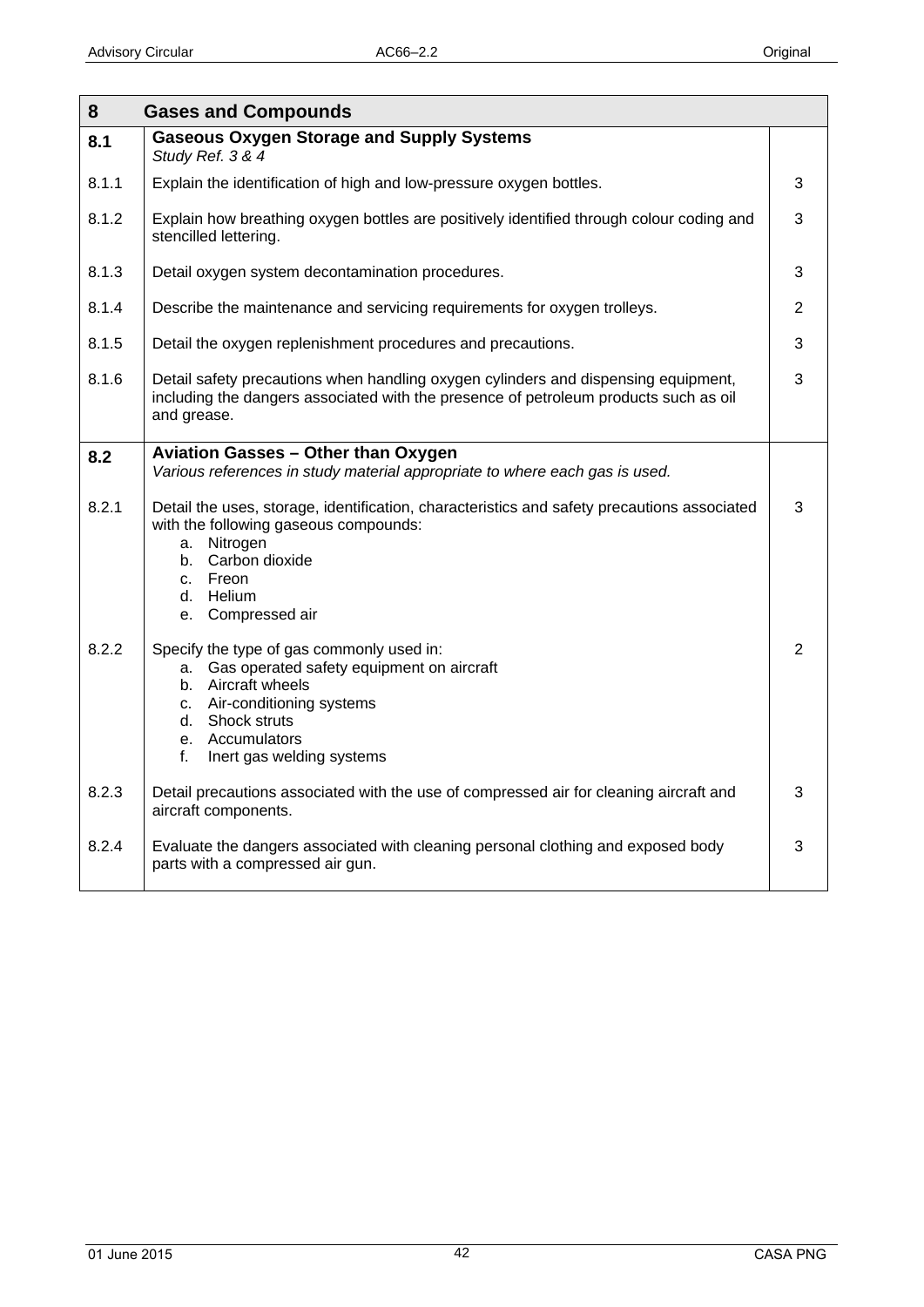<span id="page-42-0"></span>

| 9     | <b>Aircraft Ground Handling</b>                                                                                                                                                                                |                |
|-------|----------------------------------------------------------------------------------------------------------------------------------------------------------------------------------------------------------------|----------------|
| 9.1   | <b>Ground Operations</b>                                                                                                                                                                                       |                |
| 9.1.1 | Study Ref. 1 & 2<br>Specify the following aviation ground operations, safety precautions and the relevant<br>equipment used:                                                                                   | $\overline{2}$ |
|       | a. Marshalling and marshalling signals.<br>b. Refuelling/defuelling procedures and precautions<br>c. System replenishments                                                                                     |                |
|       | d. Long and short term storage<br>e. Picketing<br>f. Taxiing                                                                                                                                                   |                |
|       | g. Airfield tower communications including commonly used abbreviations,<br>transmitting technique, transmission of letters, numbers, time and standard<br>words and phrases, distress and urgency procedures   |                |
|       | Taxi lanes and vehicular movements<br>h.<br>Airfield and airport markings<br>i.<br>j.<br>Ground running and run-up areas                                                                                       |                |
|       | k. Safety zones around aircraft<br>Approaching and leaving aircraft<br>I.<br>m. Control locks                                                                                                                  |                |
|       | n. Undercarriage locks<br>o. Aircraft levelling procedures                                                                                                                                                     |                |
|       | p. Hoisting<br>q. Attendance at a crash scene<br>r. Hearing protection                                                                                                                                         |                |
|       | s. Aircraft tie-down<br>Ramp operations<br>t.                                                                                                                                                                  |                |
| 9.1.2 | Specify aircraft towing operations in respect of the following:<br>a. Towing arms<br>b. Weak links                                                                                                             | $\overline{2}$ |
|       | c. Locking devices<br>d. Weight limits<br>e. Turning angle limits                                                                                                                                              |                |
|       | Control of aircraft brakes<br>f.<br>g. Lookouts<br>Tugs and tractors<br>h.                                                                                                                                     |                |
| 9.1.3 | Specify the aircraft jacking operations in respect of the following:<br>Principles of aircraft jacking<br>а.<br>Safety precautions<br>b.<br>c. Weight and balance limits<br>d. Jack types                      | $\overline{2}$ |
|       | e. Jacking points<br>Jacking techniques<br>f.<br>Maintaining structural integrity while jacking (fitment of structural panels,<br>g.<br>positioning of flight control surfaces, undercarriage precautions etc) |                |
| 9.1.4 | Describe ground de-ice and anti-ice procedures in respect of the following:<br>Removal of frost, ice and snow<br>а.<br>Temperatures<br>b.<br>c. Time limits                                                    | 2              |
|       | d. Materials<br>e. Application techniques                                                                                                                                                                      |                |